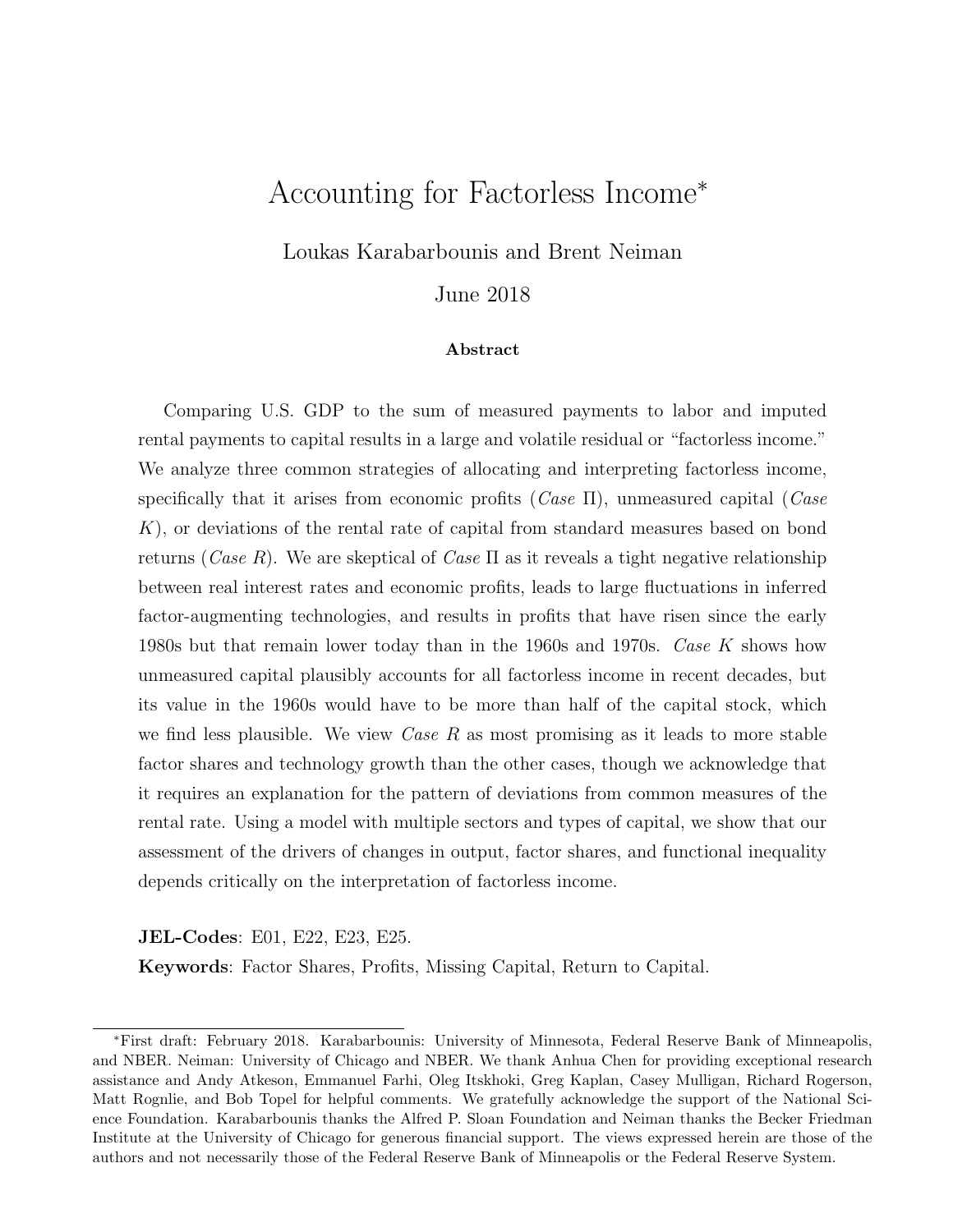## 1 Introduction

The value added produced in an economy equals payments accruing to labor and capital plus economic profits earned by producers selling at prices that exceed the average cost of production. Equivalently, the labor share of income, the capital share of income, and the profit share of income sum up to one. Separating these components of income is crucial in order to understand the economy's production technology, the evolution of competition across firms, and the responsiveness to various tax and regulatory policies.

Measurement of each of the three shares has proven a challenging task. Payments accruing to labor are most directly observable because they are commonly included in standard reporting for corporate financial and tax purposes. Direct measurements of the capital share and profit share are more difficult to obtain. This is because most producers own, rather than rent, their capital stocks and capital accumulation is subject to factors that are difficult to observe such as investment risk, adjustment costs, depreciation and obsolescence, and financial constraints. Additionally, various forms of capital such as brand equity and organizational capital are difficult to measure in practice. Given the relative ease of observing payments to labor, the labor share has historically been a more common focus of empirical work on factor shares than the capital share or the profit share.<sup>[1](#page-1-0)</sup>

A large wave of recent work has documented a decline in the labor share starting around 1980. [Karabarbounis and Neiman](#page-59-0) [\(2014\)](#page-59-0) found this decline to be a global phenomenon, present within the majority of countries and industries around the world.<sup>[2](#page-1-1)</sup> Most analyses of the U.S. data that we are aware of, including our baseline analysis below, show that imputed payments to

<span id="page-1-0"></span><sup>&</sup>lt;sup>1</sup>We acknowledge measurement difficulties that arise from a potential gap between the actual cost of employing labor and reported payments to labor. Measurement difficulties also arise from splitting sole proprietors' income between labor and capital. [Gollin](#page-58-0) [\(2002\)](#page-58-0) is a classic treatment on the topic, while Elsby, Hobijn, and Sahin [\(2013\)](#page-57-0) examine this issue in the context of the recent decline in the labor share in the United States. [Smith, Yagan,](#page-59-1) [Zidar, and Zwick](#page-59-1) [\(2017\)](#page-59-1) offer evidence that labor income has increasingly been misreported as capital income in U.S. S-corporations in order to minimize tax exposures, leading to an overstatement of the U.S. labor share decline. [Guvenen, Mataloni, Rassier, and Ruhl](#page-58-1) [\(2017\)](#page-58-1) find that U.S. multinationals have increasingly shifted intellectual property capital income to foreign jurisdictions with lower taxes, leading to an understatement of the U.S. labor share decline.

<span id="page-1-1"></span><sup>2</sup>[Piketty and Zucman](#page-59-2) [\(2014\)](#page-59-2) and [Dao, Das, Koczan, and Lian](#page-57-1) [\(2017\)](#page-57-1) additionally offer detailed analyses of the labor share decline for various countries and periods.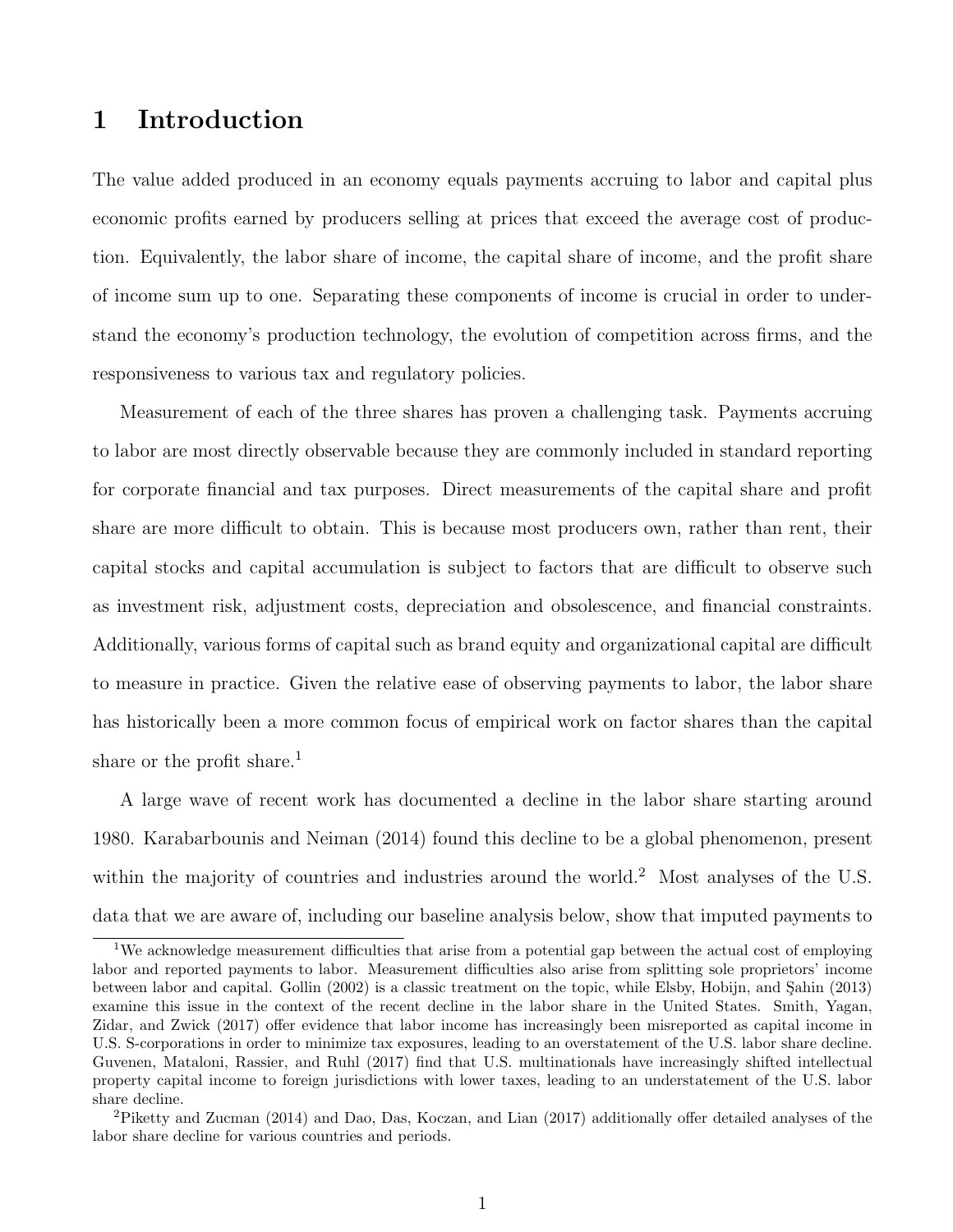capital do not rise sufficiently during this period to fully offset the measured decline in payments to labor. As a result, there is a significant amount of residual payments – or what we label "factorless income" – that, at least since the early 1980s, have been growing as a share of value added. Formally, we define factorless income as the difference between measured value added Y and the sum of measured payments to labor  $WL$  and imputed rental payments to capital  $RK$ :

<span id="page-2-3"></span>
$$
Factorless Income = Y - WL - RK,
$$
\n(1)

where we obtain value added Y, payments to labor  $WL$ , and capital K from the national accounts and calculate the rental rate R using a standard formula as in [Hall and Jorgenson](#page-58-2)  $(1967)$ .

How should one interpret factorless income? A first method, Case Π, embraces the possibility that firms have pricing power that varies over time and interprets factorless income as economic profits  $\Pi$ <sup>[3](#page-2-0)</sup> A second method, Case K, emphasizes that capital stock estimates can be sensitive to initial conditions, assumptions about depreciation and obsolescence, and unmeasured investment flows in intangibles or organizational capital and attributes factorless income to understatement of  $K^4$  $K^4$ . A third method, Case R, attributes factorless income to elements such as time-varying risk premia or financial frictions that generate a wedge between the imputed rental rate  $R$  using a Hall-Jorgenson formula and the rental rate that firms perceive when making their investment decisions.<sup>[5](#page-2-2)</sup> When thinking about strategies that allocate factorless income, in short, we need to decide: "Is it  $\Pi$ , is it  $K$ , or is it  $R$ ?"

The contribution of this paper is to assess the plausibility of each of these three methodologies to allocate factorless income and to highlight their consequences for our understanding of the effects of various macroeconomic trends. We begin our analyses in Section [2](#page-6-0) in a largely modelfree environment. Aside from a standard model-based formula for the rental rate of capital, we

<span id="page-2-0"></span> $\sqrt[3]{\text{Case II}}$  follows a long tradition including [Hall](#page-58-3) [\(1990\)](#page-58-3), [Rotemberg and Woodford](#page-59-3) [\(1995\)](#page-59-3), and [Basu and Fernald](#page-56-0) [\(1997\)](#page-56-0). More recent analyses of longer-term factor share trends such as [Karabarbounis and Neiman](#page-59-0) [\(2014\)](#page-59-0), [Rognlie](#page-59-4) [\(2015\)](#page-59-4), and [Barkai](#page-56-1) [\(2016\)](#page-56-1) also used variants of this method. Recent work related to this approach focuses on the cyclicality of the inverse of the labor share to infer the cyclicality of markups. See, for instance, [Gali, Gertler, and](#page-58-4) [Lopez-Salido](#page-58-4) [\(2007\)](#page-58-4), [Nekarda and Ramey](#page-59-5) [\(2013\)](#page-59-5), [Karabarbounis](#page-59-6) [\(2014\)](#page-59-6), and [Bils, Klenow, and Malin](#page-56-2) [\(2018\)](#page-56-2).

<span id="page-2-1"></span><sup>4</sup>Examples in a large literature that follow this approach include [Hall](#page-58-5) [\(2001\)](#page-58-5), [McGrattan and Prescott](#page-59-7) [\(2005\)](#page-59-7), [Atkeson and Kehoe](#page-56-3) [\(2005\)](#page-56-3), [Corrado, Hulten, and Sichel](#page-57-2) [\(2009\)](#page-57-2), and [Eisfeldt and Papanikolaou](#page-57-3) [\(2013\)](#page-57-3).

<span id="page-2-2"></span><sup>&</sup>lt;sup>5</sup>Such an imputation of the rental rate underlies the internal rate of return in the prominent KLEMS dataset. Similar approaches have been employed by [Caselli and Feyrer](#page-57-4) [\(2007\)](#page-57-4), [Gomme, Ravikumar, and Rupert](#page-58-6) [\(2011\)](#page-58-6), and Koh, Santaeulàlia-Llopis, and Zheng [\(2016\)](#page-59-8).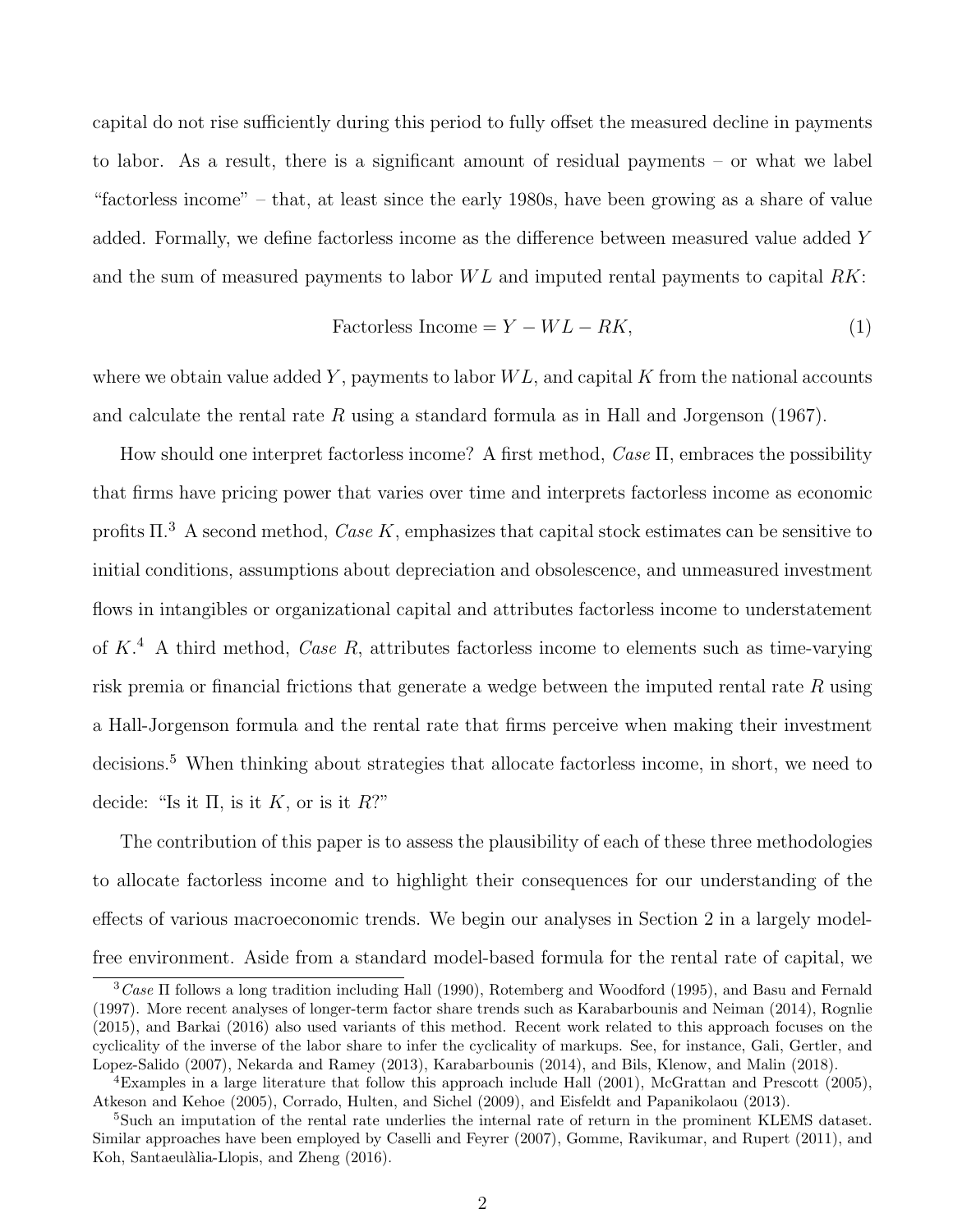rely only on accounting identities and external measurements to ensure an internally consistent allocation of the residual income. Section [3](#page-30-0) introduces a variant of the neoclassical growth model with monopolistic competition, multiple sectors and types of capital, and representative hand-tomouth workers and forward-looking capitalists. In Section [4,](#page-39-0) we back out the exogenous driving processes such that the model perfectly reproduces the time series of all endogenous variables in the data as interpreted by each of the three cases. We then solve for counterfactuals in which we shut down various exogenous processes driving the economy's dynamics and assess how their effects on output, factor shares, and consumption inequality between capitalists and workers depend on the strategy employed for allocating factorless income.

Case  $\Pi$ , where the residual is allocated to economic profits, is characterized by a tight negative comovement between the real interest rate, measured by the difference between the nominal rate on 10-year U.S. Treasuries and expected inflation, and the profit share. Mechanically, the decline in the real interest rate since the early 1980s has driven the surge in the profit share since then, a pattern emphasized in [Barkai](#page-56-1) [\(2016\)](#page-56-1) and [Eggertsson, Robbins, and Wold](#page-57-5) [\(2018\)](#page-57-5). A focus on recent decades, however, masks a significant decline in the profit share between the 1970s and the 1980s. We find that the profit share, as interpreted under Case  $\Pi$ , is in fact lower today than it was in the 1960s and the 1970s when real rates were also low.

Further, Case Π requires both labor-augmenting and capital-augmenting technology to fluctuate wildly between the late 1970s and the early 1980s along with the rise and fall of the real interest rate. This extreme variability of technology is found regardless of whether the elasticity of substitution between capital and labor is above or below one. Our counterfactuals for Case Π imply that the significant decline in markups between the 1970s and the 1980s contributed to a decline in the relative consumption of capitalists and to an increase in the labor share. The subsequent rise in profits reverses these trends after the mid 1980s. Beginning from 1960, however, the effects of markups on output, factor shares, and inequality are muted because markups did not exhibit a significant trend over the past  $55 \text{ years.}^6$  $55 \text{ years.}^6$ 

<span id="page-3-0"></span><sup>&</sup>lt;sup>6</sup>The model we develop follows most of the related literature in assuming constant returns to scale production with no fixed costs, so the economic profit share is a fixed monotonic transformation of the markup of price over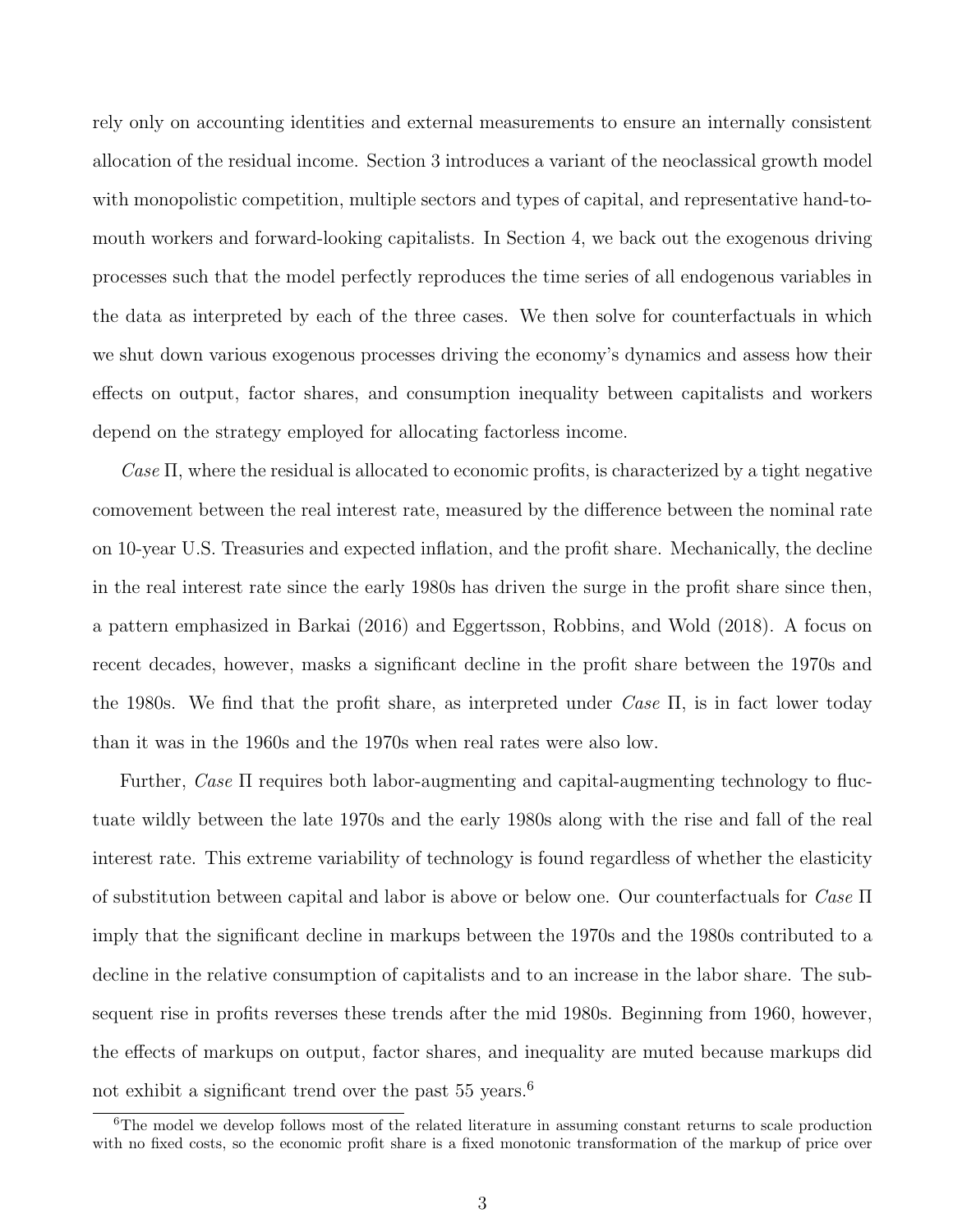We conclude that the large swings in the profit share and the volatility in inferred factoraugmenting technologies cast doubts on the plausibility of  $\text{Case} \Pi$  as a methodology to account for factorless income. [De Loecker and Eeckhout](#page-57-6) [\(2017\)](#page-57-6), however, use a different approach that also reveals a recent surge in profits. They demonstrate in Compustat data a significant rise in sales relative to the cost of goods sold (COGS) since the 1980s, a shift that underlies their estimate of an increase in markups. We demonstrate in these same data, however, that the increase in sales relative to COGS almost entirely reflects a shift in the share of operating costs that are reported as being selling, general, and administrative (SG&A) expenses instead of COGS. Using the sum of COGS and SG&A instead of COGS only, we find that the inferred markup is essentially flat over time.<sup>[7](#page-4-0)</sup> The shift from COGS to  $SG&A$  – which we document also occurred in a number of other countries – is consistent with many possibilities including changing classifications of what constitutes production, outsourcing, and greater intensity in the use of intangibles in production. It is also consistent with a rise in fixed costs, which opens the possibility of increasing markups without a rise in economic profits. Given this sensitivity, we remain skeptical of Case Π.

Case K attributes factorless income to unmeasured forms of capital. We calculate time series for the price, depreciation rate, and investment spending on unmeasured capital that fully account for factorless income. Many such series can be constructed, but we offer one where these variables do not behave implausibly after the 1980s. While the size of missing capital is broadly consistent with the inferred e-capital in [Hall](#page-58-5) [\(2001\)](#page-58-5) and the measured organizational capital in [Eisfeldt and Papanikolaou](#page-57-3) [\(2013\)](#page-57-3) after the 1980s, accounting for factorless income requires in the years before 1970 that the stock of missing capital be worth nearly 60 percent of the entire capital stock. Case K additionally implies that output growth deviates from the growth of measured GDP in the national accounts. We demonstrate that this deviation need not be significant in most years, with growth being within 0.5 percentage point of measured growth in all but four

marginal cost. As such, unless otherwise noted, we use the terms profits and markups interchangeably.

<span id="page-4-0"></span><sup>7</sup>[Traina](#page-60-0) [\(2018\)](#page-60-0) first showed the sensitivity of the markup estimate in [De Loecker and Eeckhout](#page-57-6) [\(2017\)](#page-57-6) to the split between COGS and  $SG\&A$ . Further, Gutiérrez and Philippon [\(2017\)](#page-58-7) estimate small changes in markups using the [De Loecker and Eeckhout](#page-57-6) [\(2017\)](#page-57-6) methodology but replacing COGS with total expenses.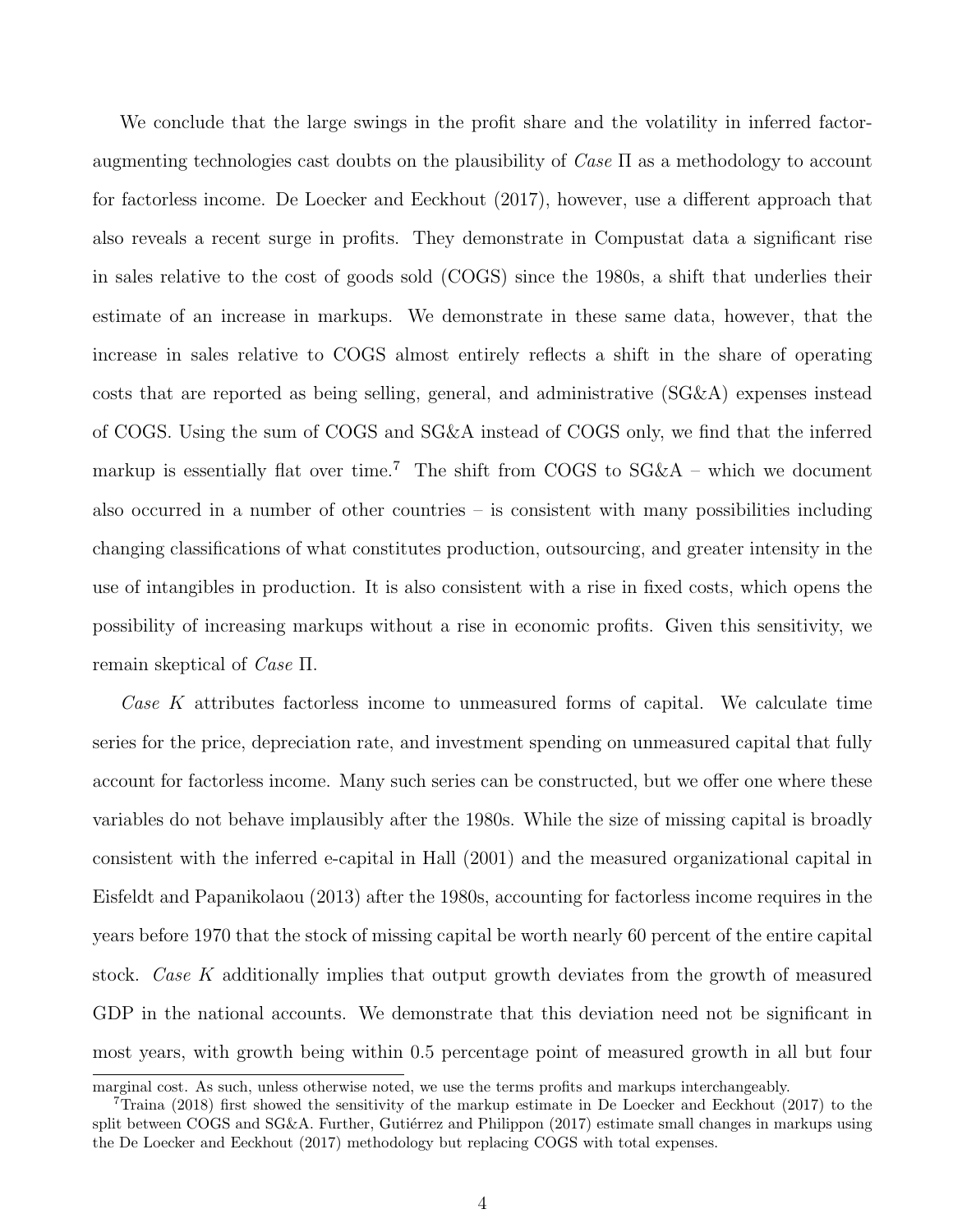years since 1960. There are some years, however, when the growth rates deviate significantly.

Case K leads to far more reasonable inferences of labor-augmenting and capital-augmenting technology. While quantitative differences exist for the role of exogenous processes in driving the U.S. dynamics, the key patterns generated under Case K resemble those under Case  $\Pi$ . For example, similar to Case  $\Pi$ , we find that this case also assigns the most important role in accounting for the long-term increase in consumption inequality between capitalists and workers to the slowdown of labor-augmenting technology growth.

Our last case, *Case R*, adjusts the opportunity cost of capital until it implies a rental rate such that equation [\(1\)](#page-2-3) results in zero factorless income. We demonstrate that this adjusted opportunity cost component in firms' rental rate has been relatively stable, ranging during the last half century from levels slightly above 10 percent to levels slightly above 5 percent. We also find that this adjusted cost increased between the 1980s and the 2000s. This contrasts with the real interest rate based on U.S. Treasury prices, which jumped by nearly 10 percentage points from the late 1970s to the early 1980s, before slowly returning to the near zero levels by the 2010s. Our Case R results relate closely to the conclusion in [Caballero, Farhi, and Gourinchas](#page-57-7) [\(2017\)](#page-57-7) that rising risk premia have generated a growing wedge between Treasury rates and corporate borrowing costs in recent decades.<sup>[8](#page-5-0)</sup> Among the three cases, we show that the fluctuations in both labor-augmenting and capital-augmenting technology are the smallest in Case  $R$ <sup>[9](#page-5-1)</sup> Finally, Case R attributes to the opportunity cost of capital the most important role for consumption inequality between capitalists and workers simply because this cost, and therefore capitalists' consumption growth, is higher than in the other cases.

Collectively, we view our results as tempering enthusiasm for any one of these ways to alone account for factorless income, especially so for *Case*  $\Pi$  and *Case K*. The observation in *Case* Π of a post-1980 increase in profits has called for heightened enforcement of anti-trust laws and

<span id="page-5-0"></span><sup>8</sup>Similar to our Case Π, these authors back out implied markups for various parameterizations and demonstrate that the increase in risk premia is largely robust to the behavior of markups.

<span id="page-5-1"></span><sup>&</sup>lt;sup>9</sup>We also demonstrate that, among all three cases, *Case R* generates the smallest gap between the growth of TFP as measured by the Solow Residual and the growth of a modified measure of TFP that uses cost shares consistent with the allocation of factorless income.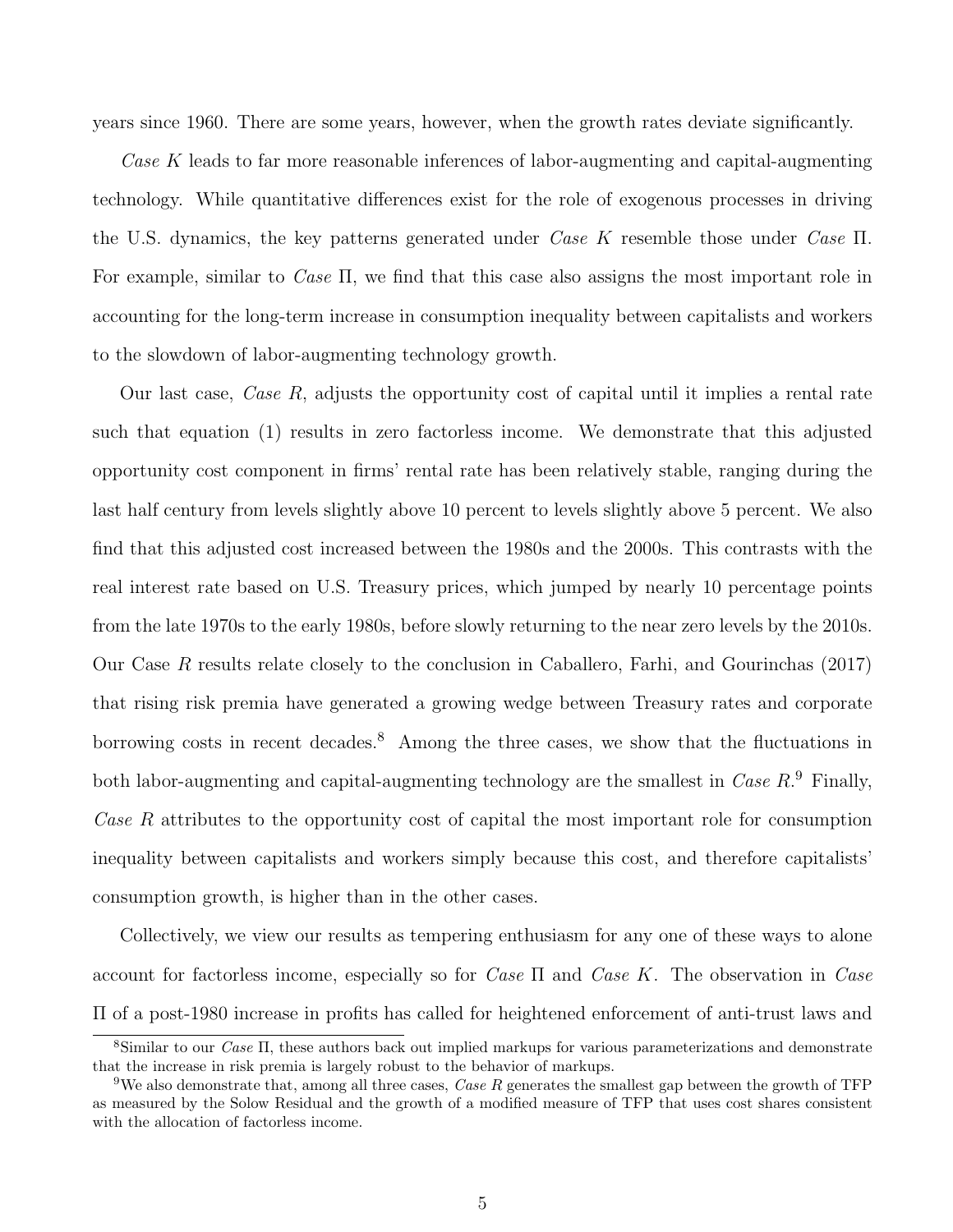calls to eliminate licensing restrictions and other barriers to entry. But our work leads to the conclusion that profits are only now returning to the historical levels of the 1960s and 1970s after having been unusually low in the 1980s and 1990s. Further,  $\text{Case} \Pi$  requires a narrative tightly linking lower interest rates to rising market power at high frequencies, such as through the greater ease of financing mergers, or tightly linking greater market power to lower interest rates, such as through reduced investment demand by monopolists. Case K plausibly accounts for recent movements of factorless income and, given the changing nature of production, we do not think it should be dismissed in terms of its implications for growth, factor shares, and investment. The case we explore requires an implausibly large unmeasured capital stock early in the sample in order to entirely account for factorless income. We acknowledge, however, the possibility that additional flexibility in the specification of missing capital accumulation may allow researchers to account for factorless income with less extreme values of initial missing capital. Case R in many ways produces the most stable outcomes. While we find it plausible that the cost of capital perceived by firms in making their investment decisions deviates from the cost of capital one would impute based on U.S. Treasuries, we acknowledge that embracing this case more fully requires a thorough understanding of what causes time variations in this deviation and we currently do not offer such an explanation. Finally, we note that the interpretation of some key macroeconomic trends during the past 50 years proves largely invariant to the treatment of factorless income. For example, the rapid decline in the relative price of IT investment goods and the slowdown in labor-augmenting technology growth play important roles for macroeconomic dynamics in all cases.

## <span id="page-6-0"></span>2 Three Strategies for Allocating Factorless Income

In this section we analyze the three strategies for allocating factorless income. We begin by populating the terms in equation [\(1\)](#page-2-3) used to define factorless income. Our data cover the U.S. economy and come from the Bureau of Economic Analysis (BEA), including the National Income and Product Accounts (NIPA) and Fixed Asset Tables (FAT). All our analyses begin in 1960,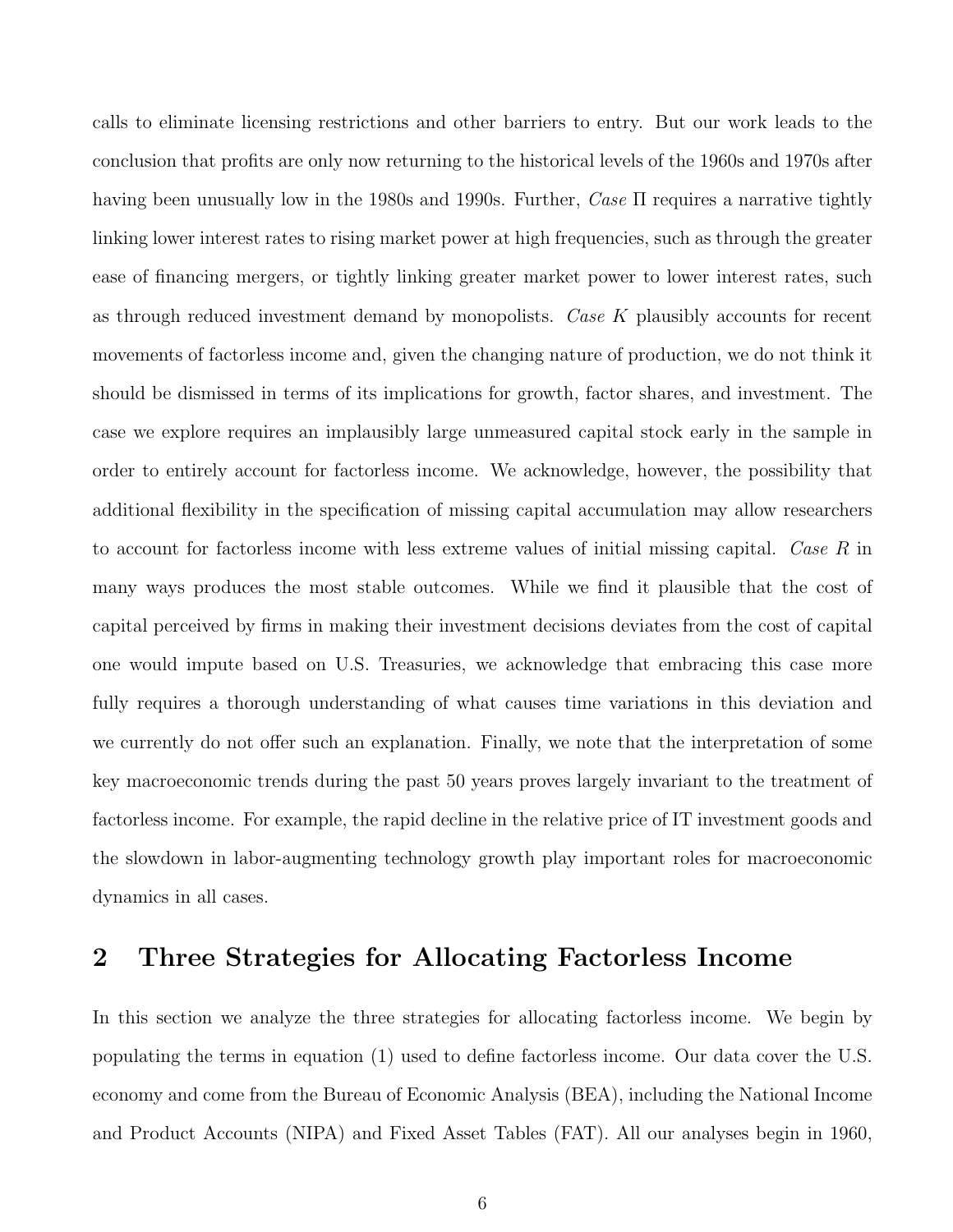since the BEA began its measurement of a number of categories of intellectual property products in 1959 and refined its measure of research and development in 1960.

We study the private sector and therefore remove the contribution of the government sector to nominal output Y and labor compensation  $WL$  in equation  $(1).^{10}$  $(1).^{10}$  $(1).^{10}$  $(1).^{10}$  Some of our analyses distinguish between the business sector's value added  $(P^Q Q)$  and profits  $(\Pi^Q)$  and the housing sector's value added  $(P^H H)$  and profits  $(\Pi^H)$ , where total output is  $Y = p^Q Q + p^H H$  and total profits are  $\Pi = \Pi^Q + \Pi^H$ .

We impute rental payments to capital  $RK$  in equation [\(1\)](#page-2-3) as the sum of those accruing to each of several types of capital j, so that  $RK = \sum_j R^j K^j$ . Similar to our treatment of output and compensation, we remove government capital and bundle the other capital types into three mutually exclusive groups: information technology (IT) capital  $(j = I)$ , non-IT capital  $(j = N)$ , and residential or housing capital  $(j = H)$ .<sup>[11](#page-7-1)</sup> Profits in the housing sector are defined as  $\Pi^H = P^H H - R^H K^H$ .

Each rental rate  $R^j$  is constructed using data on capital prices  $\xi^j$ , depreciation rates  $\delta^j$ , the real interest rate r, the tax rate on investment  $\tau^x$ , and the tax rate on capital  $\tau^k$  using the formula:[12](#page-7-2)

<span id="page-7-3"></span>
$$
R_t^j = \frac{(1+\tau_t^x)\xi_t^j}{1-\tau_t^k} \left[ \left( \frac{(1+\tau_{t-1}^x)\xi_{t-1}^j}{(1+\tau_t^x)\xi_t^j} \right) \left( 1 + \left( 1-\tau_t^k \right)r_t \right) - \left( 1-\delta_t^j \right) - \frac{\tau_t^k \delta_t^j}{1+\tau_t^x} \right].
$$
 (2)

We derive equation [\(2\)](#page-7-3) in Section [3.4](#page-35-0) from the optimality conditions of a representative capitalist. Our baseline measure of the real interest rate equals the nominal rate on 10-year U.S. Treasuries

<span id="page-7-0"></span> $10\text{As a baseline, we measure } WL$  as compensation to employees. As we demonstrate below, this measure of the labor share produces fewer negative values for factorless income in the early 1980s than commonly used alternatives such as measures which allocate a fraction of taxes and proprietors' income to labor or labor's share of income in the corporate sector.

<span id="page-7-1"></span> $11$ IT capital includes the subtypes of information processing equipment and software. Non-IT capital includes nonresidential structures, industrial equipment, transportation equipment, other equipment, research and development and entertainment, literary, and artistic originals.

<span id="page-7-2"></span><sup>&</sup>lt;sup>12</sup>We construct the price of capital  $\xi^j$  for each j by dividing the total nominal value of type-j capital by a chained Törnqvist price index constructed using the investment price indices for each capital subtype. Similarly, the depreciation rates  $\delta^j$  are calculated by dividing the nominal value of depreciation for that capital type, itself the sum of depreciation across subtypes, by the nominal value of capital for that capital type, which itself equals the sum of the value of capital subtypes. The tax rates come from [McDaniel](#page-59-9) [\(2009\)](#page-59-9) and are effective average tax rates calculated from national accounts. Note that in a steady state and with zero taxes, equation [\(2\)](#page-7-3) reduces to the familiar  $R = \xi(r + \delta)$ .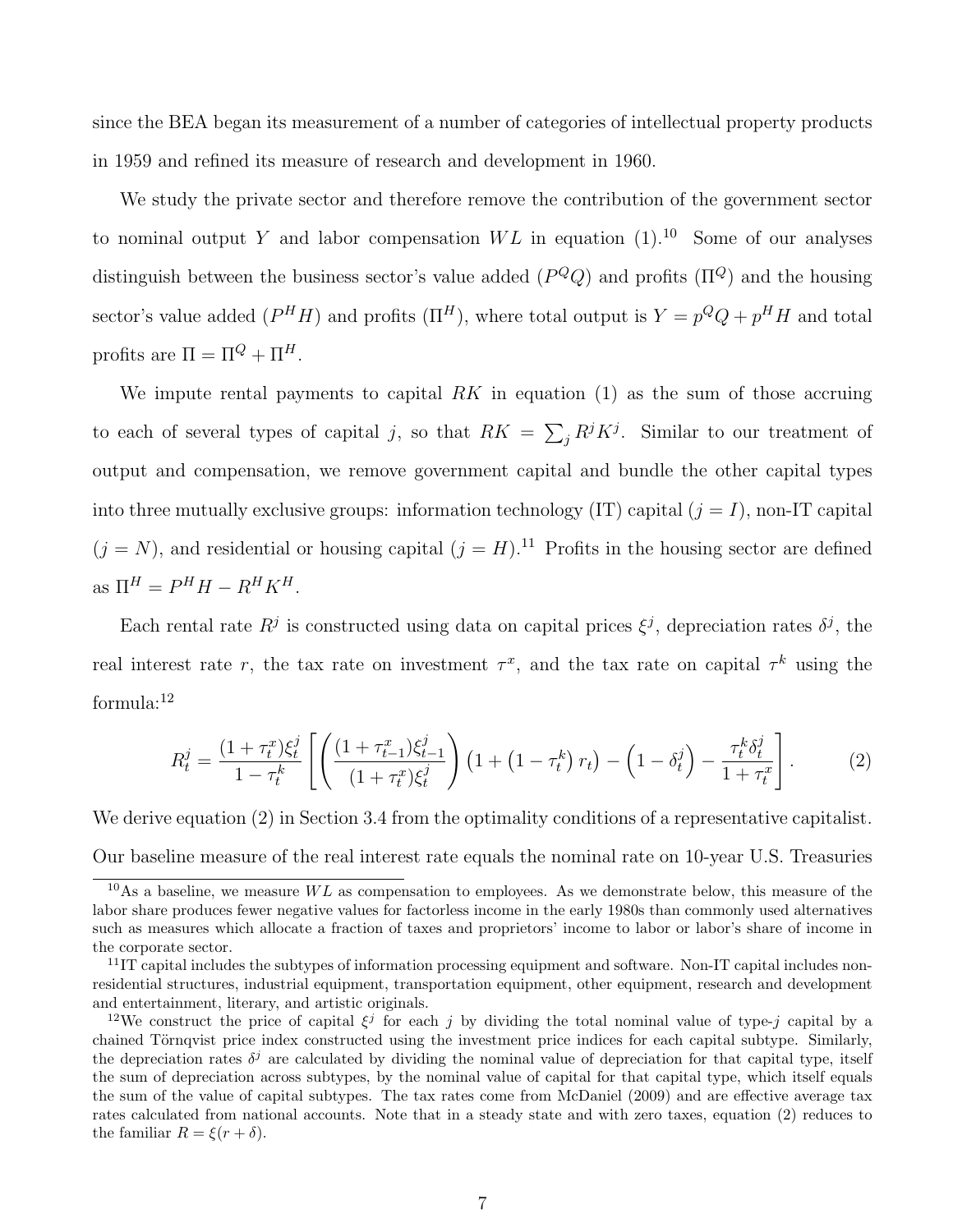<span id="page-8-1"></span>

<span id="page-8-4"></span><span id="page-8-3"></span>Figure 1: Labor and Capital Shares in U.S. Private Sector Before Allocating Residual

minus a 5-year moving average of realized inflation that proxies expected inflation.[13](#page-8-0) Additional details on our data construction are found in the Appendix.

Figure [1](#page-8-1) plots the share of private sector value added paid to labor, or the labor share  $s_L = W N/Y$ , and the implied shares of each type of capital,  $s_K^j = R^j K^j/Y$ . We smooth all times series (throughout the paper) by reporting 5-year moving averages.<sup>[14](#page-8-2)</sup> The labor share measure declines secularly, from levels near 60 percent before 1980 to 56 percent by 2016. The capital share calculations, done separately for each of the three types of capital, reveal a unique pattern for IT capital which increased from zero to about 5 percent of value added around 2000. Non-IT capital and housing capital follow essentially the same time series patterns, which highlights that they are driven by a common factor. Even in this 5-year smoothed form, the imputed capital income shares vary significantly. The sum of the labor share and the four capital shares does not necessarily equal one – the residual is factorless income's share in value added.

#### $2.1$  Case  $\Pi$

The first approach attributes factorless income in equation [\(1\)](#page-2-3) entirely to economic profits Π. Figure [2\(a\)](#page-9-0) plots the business sector's profit share,  $s_{\Pi}^{Q} = \Pi^{Q}/(P^{Q}Q)$ , implied by this approach.

<span id="page-8-0"></span><sup>&</sup>lt;sup>13</sup>To fill in Treasury rates for the small number of years early in the sample where they are missing, we grow later rates backward using growth in the AAA rate.

<span id="page-8-2"></span><sup>&</sup>lt;sup>14</sup>Here and with all time series reported as moving averages, we use 3-year moving averages and then the 1-year change to fill in the series for the earliest and latest two years of the sample.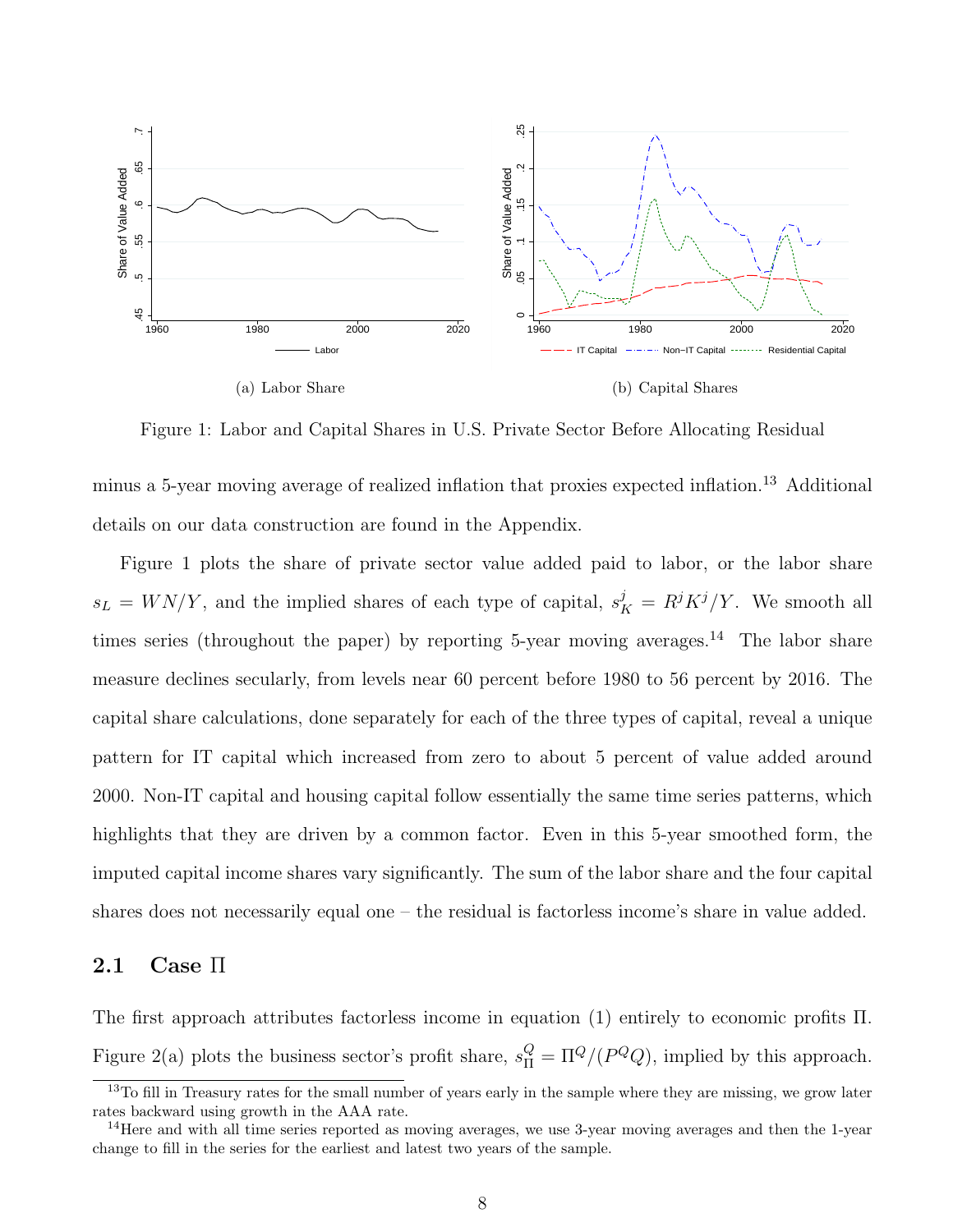

<span id="page-9-3"></span>Figure 2: Profit Shares and Interest Rate, Case Π

<span id="page-9-0"></span>The solid black line plots  $s_{\Pi}^Q$  $\frac{Q}{\Pi}$ 's 5-year moving average against the left axis and shows that between 1960 and 1980 profits averaged just below 20 percent of business value added. The profit share collapses to essentially zero in the early 1980s before reverting by the 2000s to levels averaging about 15 percent.[15](#page-9-1)

This rise in the profit share after the 1980s has been noted by recent analyses such as [Karabar](#page-59-0)[bounis and Neiman](#page-59-0) [\(2014\)](#page-59-0), [Rognlie](#page-59-4) [\(2015\)](#page-59-4), and [Barkai](#page-56-1) [\(2016\)](#page-56-1) in relation to the decline in the labor share. We think it is important to emphasize, however, the critical role played by the real interest rate in reaching this conclusion. The dashed red line in Figure [2\(a\)](#page-9-0) is plotted against the y-axis on the right and shows the moving average of the real interest rate series used in these calculations. After hovering near low levels in the 1960s, the real interest rate jumps toward 10 percent in the early 1980s before slowly returning to the earlier low levels.[16](#page-9-2) Comparing the real interest rate with the profit share, one notes that the real interest rate and the profit share are very tightly (negatively) correlated at both high and low frequencies. The series in Figure  $2(a)$ ,

<span id="page-9-1"></span><sup>&</sup>lt;sup>15</sup>We wish to acknowledge that Matt Rognlie sent a figure documenting essentially this same pattern in private correspondence. Our methodology differs slightly from that used in [Barkai](#page-56-1) [\(2016\)](#page-56-1) due to our inclusion of taxes, different methods for smoothing, and focus on the entire business sector. The calculations, however, produce nearly identical results in terms of the time-series changes of our profit shares. When we apply his exact methodology to the business sector and lag by one-year to account for different timing conventions, the resulting series has a correlation with that in Figure [2\(a\)](#page-9-0) of 0.90. In the Appendix, we plot these two series together with Barkai's calculated profit share in the nonfinancial corporate sector, extended earlier than his 1984 start date.

<span id="page-9-2"></span><sup>&</sup>lt;sup>16</sup>The timing of these changes accords well with the estimates of the real return on bonds presented by [Jorda,](#page-59-10) [Knoll, Kuvshinov, Schularick, and Taylor](#page-59-10) [\(2017\)](#page-59-10) for 16 countries.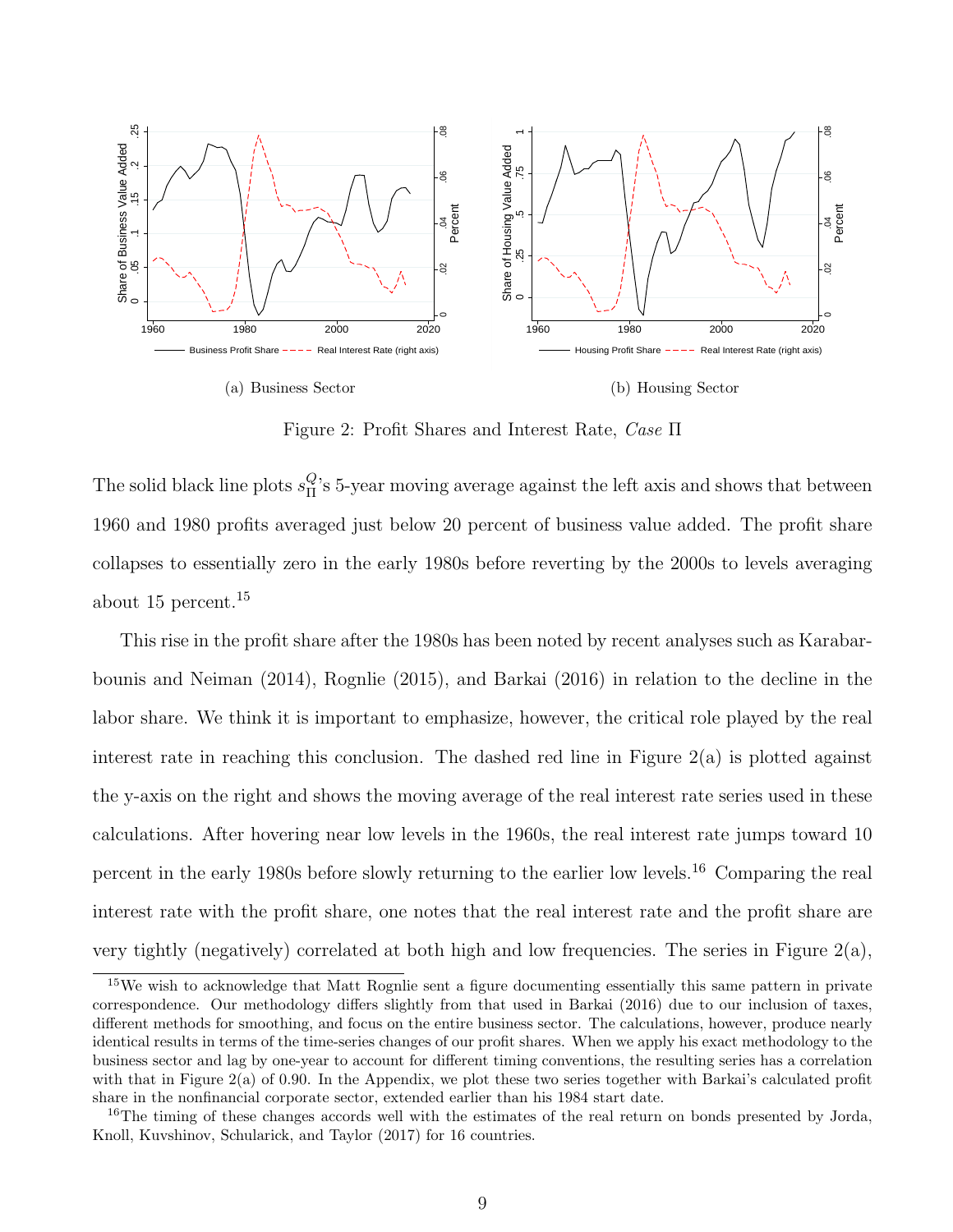for example, have a correlation of  $-0.91$ <sup>[17](#page-10-0)</sup>

A conclusion from Figure [2\(a\)](#page-9-0) is that taking seriously Case  $\Pi$  and the implied behavior of profits requires a narrative that links the real interest rate to the profit share. There are such possibilities. For example, cheaper credit might be crucial for facilitating corporate mergers and acquisitions in a way that increases concentration and market power. Alternatively, a growing share of firms with higher market power might desire lower investment and result in a lower real interest rate. But the linkages between these variables must be tight and operate at relatively high frequency to account for these data.

Further, while the timing of the rise in profits from the early 1980s accords relatively well with the decline in the labor share, the even higher profit share early in the sample is difficult to reconcile with the conventional U.S. macroeconomic narrative. Taken literally, these calculations imply that labor's share of business costs,  $WL/(WL + R^{I}K^{I} + R^{N}K^{N})$ , averaged roughly 85 percent in the 1960s and 1970s and dropped to roughly 70 percent in the 1980s before slowly climbing back up above 80 percent after 2000.

What are the implications of Case  $\Pi$  for the housing sector? Inspired by what is essentially the same exercise in [Vollrath](#page-60-1) [\(2017\)](#page-60-1), Figure [2\(b\)](#page-9-3) plots the housing profit share  $s_{\Pi}^H = 1 R^H K^H / (P^H H)^{18}$  $R^H K^H / (P^H H)^{18}$  $R^H K^H / (P^H H)^{18}$  Just as in the analyses of capital rental costs for the business sector, we combine data on the real interest rate, housing depreciation rate, price of residential capital, and the stock of housing capital to measure housing capital rental costs. We find that  $s_{\Pi}^H$  exhibits the same basic time series patterns as  $s_{\Pi}^{Q}$  $\frac{Q}{H}$  but is dramatically more volatile.<sup>[19](#page-10-2)</sup> The correlation of the business profit share  $s_{\Pi}^{Q}$  $\frac{Q}{H}$  and the housing profit share  $s_{\Pi}^H$  is 0.78.

The surging profit share in housing may indeed reflect greater market power in housing rental

<span id="page-10-0"></span> $17$ The series in Figure [1\(b\)](#page-8-3) are much more volatile, and move more closely together, than the very similar plots of capital income shares by capital type offered in [Rognlie](#page-59-4) [\(2015\)](#page-59-4). The reason for this difference is exactly our point that Case Π implies a tight link of capital income and profit shares to the real interest rate. Rognlie uses a constant interest rate in constructing his plotted series, so they are less volatile and comove by less.

<span id="page-10-1"></span><sup>&</sup>lt;sup>18</sup>We note that the labor share in the housing sector is essentially zero because its value added in the national accounts is primarily composed of imputed rental income in owner-occupied housing and explicit rental payments.

<span id="page-10-2"></span><sup>&</sup>lt;sup>19</sup>We set  $R<sup>j</sup> = 0$  when we would otherwise impute a negative value and note that this is particularly commonly employed in the case of housing. To maintain consistency with the rest of our framework, we use the real interest rate based on 10-year Treasuries here. If we instead do this calculation using 30-year fixed rate mortgages rates, the level changes, but the time-series pattern for the most part does not.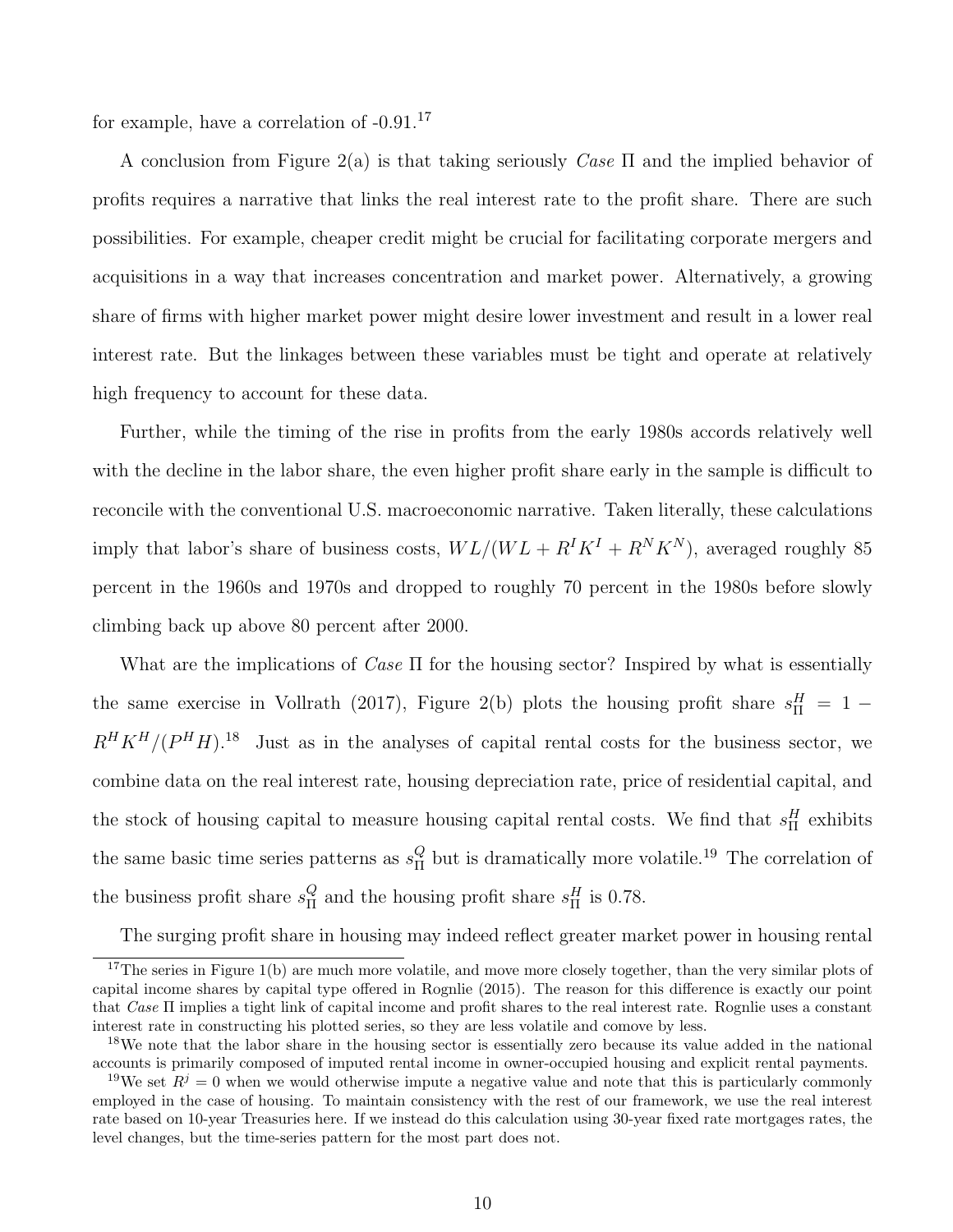

<span id="page-11-1"></span>Figure 3: Profit Shares with Flat Interest Rate, Case Π

<span id="page-11-0"></span>markets. Over the last 10 years, for example, the Blackstone group has become a landlord of enormous scale, acquiring and renting out nearly 50,000 homes. Perhaps this is representative of increasing concentration in housing markets. Further, this measure of the profit share is less suited to the housing sector than to the business sector as it disregards risk and may miss labor costs. Still, the extremely volatile path of  $s_{\Pi}^H$  and its tight link to r contribute to our doubts that  $Case \Pi$  is the appropriate treatment of factorless income.

Another way to emphasize the critical role played by variations in the real interest rate for Case  $\Pi$  is to calculate the profit share under this methodology but using a constant real interest rate instead of time-varying Treasury rates. Using  $r = 0.05$  yields the series for business and housing profit shares in Figures  $3(a)$  and  $3(b)$ . Under this methodology the business profit share rises by only a few percentage points since the early 1980s instead of nearly 20 percentage points seen in Figure  $2(a)$ . Further, the calculated profit shares during the Great Recession return to their low levels during the 1980s. We conclude that absent the variation in the real interest rate, Case  $\Pi$  would not point to surging profits.

Our basic conclusions remain largely undisturbed if we consider alternative measures of the labor share and additional alternative series for the real interest rate. First, we continue to use compensation to measure the labor share but use the Moody's AAA bond yield index instead of the 10-year Treasury yield as an input when calculating our rental rates  $R<sup>j</sup>$ . Next, we construct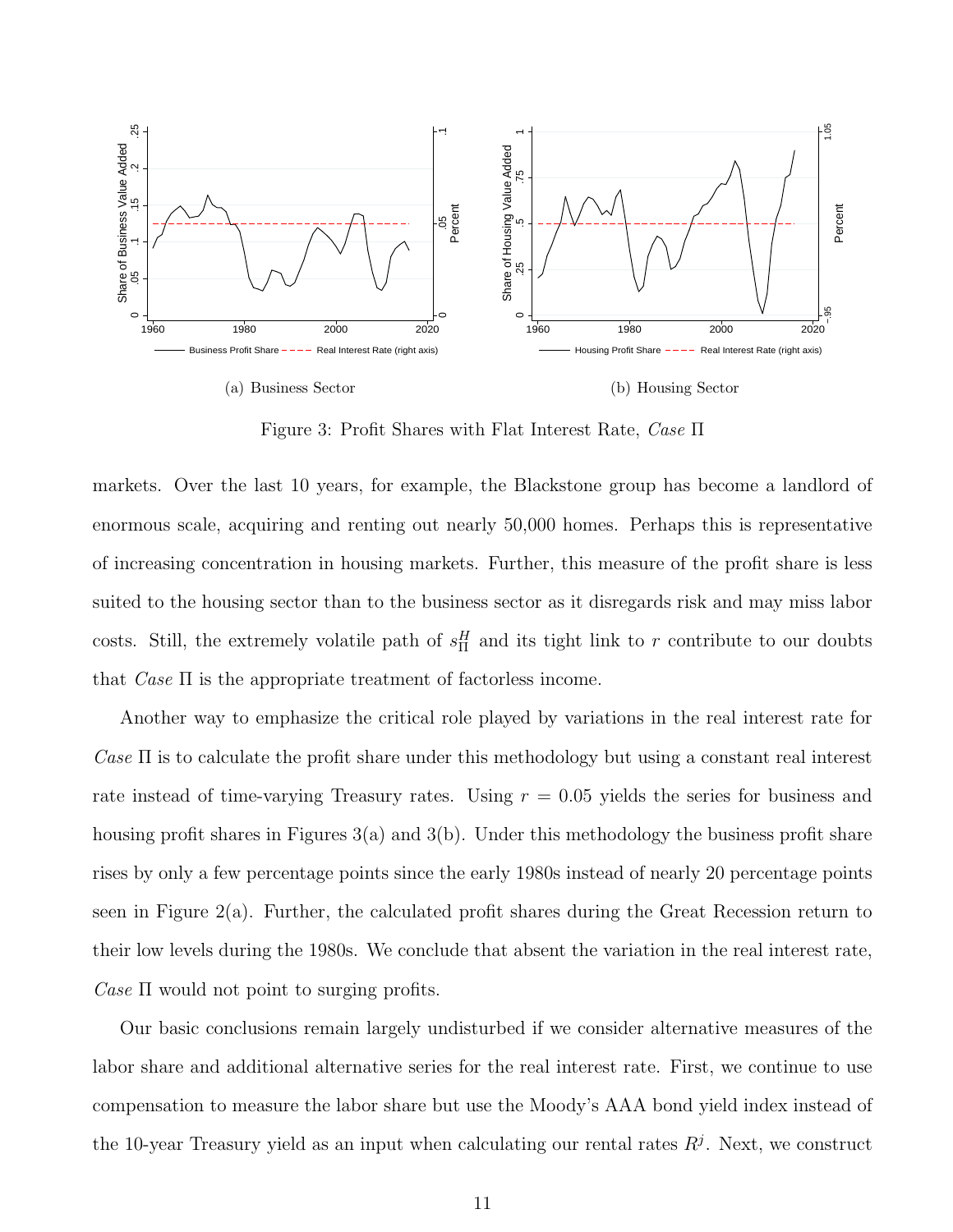<span id="page-12-0"></span>

<span id="page-12-1"></span>(b) Business Sector Profit Shares

Figure 4: Alternative Business Sector Labor and Profit Shares, Case Π

an "Adjusted" labor share measure by adding to our baseline measure of compensation a fraction of proprietors income and net taxes on production, where this fraction equals the share of labor compensation in the part of business value added other than proprietors income and net taxes on production. As a third case, we assume the entire business sector has a labor share equal to that measured in the corporate sector.

Figure [4\(a\)](#page-12-0) shows our baseline labor share series, which is not impacted by changing the real interest rate series to "AAA". The series slowly declines in recent decades but is flatter than the private sector series shown in Figure [1\(a\)](#page-8-4) due to the exclusion of housing, a difference uncovered and emphasized in [Rognlie](#page-59-4) [\(2015\)](#page-59-4). The "Adjusted" and "Corporate" lines exhibit somewhat different patterns, with the former dropping by most in the late 1970s and the latter dropping most since 2000.

Figure [4\(b\)](#page-12-1) shows the corresponding profit share calculations. Unsurprisingly, the higher real interest rate ("AAA") and higher labor share measures ("Adjusted" and "Corporate") result in a downward shift in the level of the associated profit shares, including more periods with negative measured profit shares. However, consistent with our conclusion that the time series patterns in the real interest rate mechanically drive the evolution of the calculated profit shares, all four lines in Figure [4\(b\)](#page-12-1) move very closely together.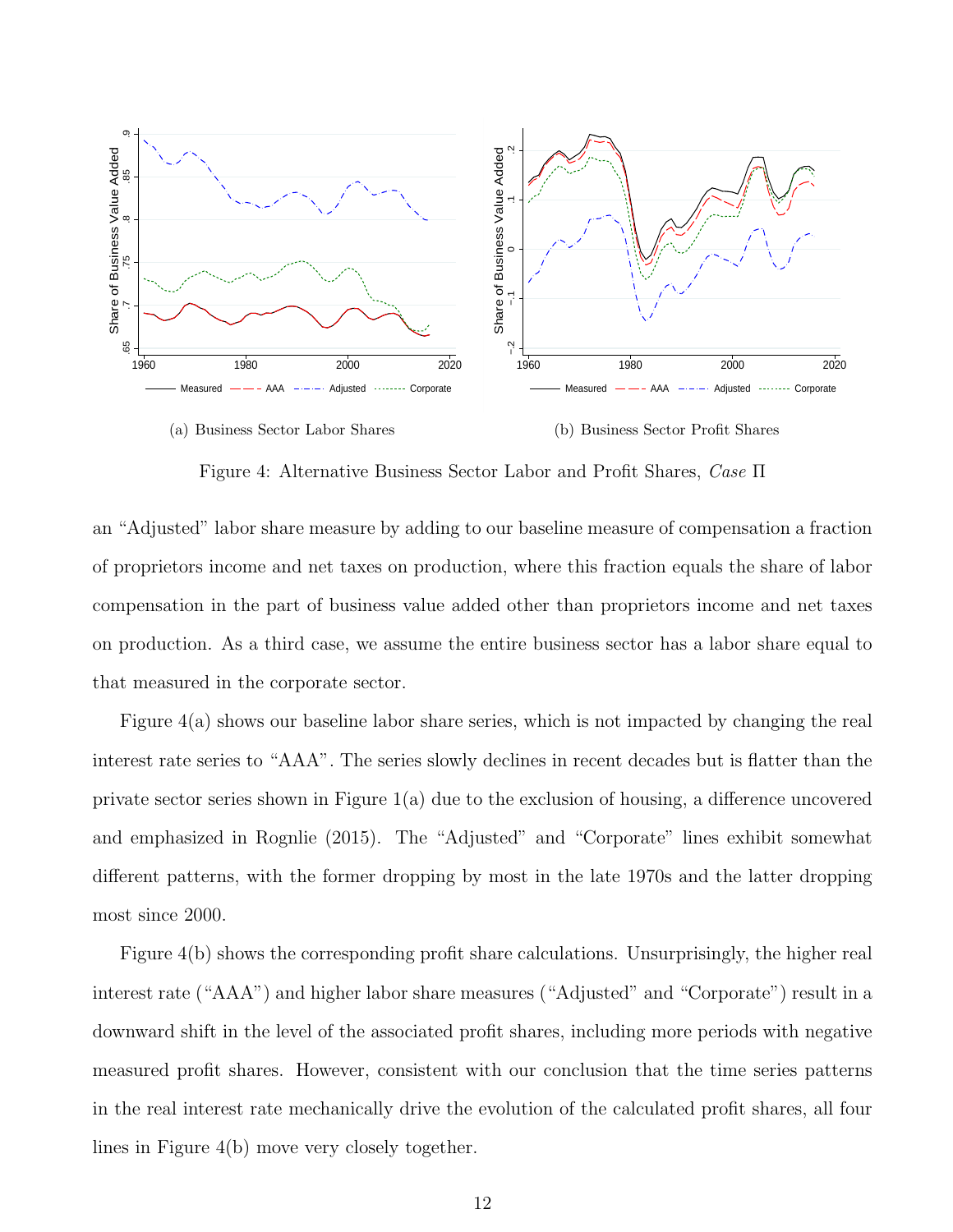<span id="page-13-1"></span><span id="page-13-0"></span>

<span id="page-13-2"></span>Figure 5: Alternative Inflation Expectation Measures, Case Π

Figure [5](#page-13-0) shows that our conclusions remain unchanged when we use alternative measures of inflation expectations to construct the real interest rate and the business profit share. The solid black line in Figure [5\(a\)](#page-13-1) shows the moving average of our baseline real interest rate, which uses a 5-year moving average of realized inflation rates to proxy for expected inflation. The corresponding profit share is shown with the solid black line in Figure [5\(b\).](#page-13-2) The other lines in Figure [5\(a\)](#page-13-1) show the moving average of real interest rates constructed using an AR(1) process, an ARMA(3,3) process, and the University of Michigan Survey of Consumers to measure expected inflation.[20](#page-13-3) The corresponding profits shares are plotted in Figure [5](#page-13-0) and show essentially identical profit share dynamics.

Calculations using aggregate data to show that the sum of  $s<sub>L</sub>$  and  $s<sub>K</sub>$  is declining are not the only evidence suggesting economic profits have increased since the 1980s. [De Loecker and](#page-57-6) [Eeckhout](#page-57-6) [\(2017\)](#page-57-6) apply the methodology of [De Loecker and Warzynski](#page-57-8) [\(2012\)](#page-57-8) to Compustat data and uncover a striking rise in markups from 1.18 in 1980 to 1.67 by the end of their data, reproduced as the solid black line in Figure [6\(a\).](#page-14-0) With constant returns and absent fixed costs, this trajectory corresponds to an increase in  $s_{\text{H}}^{\mathcal{Q}}$  $\frac{Q}{\Pi}$  from about 15 percent to 40 percent. The

<span id="page-13-3"></span><sup>&</sup>lt;sup>20</sup>Our measure of inflation is based on the price of non-housing consumption. We considered inflation processes that belong in the ARMA $(p, q)$  family. The Akaike information criterion selected  $(p, q) = (3, 3)$  and the Bayesian information criterion selected  $(p, q) = (1, 0)$ .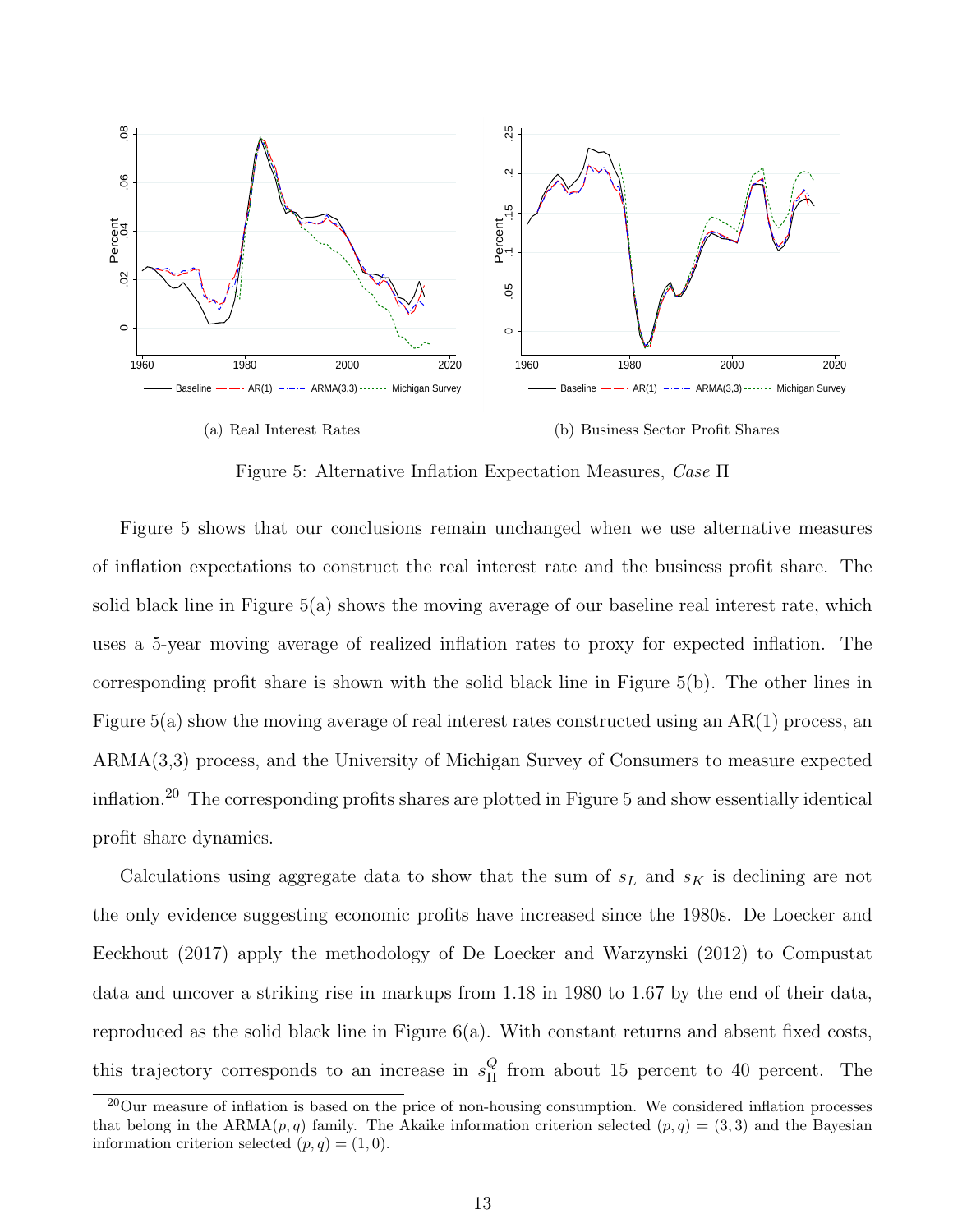<span id="page-14-0"></span>

<span id="page-14-3"></span>Figure 6: Markups in Compustat Data

inflection point of 1980 closely corresponds to the timing of the global labor share decline as documented in [Karabarbounis and Neiman](#page-59-0) [\(2014\)](#page-59-0).

[De Loecker and Eeckhout](#page-57-6) [\(2017\)](#page-57-6) use cost of goods sold (COGS) as their proxy for variable costs. Their methodology is more involved, but the fall of COGS relative to sales in their sample appears to be the core empirical driver of their result. The long-dashed red line in Figure  $6(a)$ simply plots the average across firms of the sales to COGS ratio in these same data and tracks the estimated markup trajectory quite well.<sup>[21](#page-14-1)</sup>

This pattern plausibly reflects forces other than growing economic profits.<sup>[22](#page-14-2)</sup> In particular, COGS suffers from some important shortcomings as a proxy for the behavior of spending on variable inputs. Compustat's data definitions describe it as including "all expenses directly allocated by the company to production, such as material, labor, and overhead..." While materials align well with the notion of variable costs, it is unclear that only variable labor costs are included and overhead is unlikely to capture variable costs in the way desired. Further, as was first noted

<span id="page-14-1"></span> $^{21}$ We weight the ratios in this plot by firms' sales to mimic the weighting scheme used in the estimates of [De Loecker](#page-57-6) [and Eeckhout](#page-57-6) [\(2017\)](#page-57-6) and multiply by a constant to normalize the series' levels in 1980.

<span id="page-14-2"></span><sup>22</sup>[Autor, Dorn, Katz, Patterson, and Van Reenen](#page-56-4) [\(2017\)](#page-56-4), [Kehrig and Vincent](#page-59-11) [\(2017\)](#page-59-11), and [Hartman-Glaser, Lustig,](#page-58-8) [and Zhang](#page-58-8) [\(2016\)](#page-58-8) demonstrate that the reallocation of market share toward lower labor share firms underlies the trends of increasing concentration and declining labor share. This evidence is consistent with certain firms increasing their markups but also is consistent with technology-driven substitution toward firms operating more capital intensive production methods in an environment with stable markups. Gutiérrez and Philippon [\(2017\)](#page-58-7) confirm that concentration has risen in the U.S. but do not find that to be the case in Europe.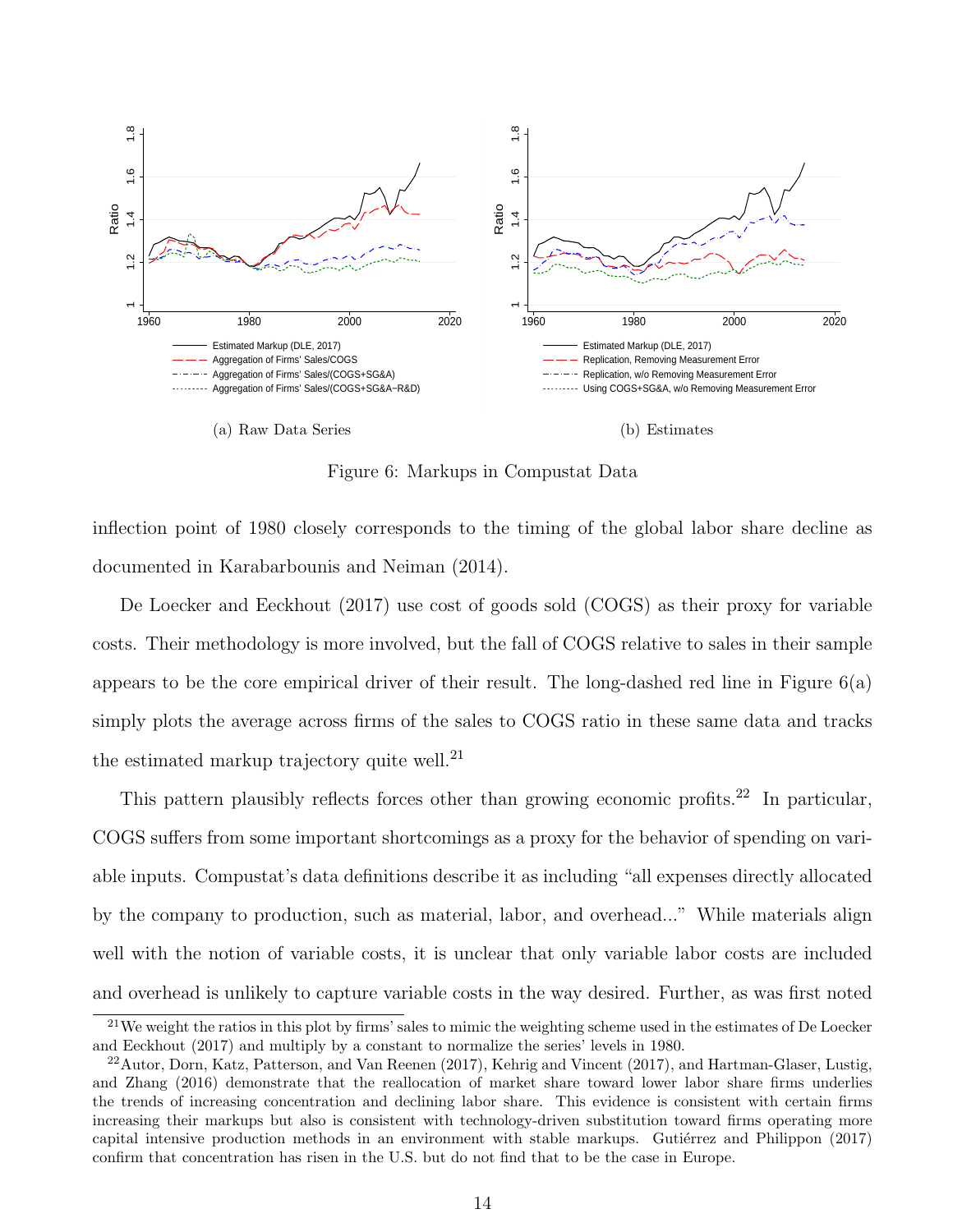in this context by [Traina](#page-60-0) [\(2018\)](#page-60-0), the Compustat variable Selling, General, and Administrative Expense (SG&A) also includes some variable costs. SG&A is described in Compustat's data definitions as including "all commercial expenses of operation (such as, expenses not directly related to product production) incurred in the regular course of business pertaining to the securing of operating income..." Such expenses explicitly include categories like marketing or R&D, where it is unclear if they should be variable costs in the sense desired for markup estimation, but also includes bad debt expenses, commissions, delivery expenses, lease rentals, retailer rent expenses, as well as other items that more clearly should be included as variable costs. Most importantly, Compustat itself explicitly corroborates the blurred line between COGS and SG&A when it states that items will only be included in COGS if the reporting company does not themselves allocate them to SG&A. Similarly, Compustat does not include items in SG&A if the reporting company already allocates them to COGS.

The dashed blue line in Figure [6\(a\)](#page-14-0) shows the average across firms of the ratio of sales to the sum of COGS and SG&A. There is a very mild increase in sales relative to this measure of operating costs. Put differently, the empirical driver of the rising markup result in Compustat data appears to be the shift in operating costs away from COGS and toward SG&A, not a shift in operating costs relative to sales.<sup>[23](#page-15-0)</sup> This may be consistent with a rise in markups, but also might be consistent with other trends such as a rise in outsourcing (which could cause a reclassification of otherwise economically similar expenses), changing interpretations of what is meant by "production," or substitution of production activities performed by labor toward production activities performed by capital, the expenses of which may then be recorded by companies under a different category.[24](#page-15-1)

Finally, we wish to emphasize that it is important to keep in mind the difference between markups of price over marginal cost and economic profits, which can be thought of as markups

<span id="page-15-0"></span><sup>&</sup>lt;sup>23</sup>The ratio of sales to operating costs (COGS+SG&A) fluctuated from 1.20 in 1953 to 1.14 in 1980 to 1.22 in 2014. Gutiérrez and Philippon [\(2017\)](#page-58-7) have reported similar results when replacing COGS with total expenses.

<span id="page-15-1"></span><sup>&</sup>lt;sup>24</sup>While not all firms that report COGS also report SG&A, those that do represent a fairly stable share of total sales since 1980, ranging from about 72 to 82 percent. We further verified that the rise in sales to COGS looks similar in this subset of firms as in the whole set of firms, and in fact is even sharper.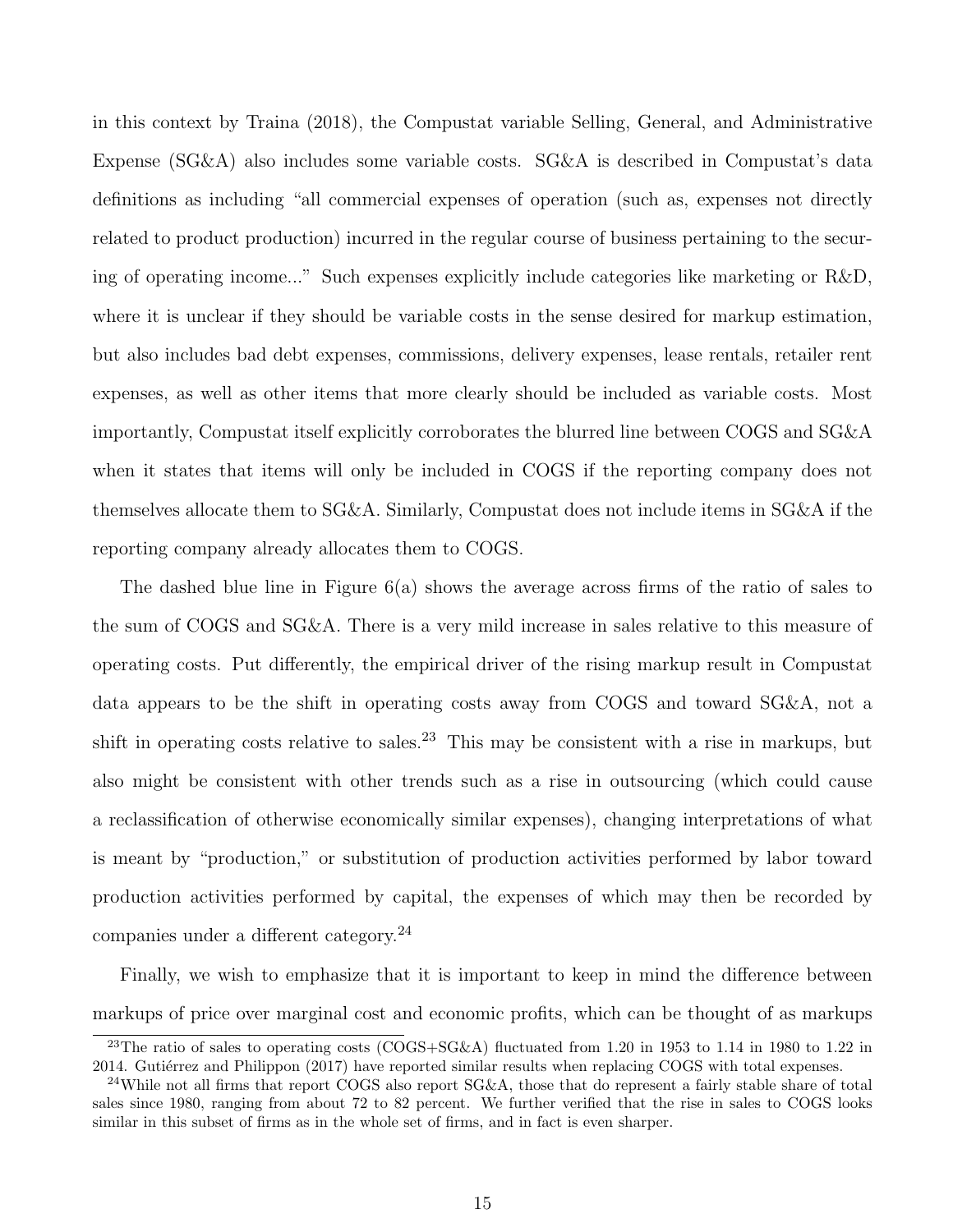of price over average cost. For example, imagine that COGS perfectly captured variable costs and SG&A perfectly captured fixed costs of production. If this was the case, the fact that COGS declines relative to Sales would suggest an increase in markups on the margin. However, the rise in SG&A relative to Sales would, all else equal, reduce profits. Without adding more structure to quantify these relative forces, their overall impact on the average profit share is ambiguous. While markups on the margin are important for various questions of interest in economics, the average profit share is more salient for issues such as the decline in the labor share or the degree of monopoly power.

While we believe the evolution of the raw sales to COGS ratio is the proximate driver of the markup estimate in [De Loecker and Eeckhout](#page-57-6) [\(2017\)](#page-57-6), their methodology is more nuanced and sophisticated than a simple aggregation of raw operating ratios. To evaluate the sensitivity of their result to the choice of variable cost proxy, therefore, we would like to exactly implement their full methodology but substituting COGS+SG&A for COGS as the proxy of variable costs. The solid black line in Figure [6\(b\)](#page-14-3) plots the headline result from [De Loecker and Eeckhout](#page-57-6) [\(2017\)](#page-57-6) and the long-dashed red line shows our best effort to exactly replicate their calculations, leveraging the publicly available replication code for [De Loecker and Warzynski](#page-57-8)  $(2012).^{25}$  $(2012).^{25}$  $(2012).^{25}$  $(2012).^{25}$  Our calculated series clearly fails to track theirs – we suspect the gap in our estimate reflects a different treatment of the variable used for the capital stock, which plays the largest role when running the first-stage non-parametric regression to purge out measurement errors.<sup>[26](#page-16-1)</sup> Indeed, when we skip that step entirely, our estimated markup series comes much closer to theirs, and is plotted in the dashed blue line. We use that same methodology but using COGS+SG&A as our proxy for variable cost and plot the implied markup as the short-dashed green line, which confirms that substituting operating expenses for COGS reduces or eliminates the inferred rise of markups in Compustat data, consistent with the findings in [Traina](#page-60-0)  $(2018).^{27}$  $(2018).^{27}$  $(2018).^{27}$  $(2018).^{27}$  The estimated

<span id="page-16-0"></span> $\frac{25}{T}$ hese series use a quasi-Newton method in the second stage estimation of industry-specific output elasticity of variable cost. Using other methods such as Nelder-Mead only changes the level of the estimated markup and continues to result in a flat time-series.

<span id="page-16-1"></span> $26$ We have tried using the perpetual inventory method, as well as directly using gross and net values for property, plant, and equipment. Our results presented here use the gross property, plant, and equipment measure for all North American firms, but little changes when using the other capital stock measures or restricting only to U.S. firms.

<span id="page-16-2"></span> $27$ We have experimented with removing expenditures associated with advertising (XAD), R&D (XRD), pension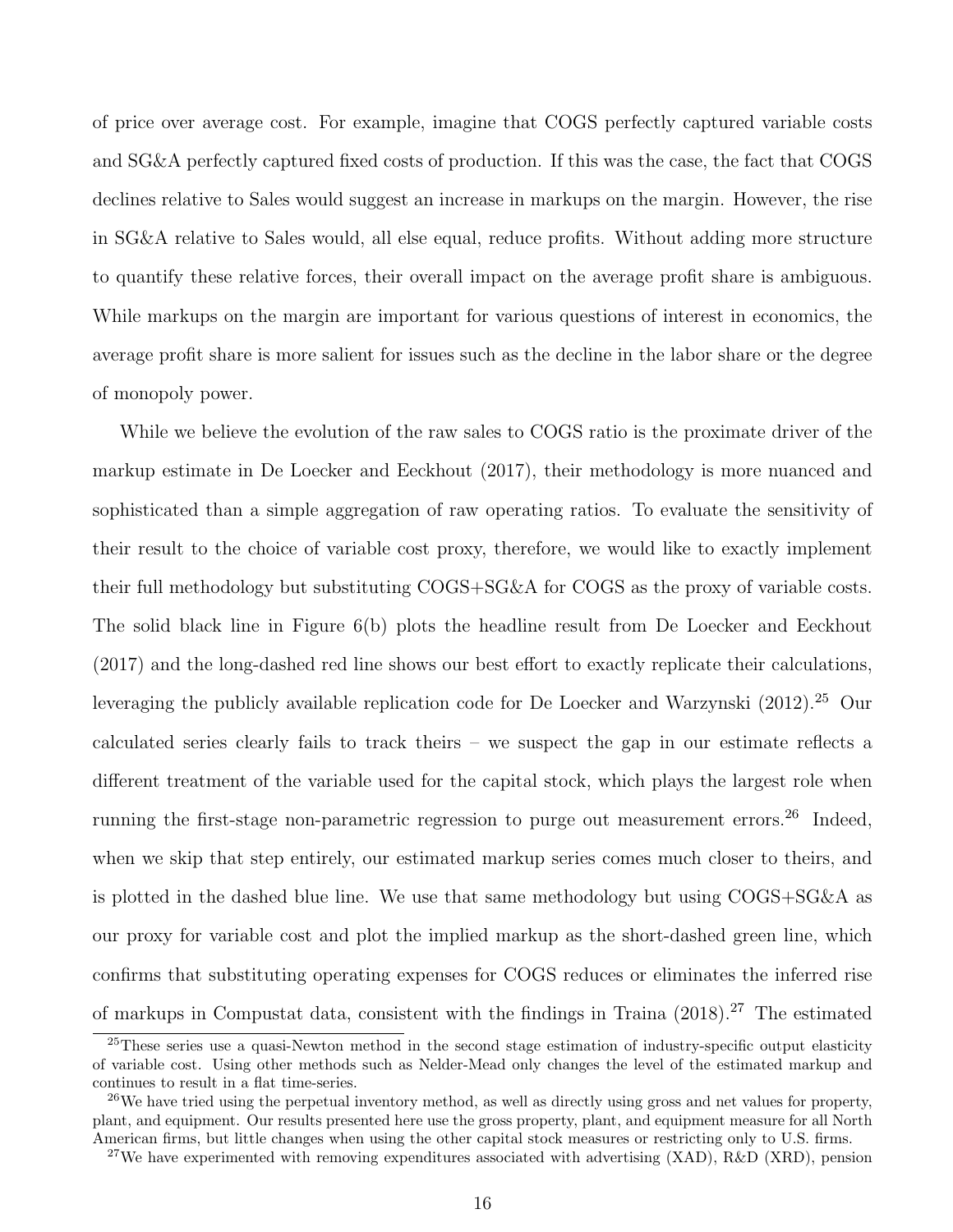markup rises only mildly since 1980.

The labor share decline since 1980 is a global phenomenon that was accompanied by flat or mildly declining investment rates in most countries.<sup>[28](#page-17-0)</sup> This observation suggests that factorless income has risen in recent decades around the world. We evaluate the extent to which the ratio of sales to COGS or sales to COGS+SG&A has trended up in other countries using data from Compustat Global. Table [1](#page-18-0) lists, for each country with at least 100 firms in the data, the linear trend (per 10 years) in Sales/COGS and Sales/(COGS+SG&A). There are a number of cases where the Sales/COGS ratio has significantly increased including large economies such as India, Japan, Spain, the United Kingdom, and the United States. The remaining eight countries either experienced significant declines or insignificant trends. As with the U.S. case, however, the scale and significance of the trends generally change if one instead considers Sales/(COGS+SG&A). In that case, the positive trends in the United Kingdom and United States, for example, remain statistically significant but drop in magnitude by roughly three-quarters. Statistically significant declines emerge in China, Italy, and Korea. Whereas a simple average of the trend coefficients on Sales/COGS is 0.041, the average trend coefficient for Sales/(COGS+SG&A) is 0.002. While Compustat's coverage in terms of time and scope varies significantly across countries, the results in Table [1](#page-18-0) cast further doubt that increasing markups can explain the bulk of rising factorless income in recent decades.

To recap Case Π, the large residual share of value added that is neither recorded as labor compensation nor imputed as payments to capital rises rapidly from the early 1980s. Fully embracing the interpretation of this residual as rising economic profits may offer a plausible story for labor share's decline since 1980 and carries important implications for a range of topics from asset pricing to competition policy. Our analysis, however, casts doubt on this strict interpretation of factorless income as profits. First, one must acknowledge that the same methodology driving inference about rising profit shares since 1980 reveals that profit share levels in the 1960s

and retirement (XPR), and rent (XRENT), one at a time, from our measure of COGS+SG&A and do not find meaningful differences from the case when they are included. Many firms do not report these variables separately, however, so we cannot remove them all without excluding a large majority of firms in the data.

<span id="page-17-0"></span> $28$ [Chen, Karabarbounis, and Neiman](#page-57-9) [\(2017\)](#page-57-9) document these patterns using firm-level data from many countries.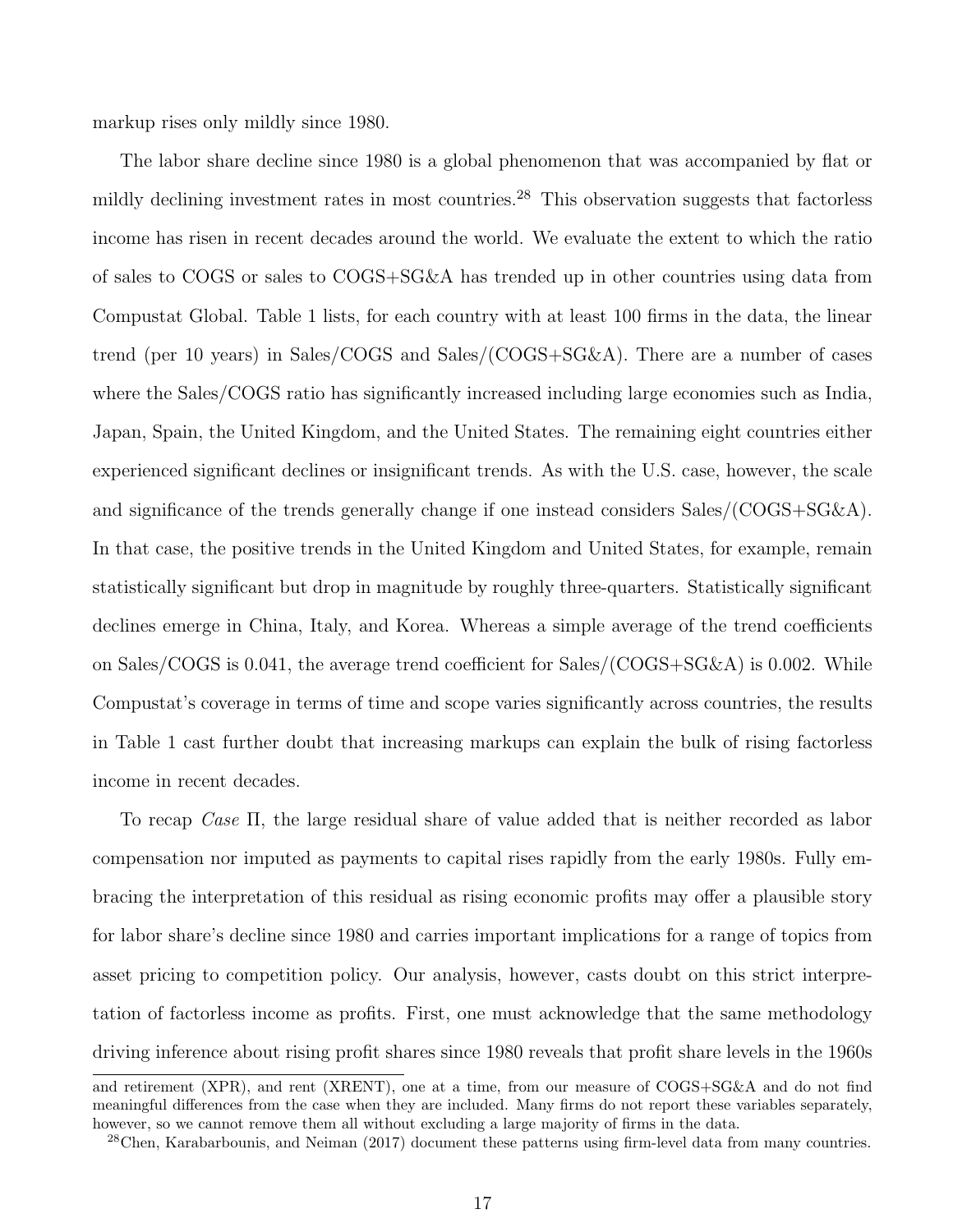<span id="page-18-0"></span>

| Country        | Sales/COGS               | Trend (per 10 years)<br>$Sales/(COGS + SG\&A)$ | Years Covered<br>Start | End      | Min     | Firms Included<br>Max |
|----------------|--------------------------|------------------------------------------------|------------------------|----------|---------|-----------------------|
| <b>Brazil</b>  | $-0.038$<br>(0.035)      | $-0.002$<br>(0.029)                            | 1996                   | $\,2016$ | 128     | $\ensuremath{284}$    |
| China          | $-0.008$<br>(0.014)      | $-0.021$<br>$(0.007)$ ***                      | 1993                   | $\,2016$ | 314     | 3683                  |
| France         | $-0.068$<br>$(0.039)^*$  | $-0.012$<br>(0.011)                            | 1999                   | 2016     | 111     | 631                   |
| Germany        | 0.002<br>(0.017)         | $\,0.034\,$<br>$(0.008)$ ***                   | 1998                   | $\,2016$ | 119     | 668                   |
| India          | 0.118<br>$(0.041)$ ***   | 0.058<br>$(0.024)$ **                          | 1995                   | 2016     | 630     | 2890                  |
| Italy          | 0.004<br>(0.031)         | $-0.057$<br>$(0.018)$ ***                      | $\,2005\,$             | $\,2016$ | $202\,$ | 264                   |
| Japan          | 0.059<br>$(0.008)$ ***   | 0.028<br>$(0.004)$ ***                         | 1987                   | $\,2016$ | 2128    | 3894                  |
| Korea          | 0.000<br>(0.009)         | $-0.032$<br>$(0.005)$ ***                      | 1987                   | $\,2016$ | 419     | 1682                  |
| Russia         | $-0.133$<br>(0.097)      | $-0.012$<br>(0.089)                            | 2004                   | $\,2016$ | 127     | 245                   |
| Spain          | 0.274<br>$(0.117)$ **    | $-0.026$<br>(0.044)                            | $\,2005\,$             | $\,2016$ | 102     | 128                   |
| Taiwan         | $-0.051$<br>$(0.026)$ ** | $-0.021$<br>(0.018)                            | 1997                   | $\,2016$ | 160     | 1789                  |
| United Kingdom | 0.280<br>$(0.015)$ ***   | 0.072<br>$(0.007)$ ***                         | 1988                   | 2016     | 183     | 1489                  |
| United States  | 0.088<br>$(0.004)$ ***   | 0.021<br>$(0.002)$ ***                         | 1981                   | 2016     | 3136    | 8403                  |

|  |  |  |  |  | Table 1: Trends in Markups in Compustat Global Data |  |  |
|--|--|--|--|--|-----------------------------------------------------|--|--|
|--|--|--|--|--|-----------------------------------------------------|--|--|

The table summarizes estimates of the linear trend in the Sales/COGS and the Sales/(COGS+SG&A) ratios. Standard errors are displayed in parentheses. \*\*\*, \*\*, and \* denote statistical significance at the 1, 5, and 10 percent level.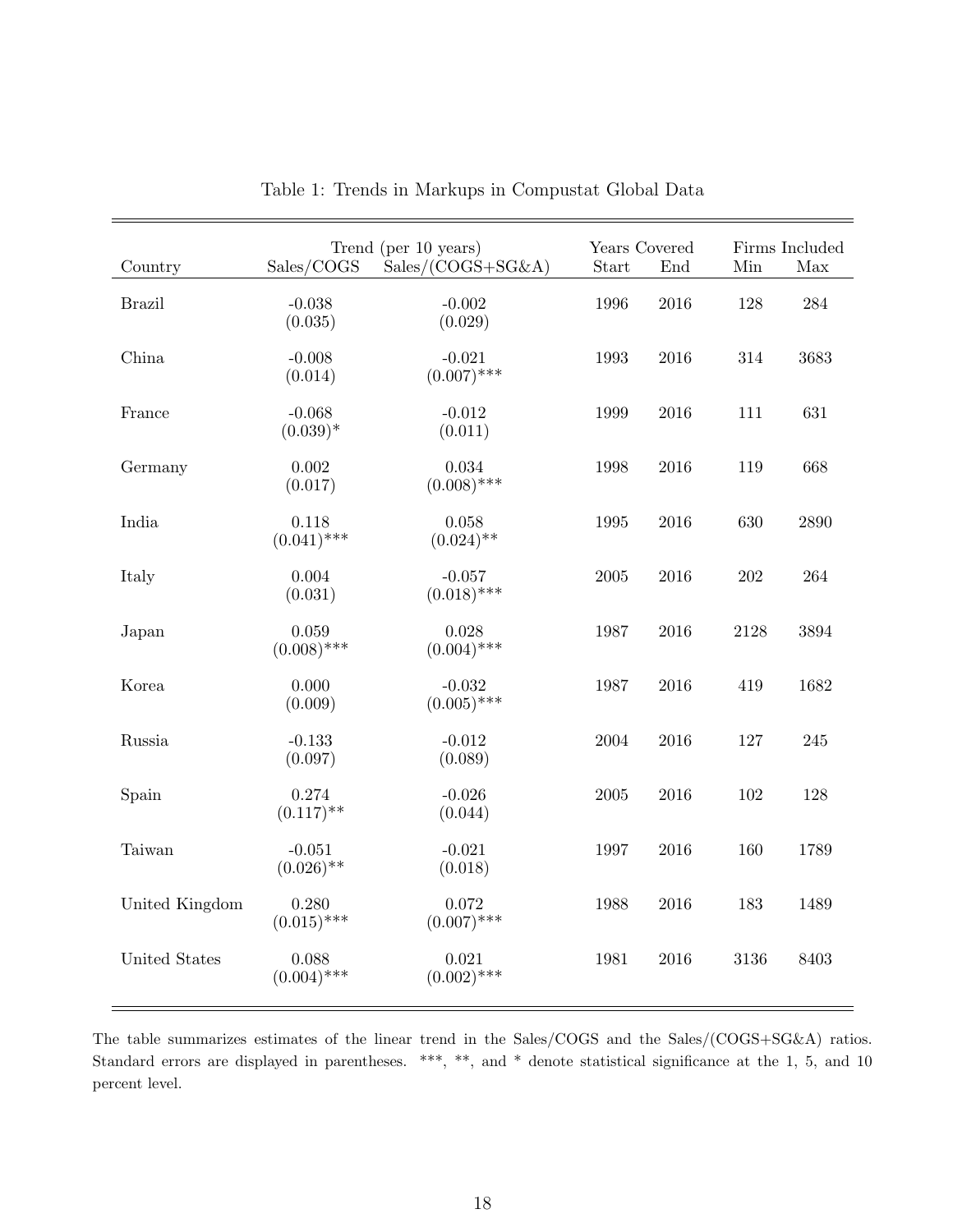and 1970s generally exceeded the levels reached today and this overall pattern is evident not only in the business sector but also in the housing sector. Second, one must directly link any story of economic profits to the real interest rate, as their tight negative comovement reveals the real interest rate as the mechanical driver of calculated profit shares.

#### 2.2 Case  $K$

We now consider a second approach which attributes factorless business income entirely to a gap between the measure of capital in the national accounts and the quantity of capital used in production. The basis for this possibility is the idea that capital stocks are imputed and potentially suffer significant measurement difficulties. The mismeasurement may reflect faulty parametric assumptions in the perpetual inventory method used to impute capital stocks but may also reflect missing investment spending, as detailed in the influential work of [Corrado,](#page-57-2) [Hulten, and Sichel](#page-57-2) [\(2009\)](#page-57-2).

Certain intangible investments are particularly good candidates for missing investment spending. For example, when a chain restaurant pays advertising firms or their own marketing executives to increase awareness and positive sentiment for their brand, conventional accounts treat this spending as intermediate expenses and not as investment, much like the treatment of their spending on food. When a management consultancy pays staff to develop internal knowledge centers to organize their industry expertise, this is treated as an input to their existing production and not as an investment in the firm's capital stock. The U.S. BEA explicitly recognized the importance of various misclassified investment expenditures when they changed their treatment of software in 1999 and of R&D and artistic originals in 2013 and, accordingly, revised upward their historical series for investment and capital stocks.[29](#page-19-0)

Let  $X^U$  equal the real value and  $\xi^U$  equal the price of unmeasured investment, which accumulates into an unmeasured capital stock  $K^U$  with an associated rental rate  $R^U$ . These magnitudes

<span id="page-19-0"></span><sup>&</sup>lt;sup>29</sup>See Koh, Santaeulàlia-Llopis, and Zheng [\(2016\)](#page-59-8) for a helpful primer on these changes and their impact on the measured labor share decline.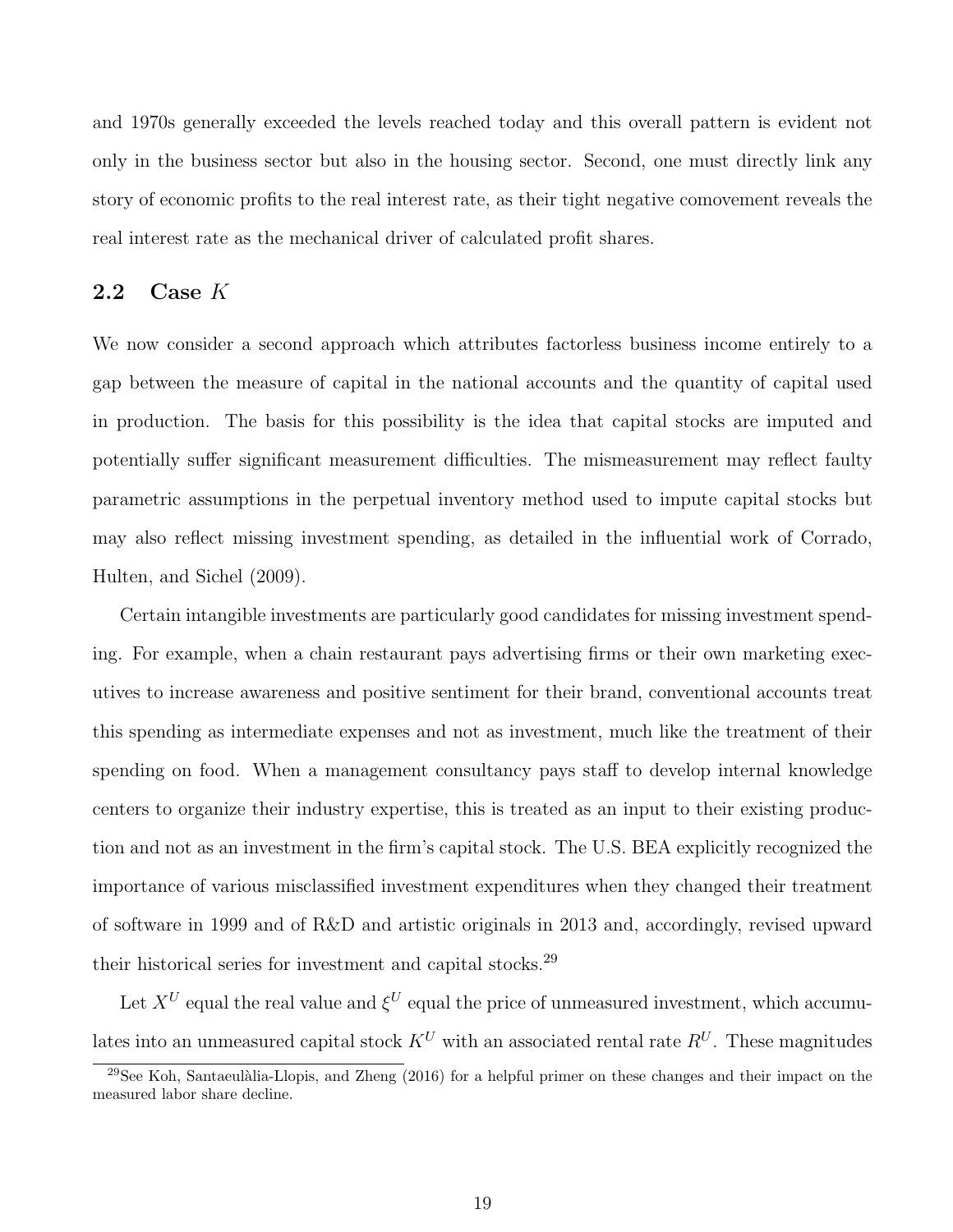are related to measured income according to:

<span id="page-20-0"></span>
$$
\tilde{Y} = Y + \xi^U X^U = WL + R^I K^I + R^N K^N + R^H K^H + \Pi + R^U K^U,
$$
\n(3)

where  $\tilde{Y}$  is unmeasured (or "revised") output which may differ from measured GDP Y.

To see how unmeasured investment matters for factorless income and output, consider two extreme cases. First, consider the case where there is unmeasured capital in the economy accumulated from past investment flows, so  $R^U K^U > 0$ , but current investment spending of this type equals zero,  $\xi^U X^U = 0$ . In this case, output is correctly measured and  $\tilde{Y} = Y$ . Capital income, however, is underestimated by  $R^U K^U$ . Alternatively, imagine that  $R^U K^U = 0$  in some year, but there is unmeasured investment and  $\xi^U X^U > 0$ . This means that output is larger than measured GDP, but standard measures of RK correctly capture capital income. In cases in between these extremes both capital income and output will be mismeasured.

We can rearrange equation [\(3\)](#page-20-0) so the left hand side equals the gap between unmeasured capital income and unmeasured investment spending and the right hand side contains only measured income terms and economic profits:

<span id="page-20-1"></span>
$$
R^U K^U - \xi^U X^U = Y - WL - R^I K^I - R^N K^N - R^H K^H - \Pi^Q - \Pi^H.
$$
 (4)

For any given paths of business sector profits  $\Pi^Q$  and housing sector profits  $\Pi^H$ , there will generally be many possible paths of  $R^U$ ,  $K^U$ ,  $\xi^U$ , and  $X^U$  that satisfy equation [\(4\)](#page-20-1) for the years covered in our data. Most such paths, however, may not be economically sensible. To put more discipline on our exercise, we additionally require that  $R^U$  is generated like the other rental rates  $R<sup>j</sup>$  in equation [\(2\)](#page-7-3) and that capital and investment are linked through a linear capital accumulation equation  $K_{t+1}^U = (1 - \delta^U)K_t^U + X_t^U$ .

We solve for one set of paths  $\{R^U, K^U, \xi^U, X^U\}$  as follows. First, we create a grid with different combinations of business profit share levels  $s_{\Pi}^Q$  $_{\Pi}^{Q}$ , depreciation rates  $\delta^{U}$ , and values of the capital stock relative to measured GDP in 2010 (chosen because prices are normalized to one in 2009). For each combination of  $\{s_{\rm II}^Q\}$  $_{\Pi}^{Q}$ ,  $_{0}^{Q}$ ,  $(K^{U}/Y)_{2010}$ , we consider a number of values for  $\xi_{2010}^{U}$ , the price of investment in 2010. Each resulting value of  $\xi^U$  in 2010 can be used to calculate a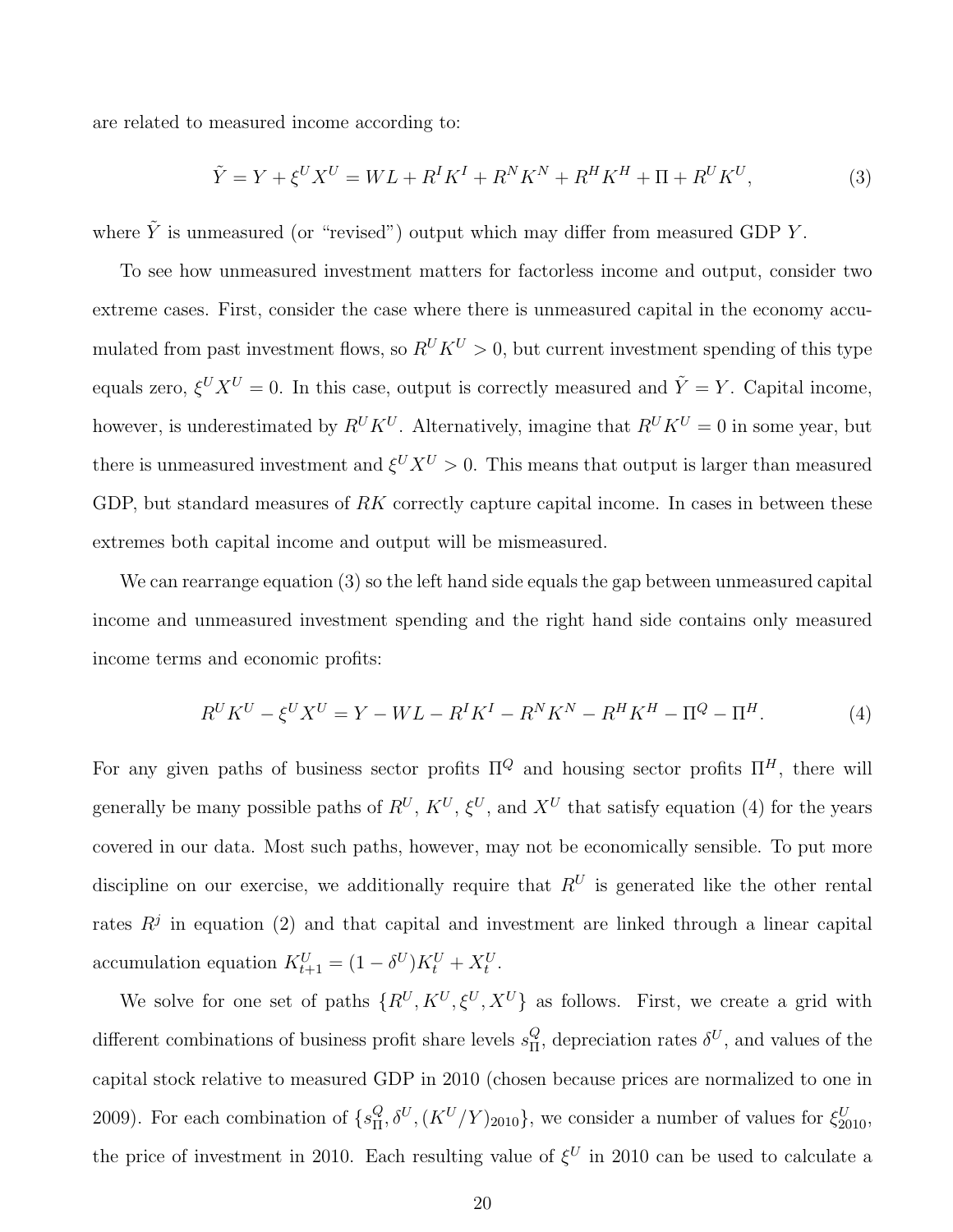value for  $R^U$  in 2010 using equation [\(2\)](#page-7-3) since  $\xi_{2009}^U = 1$ . Since the right hand side variables of equation [\(4\)](#page-20-1) are then all known for 2010 (we keep  $\Pi^H$  at its values from Case  $\Pi$ ), and we have assumed values for  $R^U K^U$  and  $\xi^U$  on the left hand side, we can then back out the value for the remaining left hand side term  $X_{2010}^U$ , real investment in unmeasured capital in 2010. Using the capital accumulation equation, we then calculate  $K^U$  in 2011 and start the sequence again.

We iterate forward in this way through 2015 and do the same in reverse to iterate backward from 2010 to 1960. This results in a series of thousands of possible paths for each node of the grid  $\{s_{\pi}^Q, \delta^U, (K^U/Y)_{2009}\}.$  From all those possibilities, we select the paths such that investment is non-negative and where the variance and magnitude of the price and stock of unmeasured capital is minimized. Additional details on our exact algorithm and selection criteria are found in the Appendix.

Figure [7](#page-22-0) plots the 5-year moving average of key magnitudes describing the unmeasured investment where  $s_{\Pi}^Q = 0.06$  and  $\delta^U = 0.05$ . Figure [7\(a\)](#page-22-1) shows a path for the price of unmeasured investment in terms of the price of non-housing consumption. After having essentially flat or slightly declining investment prices from 1960 to 1980, the price grows rapidly at almost 13 percent per year until 2000. Prices are then fairly flat through 2010 and have declined at about 6 percent per year since then.

This price path may seem unusual, but as shown in Figure [7\(a\),](#page-22-1) the rate of price change is orders of magnitude smaller than that of IT capital. Further, though both IT and non-IT depreciation rates evolve over time in the data, we reduce our degrees of freedom and assume a constant value for  $\delta^U$ . Allowing more flexibility in our choice of  $\delta^U$  (or, similarly, allowing  $s_{\Pi}^Q$ Π to fluctuate around a constant level) would likely allow us to find paths of  $\xi^U$  with a bit less unusual behavior. Combined with the underlying real interest rate and depreciation rate, this price path translates into a path for the rental rate of unmeasured capital  $R^U$ , plotted in Figure [7\(b\),](#page-22-2) which comoves negatively with the non-IT rental rate. It has generally risen from near zero in the 1960s to nearly 15 percent in recent years.

Figure [7\(c\)](#page-22-3) shows investment spending in each type of capital relative to revised output  $\tilde{Y}$ . It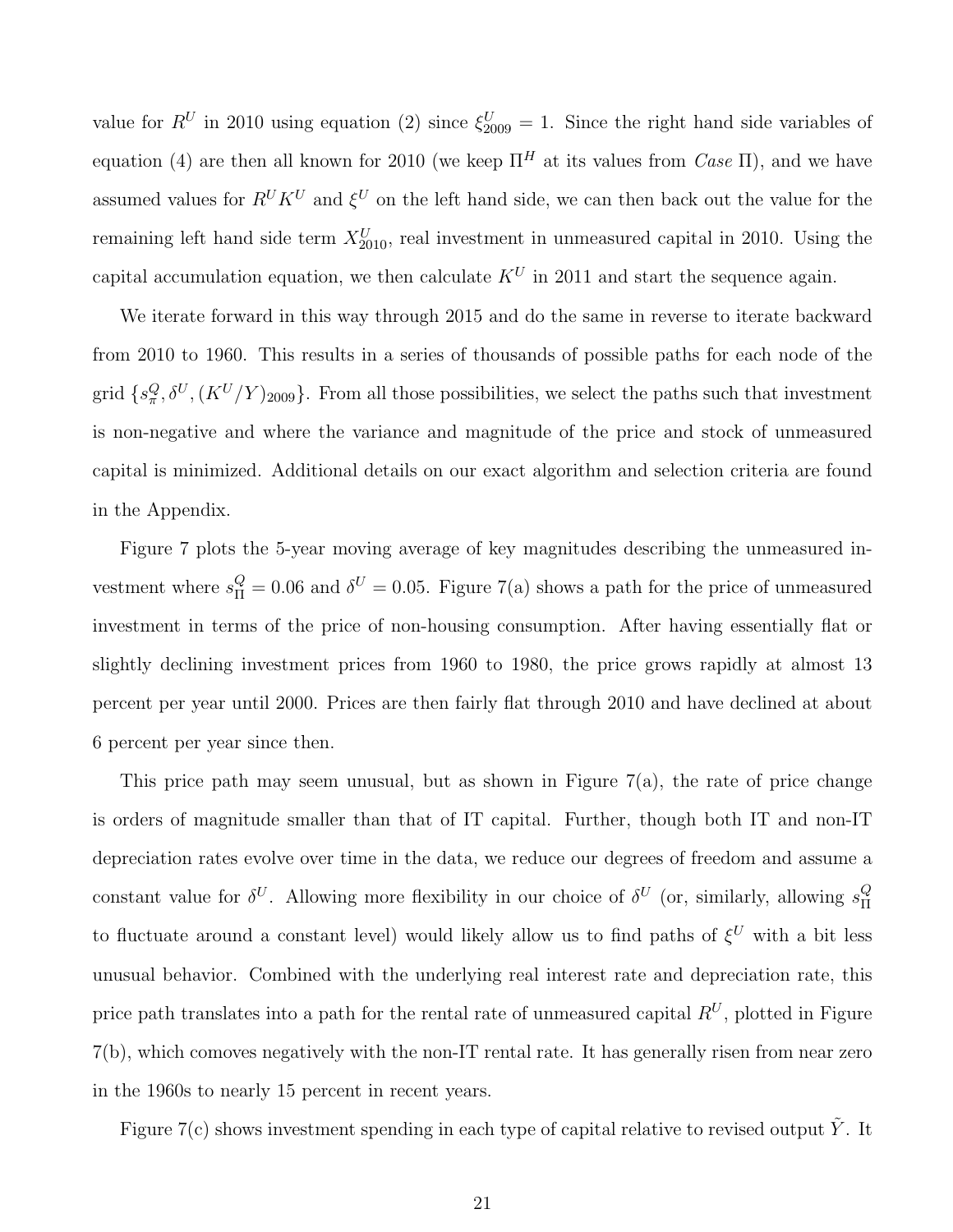<span id="page-22-2"></span><span id="page-22-1"></span><span id="page-22-0"></span>

<span id="page-22-4"></span><span id="page-22-3"></span>Figure 7: Hypothetical Paths Governing Missing Investment and Capital, Case K

shows that investment spending on unmeasured capital need not be particularly large to account for factorless income. As shown in the figure, there is a surge in early 1980s investment in unmeasured capital. Recall that factorless income, or what  $Case \Pi$  calls profits, is high prior to the early 1980s at nearly 25 percent of GDP and then plunges to less than zero before growing back to levels seen earlier. This investment surge in the early 1980s, combined with the rising rental rates from the 1990s onward as seen in Figure [7\(b\),](#page-22-2) helps match that pattern.

Finally, Figure [7\(d\)](#page-22-4) plots the value of each capital stock relative to output,  $\xi^{j} K^{j} / \tilde{Y}$ . The figure shows that the value of this missing capital stock is at times quite large. Early in the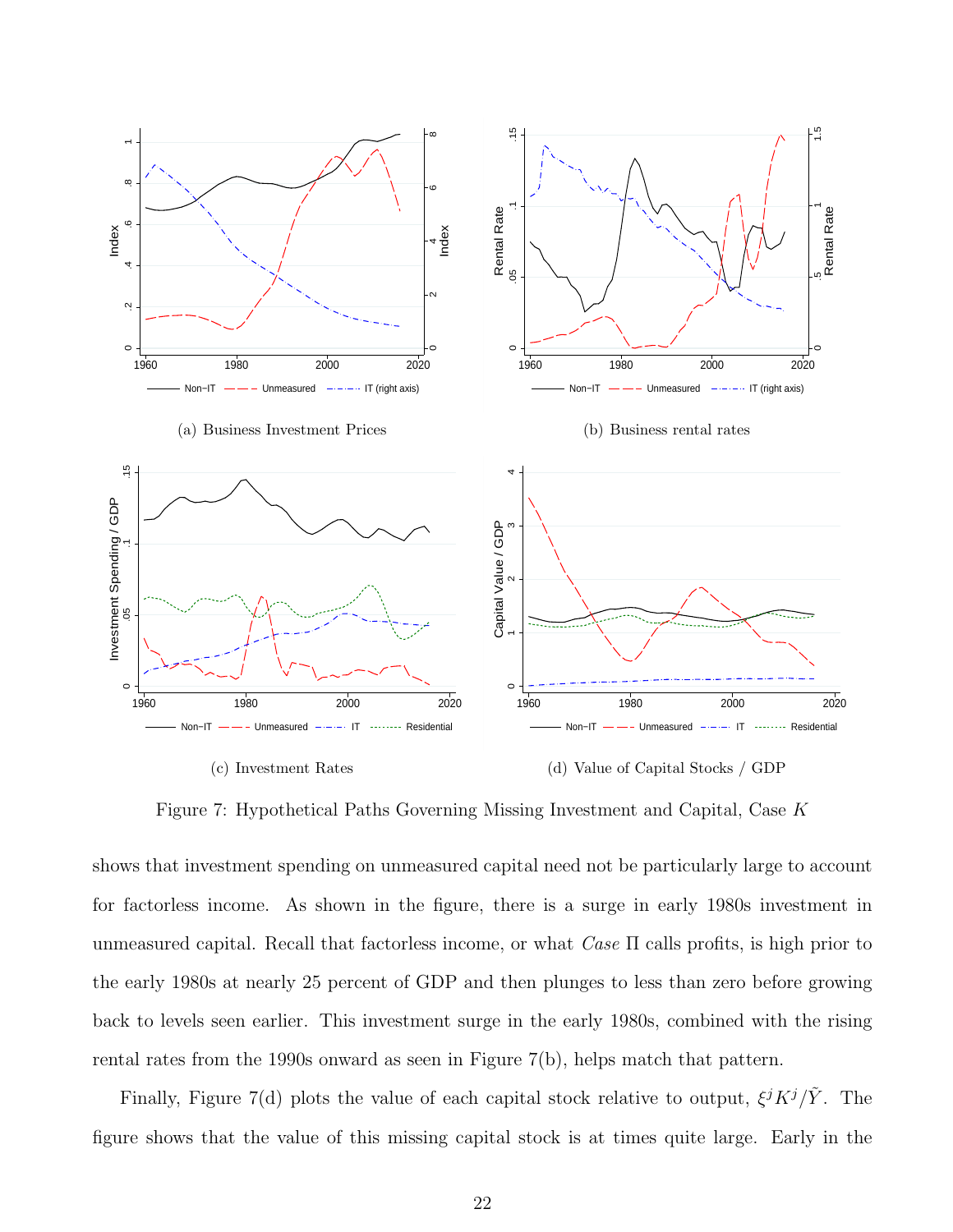<span id="page-23-1"></span>

<span id="page-23-2"></span>(b) Business Sector Labor Shares

Figure 8: Implications of Mismeasured GDP, Case K

sample, the capital stock is worth roughly three times output and accounts for more than half of the value of the capital stock. From 1970 onward, however, this capital would only need to be worth between one-half and twice of output. Over that period, unmeasured capital accounts for roughly 30 percent of the value of all capital in the economy and roughly 40 percent of all business capital.<sup>[30](#page-23-0)</sup>

Under Case  $K$ , the deviation of revised output from measured GDP equals unmeasured investment spending, which Figure  $7(c)$  shows to be quite low. Figure  $8(a)$  compares moving averages of log changes in the two (real) output series, which are visually quite similar except for the key periods in the late 1970s and early 1980s. The 25th to 75th percentile range in the distribution of deviations of the two growth rates is -0.5 percentage point to 0.6 percentage point, with a median deviation equal to zero. There are some years, most notably 1982, in which the gap is large. Such gaps often represent shifts in the timing of growth periods, and indeed, measured growth during the subsequent two years exceeds revised growth by a total of

<span id="page-23-0"></span><sup>30</sup>We note that the selection procedure in our algorithm plays a role in this. We focus on paths where nominal investment spending is small so GDP mismeasurement, discussed below, is also small. A consequence of this, however, is that there is little scope for the unmeasured capital stock to quickly grow prior to periods in which there is large or increasing factorless income. The initial stock of unmeasured capital therefore, according to this particular procedure, must be large. With less emphasis on minimizing the scale of unmeasured investment spending, we would likely be able to moderate the scale of initial unmeasured capital.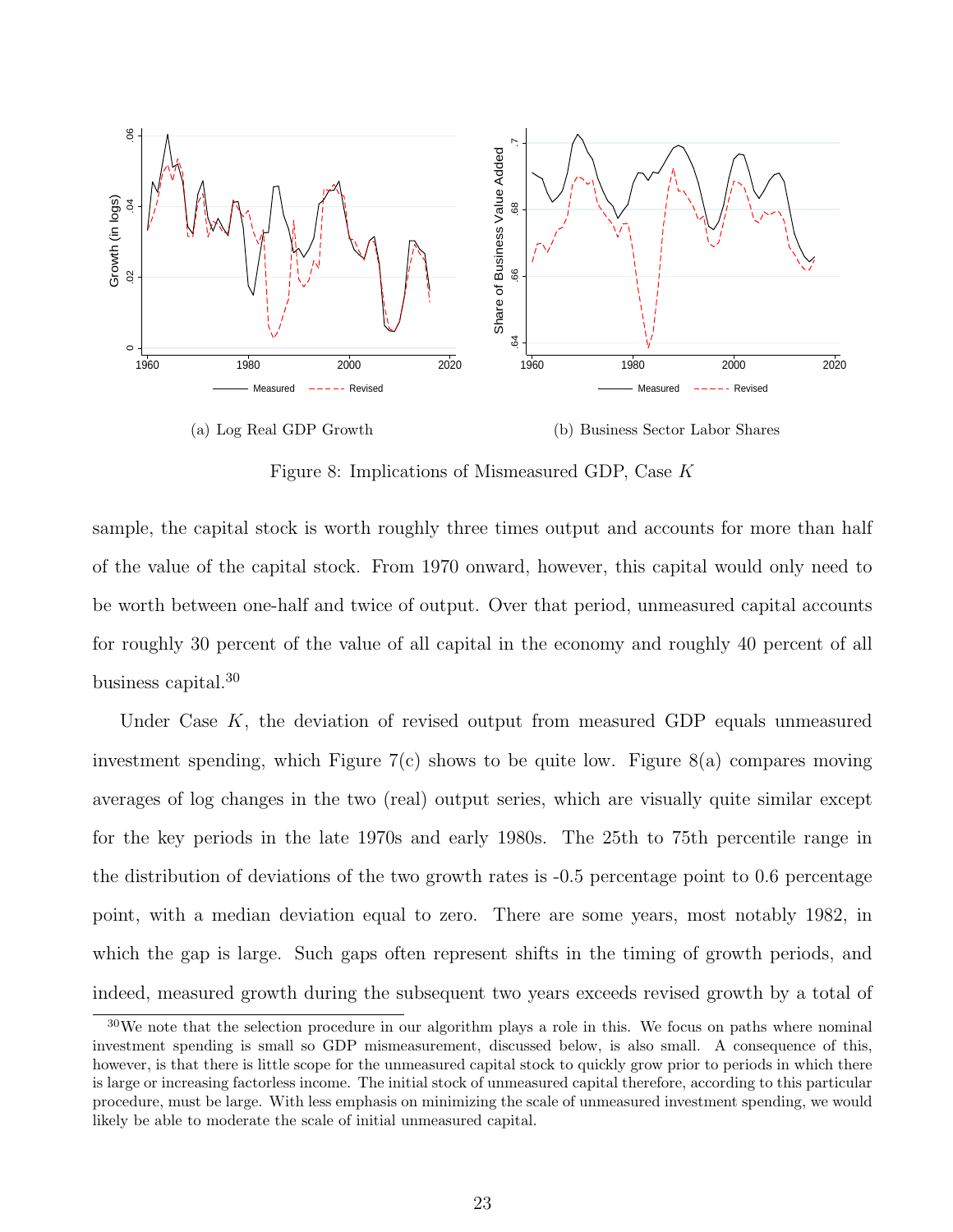8.4 percent, undoing some of the 1982 gap.

An implication of Case K is that the path of the revised labor share differs from that of the measured labor share. Figure [8\(b\)](#page-23-2) compares moving averages of these series. Though they largely move together, the revised labor share declines significantly in the early 1980s due to the surge in output from investment in unmeasured capital at that time. As a result, the revised labor share in the business sector does not end at a historic low as does the measured business labor share. Both series however, exhibit almost parallel trends starting from the mid 1980s.

The magnitude of our estimates of unmeasured investment and capital for the post-1980 period is only moderately larger than other estimates in the literature. [Hall](#page-58-5) [\(2001\)](#page-58-5) examines the relationship between the stock market and intangibles he referred to as "e-capital" from technical resources and organizational know-how. He argues that e-capital accumulation from the 1990s resulted in an e-capital stock roughly 50 percent as large as measured GDP by 2000. [McGrattan and Prescott](#page-59-7) [\(2005\)](#page-59-7) attribute the gap between income and the sum of observed compensation to labor and imputed income to measured capital (what we call factorless income) to payments to intangibles. Their methodology restricts to balanced growth paths and implies a stock of missing capital equal to roughly two-thirds of output. [Atkeson and Kehoe](#page-56-3) [\(2005\)](#page-56-3) apply the same methodology for the U.S. manufacturing sector and also arrive at the same estimate. [Eisfeldt and Papanikolaou](#page-57-3) [\(2013\)](#page-57-3) construct organizational capital from SG&A expenses and the perpetual inventory method. They find that the value of organizational capital typically exceeds that of physical capital.

[Corrado, Hulten, and Sichel](#page-57-2) [\(2009\)](#page-57-2) base their approach on more direct measurements. They show that, by 2000, investments in brand values and firm-specific resources account for up to 6 percent of measured output. But they assume these intangible capital stocks depreciate rapidly and set their values equal to zero in the decades preceding our data. Their implied estimates for the scale of these capital stocks are far smaller, therefore, than what we show in Figure [7\(d\).](#page-22-4) [Barkai](#page-56-1) [\(2016\)](#page-56-1) benchmarks in part to their work and argues that the size of missing capital would have to be implausibly large in order to account for factorless income. His calculations further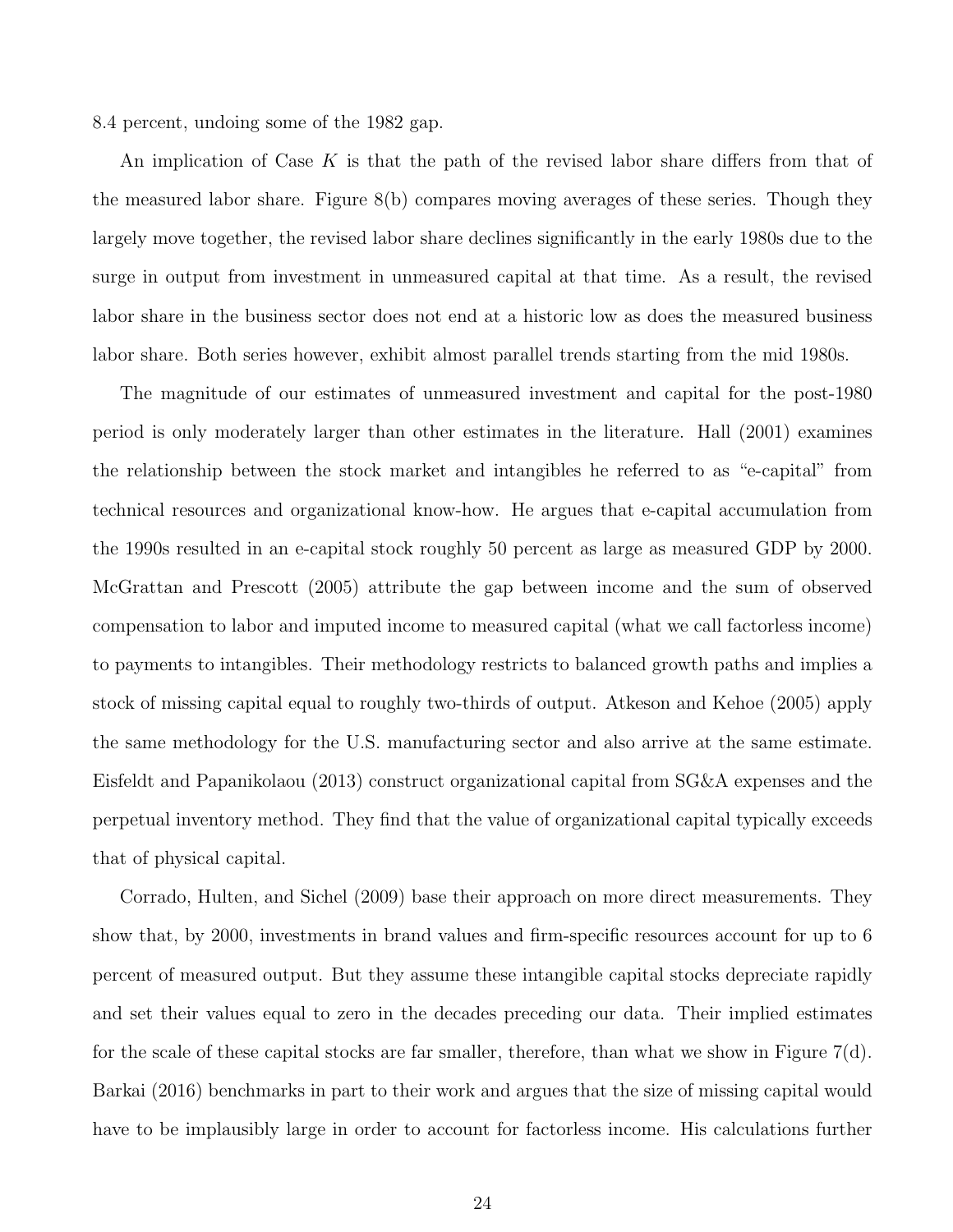assume that missing investment exceeds depreciation. By contrast, our estimated capital stock does not surge after 1980 in part because we allow the rate of investment to fall below the rate of depreciation.

#### 2.3 Case  $R$

We now consider a third approach which attributes factorless income entirely to the rental rate of capital faced by firms. For this analysis, we focus only on the business sector and ignore housing. Denoting by  $\tilde{R}^j$  the revised rental rates (which may differ from the  $R^j$  used to calculate factorless income), we write:

<span id="page-25-0"></span>
$$
P^Q Q = W N + \tilde{R}^I K^I + \tilde{R}^N K^N + \Pi^Q,\tag{5}
$$

where unlike Case  $\Pi$  the level of business profits  $\Pi^Q$  is simply taken as given (i.e. chosen based on external information) and unlike  $Case K$  there is no missing capital. There are multiple ways to calculate  $\tilde{R}^j$  such that equation [\(5\)](#page-25-0) holds given values for  $P^Q Q$ ,  $WN$ ,  $K^j$ , and  $\Pi^Q$ . To add more discipline to the exercise, we solve for the unique revised real interest rate  $\tilde{r}$  such that the revised rental rates  $\tilde{R}^j$  calculated according to equation [\(2\)](#page-7-3) satisfy equation [\(5\)](#page-25-0). The gap between  $\tilde{r}$  and our measure r taken from Treasury yields and used in the other cases can be thought of as standing in for a time-varying risk premium or the impact of particular forms of adjustment costs or financial frictions. In our calculations, we set  $\Pi^Q$  to generate a constant  $s_{\Pi}^Q = 0.06$ , the value also used in *Case K*.

Figure [9](#page-26-0) compares 5-year moving averages of the resulting revised interest and rental rates (labeled "Revised" and plotted in dashed red lines) with those calculated using the 10-year Treasury yields (labeled "Measured" and plotted in solid black lines). Figure [9\(a\)](#page-26-1) offers the intuitive result that  $\tilde{r}$  is generally higher than r because it absorbs factorless income. Additionally,  $\tilde{r}$  does not decline in parallel with r after 1990s because higher levels of  $\tilde{r}$  account for the increasing factorless income as a share of value added.

Given the lack of decline in  $\tilde{r}$ , the revised rental rates  $\tilde{R}^j$  become flatter relative to the measured rental rates  $R^j$  calculated with r. The change in the real interest rate underlying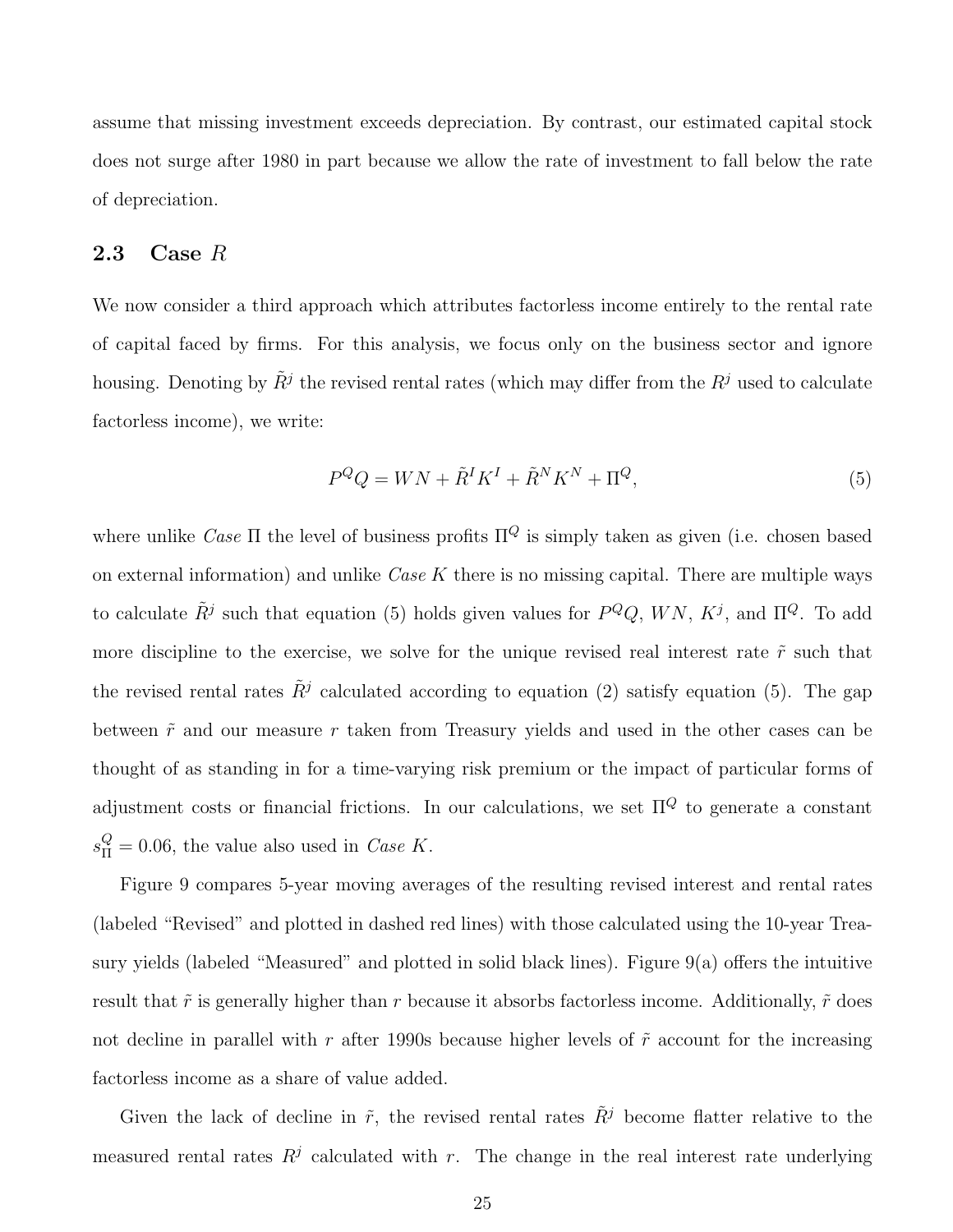<span id="page-26-1"></span><span id="page-26-0"></span>

(c) Non-IT Rental Rate

<span id="page-26-3"></span>(d) Housing Rental Rate

<span id="page-26-2"></span>Figure 9: Measured and Revised Real Interest Rate and Rental Rates, Case R

the construction of the rental rates does not impact IT, non-IT, and housing capital income in the same way because these assets have different depreciation rates and investment price changes. The higher depreciation rate on IT capital means that the real interest rate is a less important driver of its rental rate compared with that of non-IT capital. The rental rate of IT capital declines rapidly due to the decline in the price of IT investment goods  $\xi^I$ , often attributed to productivity improvements in the development of communication, computers, and semiconductor technologies. Non-IT and housing rental rates, plotted in Figures  $9(c)$  and  $9(d)$ , are more sensitive to the measure of the real interest rate. Relative to Case Π, these revised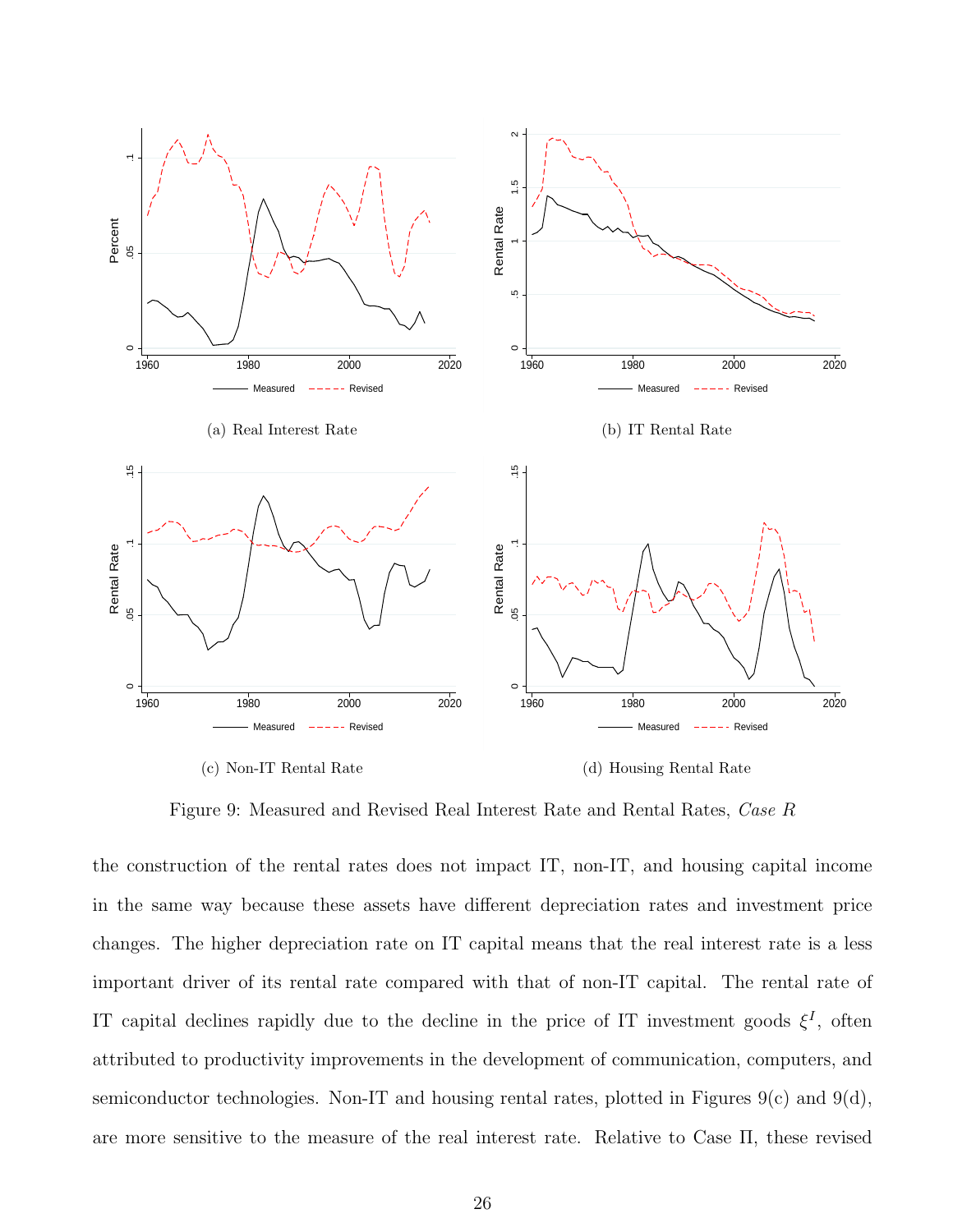rental rates are all flatter after the 1980s.

Is there other evidence that risk premia or factors other than profits have caused an increasing wedge between Treasury rates and the opportunity cost of capital perceived by firms when making their investment decisions?<sup>[31](#page-27-0)</sup> Our Case R results relate closely to the conclusion in [Caballero,](#page-57-7) [Farhi, and Gourinchas](#page-57-7) [\(2017\)](#page-57-7) that rising risk premia have generated a growing wedge between Treasury rates and corporate borrowing costs in recent decades. Their calibration exercises suggest that absent these rising risk premia since 1980, changes in the Treasury rates would have produced implausible factor share movements given the standard range of elasticities they consider. In a sample of 16 economies, the estimates of [Jorda, Knoll, Kuvshinov, Schularick, and](#page-59-10) [Taylor](#page-59-10) [\(2017\)](#page-59-10) suggest that the gap between the return on risky equity and housing and the return on safe assets has slightly increased between the 1990s and the 2010s. We acknowledge that the evidence for rising risk premia is mixed. Earlier research by [Jagannathan, McGrattan, and](#page-58-9) [Scherbina](#page-58-9) [\(2000\)](#page-58-9) and [Fama and French](#page-58-10) [\(2002\)](#page-58-10) documents a decline in the U.S. equity premium between 1980 and 2000. More recent work by [Duarte and Rosa](#page-57-10) [\(2015\)](#page-57-10), however, demonstrates that the first principle component of 20 model-based estimates of the equity risk premium has increased dramatically since the 2000s and reached again the historically high levels observed during the late 1970s.

#### 2.4 Implications for Total Factor Productivity

What are the implications of each of our three cases for productivity? Macroeconomists calculate Solow Residuals to try to infer the rate of growth of technology or TFP. Appealing to the assumption of perfect competition, the convention is to weight the growth of labor and capital input by the labor share and one minus the labor share. For the business sector, we write the growth of the standard or "Naive" measure of TFP as:

<span id="page-27-1"></span>
$$
d\ln \text{TFP}_{\text{Naive}} = d\ln Q - s_L^Q \times d\ln L - \left(1 - s_L^Q\right) \sum_{j \in \{I, N\}} \frac{s_{Ki}^Q}{s_K^Q} \times d\ln K^j,\tag{6}
$$

<span id="page-27-0"></span><sup>31</sup>Following [Barkai](#page-56-1) [\(2016\)](#page-56-1), we have also calculated real interest rates using Moody's AAA borrowing rates. This change did not meaningfully alter any of our conclusions, but in that case the wedge calculated in Case R should be interpreted as a risk premium over those AAA bond rates.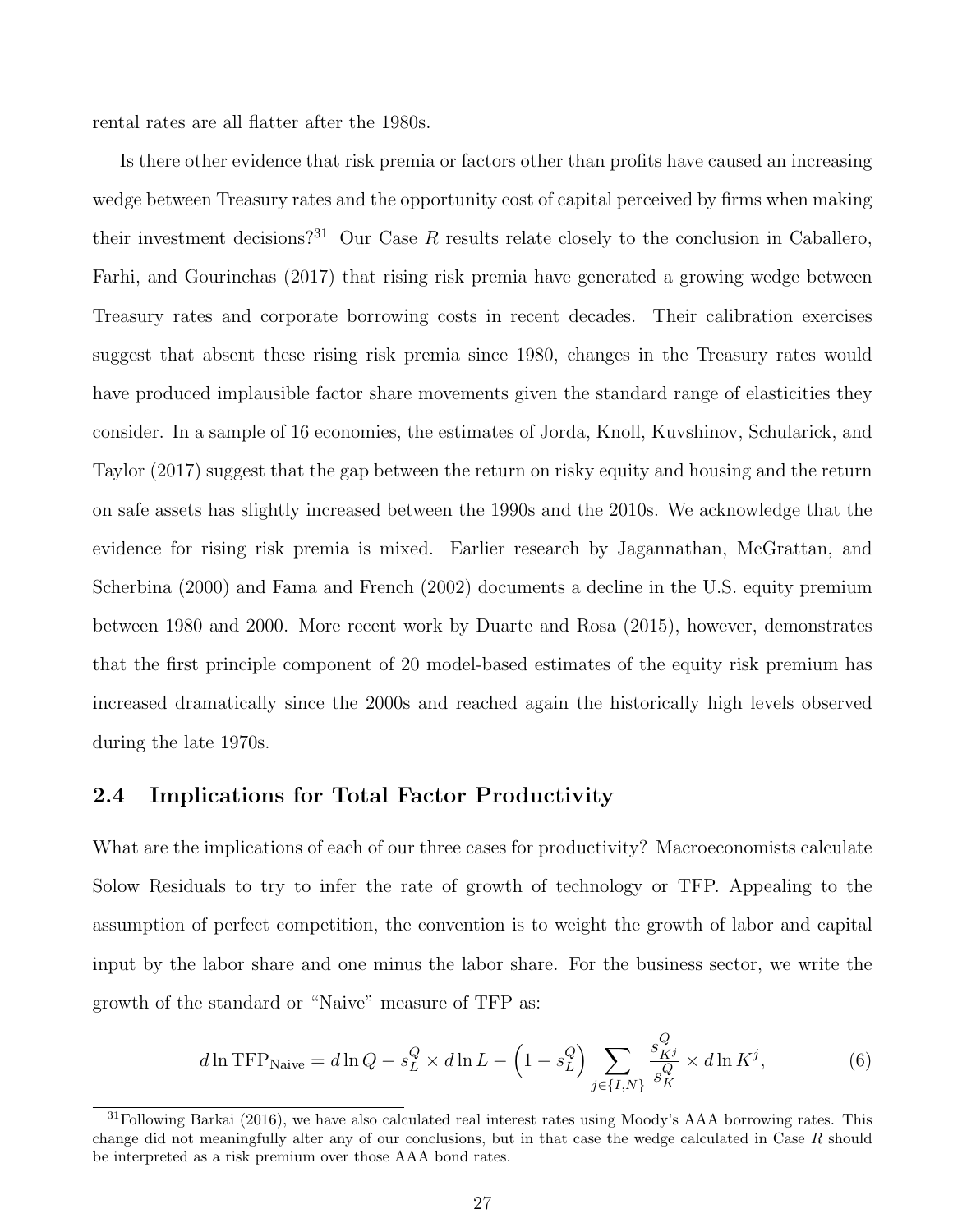<span id="page-28-1"></span>

Figure 10: Naive TFP and Modified Solow Residuals in U.S. Business Sector

where we also follow the convention in creating an index of business capital growth as a capital- $j$ share weighted average of growth in IT and Non-IT capital stocks.

As discussed in [Hall](#page-58-3) [\(1990\)](#page-58-3), [Basu and Fernald](#page-56-5) [\(2002\)](#page-56-5), and [Fernald and Neiman](#page-58-11) [\(2011\)](#page-58-11), when measured factor shares do not equal the true factor shares in costs, due to imperfect competition or measurement error, this standard Solow Residual will fail to approximate technology. Rather, one must use revised factor shares of cost in what is called a "Modified" Solow residual:

<span id="page-28-0"></span>
$$
d\ln \text{TFP}_{\text{Modified}} = d\ln Q - \frac{s_L^Q}{1 - s_H^Q} \times d\ln L - \sum_{j \in \{I, N, U\}} \frac{s_{Ki}^Q}{1 - s_H^Q} \times d\ln K^j. \tag{7}
$$

All three of our interpretations of factorless income imply that modified TFP in equation [\(7\)](#page-28-0) will differ from the naive TFP measure in equation [\(6\)](#page-27-1). In Case  $\Pi$ , the primary difference arises as the large and fluctuating profit share  $s_{\Pi}^{Q}$  $\frac{Q}{H}$  drives a wedge between labor's share of costs and labor's share of revenues. Case K and Case R also have non-zero profit shares, though they are typically smaller and are constant. Further, under  $Case K$ , modified TFP will differ from the naive measure because of unmeasured value added and unmeasured capital. Finally, under Case R, modified TFP will differ from the naive measure because the revised rental rates for IT and Non-IT capital changes their relative shares in costs.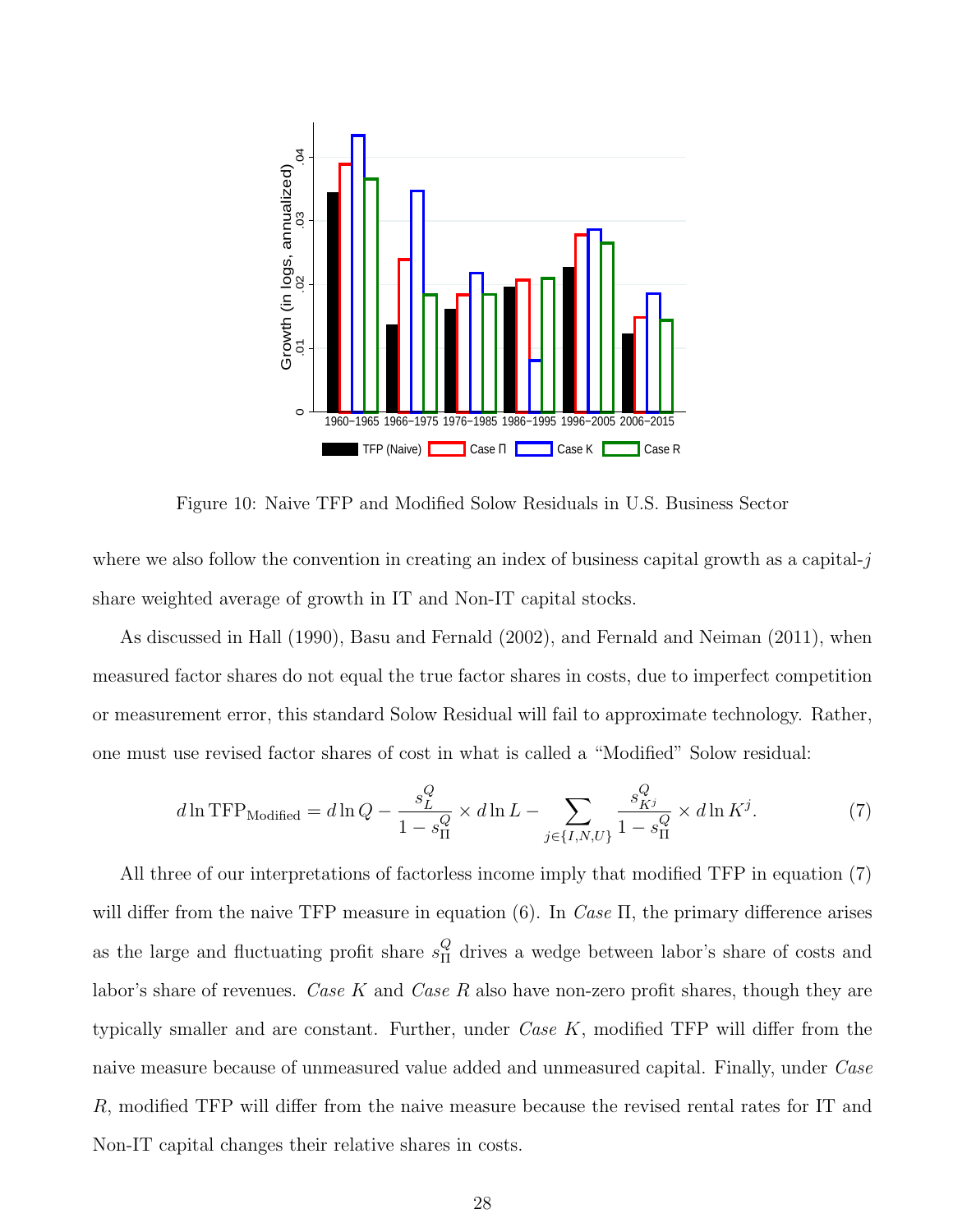The solid black bars in Figure [10](#page-28-1) report the average growth rates of the naive TFP measure in equation [\(6\)](#page-27-1) for 1960-1965 and subsequent 10-year periods to  $2015<sup>32</sup>$  $2015<sup>32</sup>$  $2015<sup>32</sup>$  The evolution of these bars is consistent with the conventional U.S. productivity growth narrative, with high rates in the 60s slowing down in the early 70s, and a short-lived burst during the mid-1990s collapsing in the mid-2000s. The hollow red bars report the modified TFP measure in equation [\(7\)](#page-28-0) under the Case Π interpretation of factorless income. Capital input has generally grown faster than labor input, so the large markups in this case imply that the naive measure understates technology growth. The extent of this difference varies over time. Case  $\Pi$  suggests that in the most recent 10-year period, the naive measure implies growth rates 20 percent lower than what would be inferred from the modified Solow Residual. It also suggests that during the 1966-1975 period – a period often considered the start of the "Great Productivity Slowdown" – the modified TFP measure of technology growth was almost twice the rate implied by the naive measure.

For *Case K*, the blue bars in Figure [10](#page-28-1) show that, in all periods aside from 1986-1995, the growth of the naive measure of TFP is significantly lower than the growth implied by the modified measures. The basic logic for this difference is that GDP growth is not meaningfully impacted by unmeasured investments but the stock of capital is. Given the unmeasured capital stock is generally falling according to *Case K*, the capital input growth used in equation  $(6)$  is too high.

For Case R, the green bars show the smallest gap between the naive and the modified measures of TFP. Attributing a growing fraction of income to rental payments, as Case R does, tends to decrease the growth of modified TFP relative to that of naive TFP. The small but non-zero profit share used in that case tends to increase the growth of modified TFP relative to naive TFP. These forces tend to offset each other, causing the naive measure of TFP to be closest to the modified measure of TFP in Case R.

<span id="page-29-0"></span> $32$ In performing the calculations, factor shares are calculated as the average values across adjacent periods corresponding to a Törnqvist index once chained together.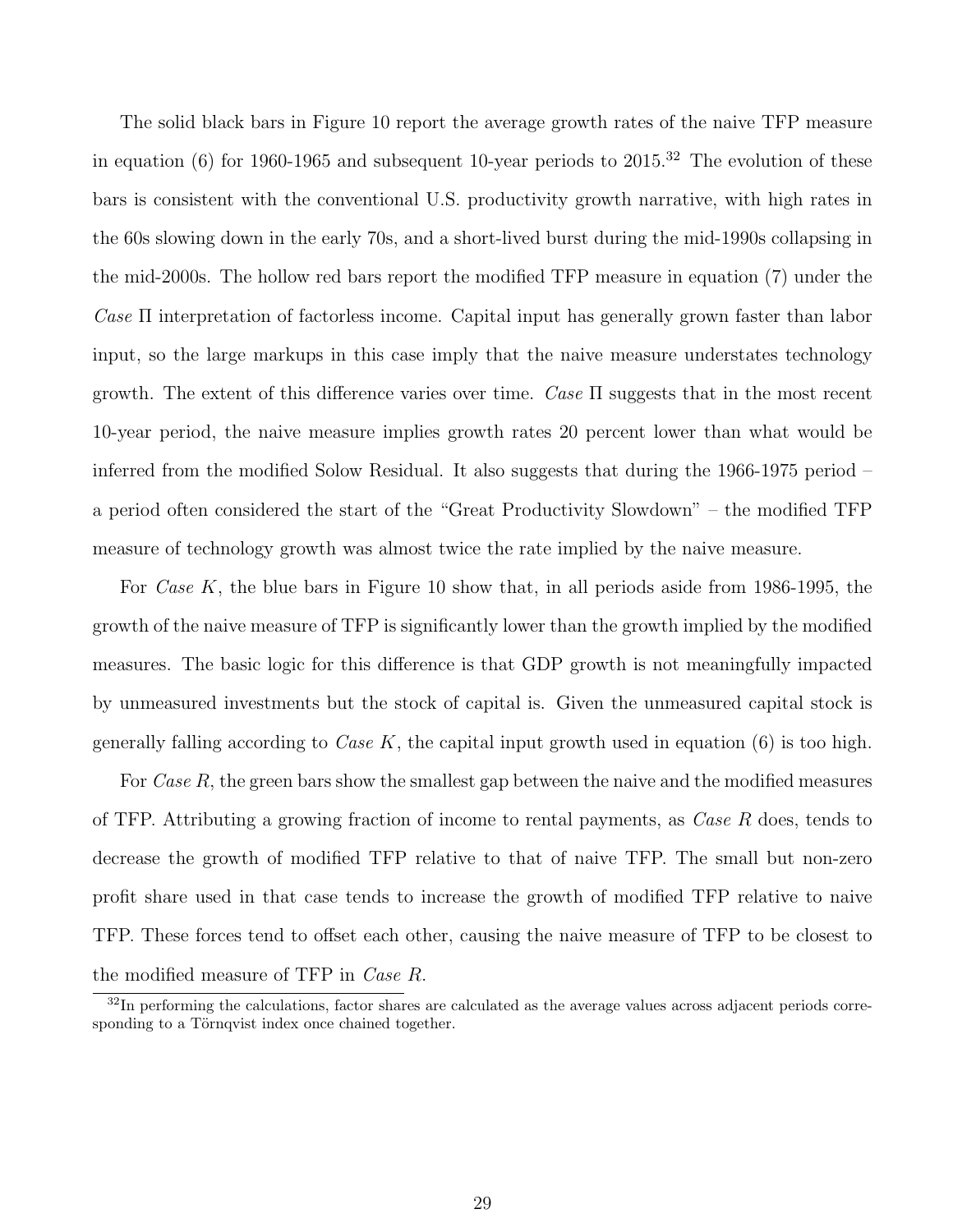#### 2.5 Taking Stock

To summarize our results, we have developed three strategies to allocate factorless income in an environment which, aside from a standard model-based formula for the rental rate of capital, relies on accounting identities to ensure an internally consistent allocation of the residual income. Case  $\Pi$  requires a tight link between real interest rates and markups. While it implies rising profits from the early 1980s, it suggests that current profit levels remain below their levels in the 1960s and 1970s. Our implementation of *Case K* leads to plausible results after the 1980s, but requires that unmeasured capital in the 1960s comprises more than half of total capital. Using a different selection criterion might allow for a smaller unmeasured capital stock in 1960 but at a cost or requiring more unmeasured flows later in the sample. Case R seems most promising as it stabilizes relative capital shares and preserves the traditional narrative of TFP's evolution. We recognize, however, that more evidence of rising risk premia or other wedges in firm's opportunity cost of capital is required before one more fully embraces this case. We next introduce a variant of the growth model with capital accumulation to make more progress at assessing the plausibility of these three interpretations of factorless income and to evaluate their implications for a richer set of macroeconomic outcomes.

## <span id="page-30-0"></span>3 A Multi-Sector Model with Multiple Capital Types

We consider an economy with multiple sectors and multiple types of capital.<sup>[33](#page-30-1)</sup> The business sector uses labor, IT capital, non-IT capital, and intangible or organizational capital – which is not measured in the fixed asset tables – to produce consumption and investment goods. The housing sector uses residential capital to produce housing services. The horizon is infinite and there is no aggregate uncertainty. The economy is populated by workers and capitalists who have perfect foresight about the evolution of all exogenous driving processes. The economy is

<span id="page-30-1"></span><sup>33</sup>[Greenwood, Hercowitz, and Krusell](#page-58-12) [\(1997\)](#page-58-12) consider the macroeconomic effects of investment-specific technical change in a model that differentiates between equipment and structures. Related recent work with heterogeneous capital stocks includes [Eden and Gaggl](#page-57-11) [\(2018\)](#page-57-11) who consider a model with two types of capital and [Rognlie](#page-59-4) [\(2015\)](#page-59-4) who considers multiple types of productive capital and housing.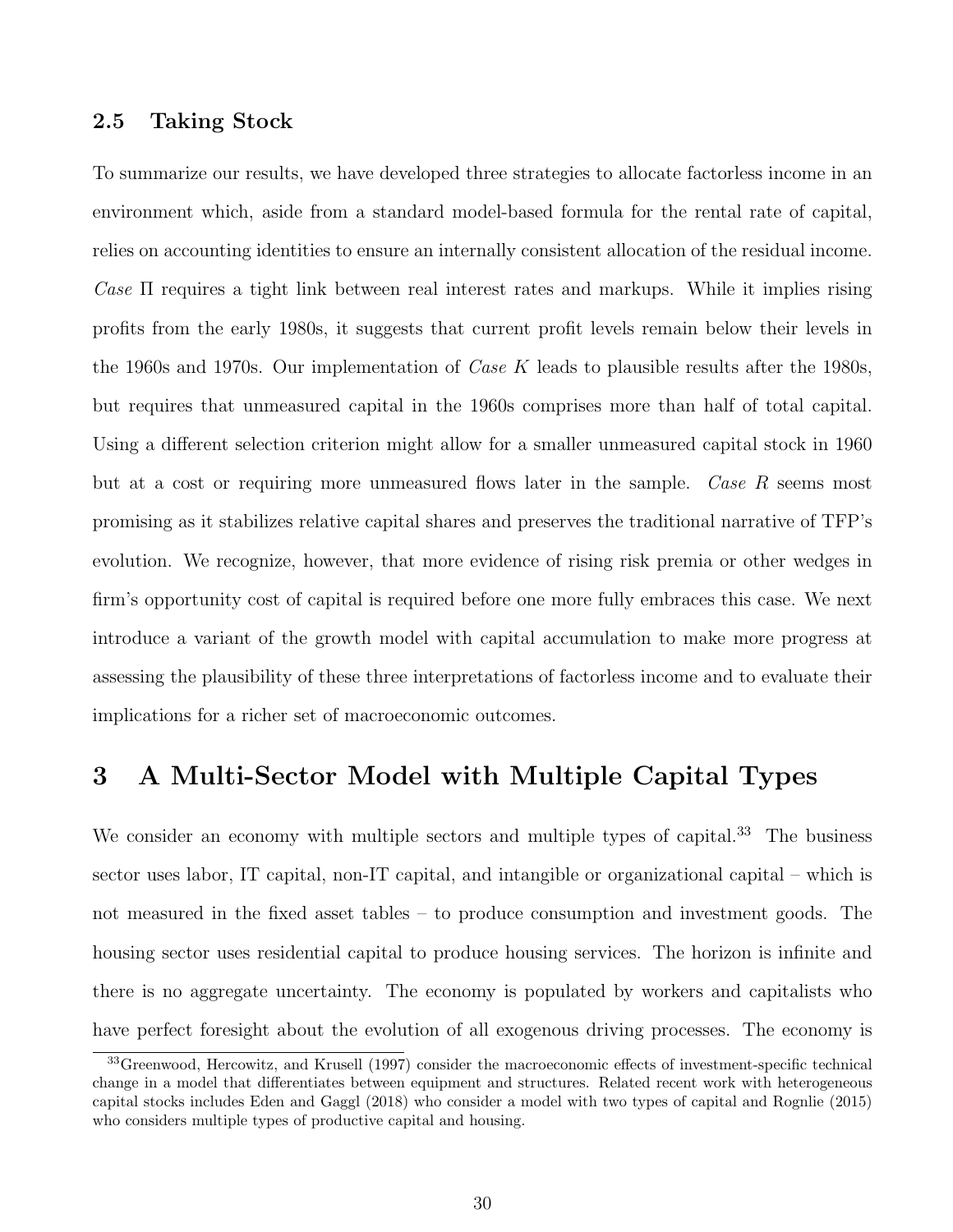small in the sense that it treats the path of the real interest rate as exogenous.<sup>[34](#page-31-0)</sup>

#### 3.1 Demographics and Growth

In each period t there is a measure  $L_t$  of identical workers. Labor-augmenting technology  $\tilde{A}_t^L$ grows at an exogenous rate  $g_t$ ,  $\tilde{A}_t^L = (1+g_t)\tilde{A}_{t-1}^L$ . In the balanced growth path of the economy the measure of workers and the growth rate of labor-augmenting technology are constant,  $L_t = L$  and  $g_t = g$ . In what follows, we describe the model directly in terms of variables that are detrended by their respective growth rates in the balanced growth path. Thus, if  $\tilde{x}_t$  is a variable growing at a rate  $g_x = \{0, g\}$  along the balanced growth path, the detrended variable  $x_t$  is defined as  $x_t = \tilde{x}_t/(1 + g_x)^t.$ 

#### 3.2 Final Goods

The economy produces six final goods. The (non-housing) consumption good is denoted by C and serves as the numeraire good. The consumption of housing services is denoted by  $H$ . There are four types of investment goods. We denote the jth investment good by  $X^j$  and, as before, denote the capital stocks by  $K^j$  for  $j = \{I, N, U, H\}$ , where I denotes IT capital, N denotes non-IT capital, U denotes unmeasured types of capital such as organizational and intangible capital, and H denotes residential capital. The first three types of capital are used in the production of consumption C and investments  $X^j$ . Residential capital is used in the production of housing services H.

**Consumption**  $C_t$ . Producers of final consumption are perfectly competitive. They operate a CES production function  $C_t = \left(\int_0^1 c_t(z)^{(\varepsilon_t^Q - 1)/\varepsilon_t^Q} dz\right)^{\varepsilon_t^Q/(\varepsilon_t^Q - 1)}$ , where  $c_t(z)$  denotes the quantity of intermediate business variety z and  $\varepsilon_t^Q > 1$  denotes the elasticity of substitution between business varieties. Denoting the price of consumption by  $P_t^C$  and the price of intermediate business variety by  $p_t^Q$  $t_i^Q(z)$ , the profit maximization problem yields the demand functions for varieties  $c_t(z) = \left( p_t^Q \right)$  $\left( \frac{Q}{t}(z)/P_t^C \right)^{-\varepsilon_t^Q} C_t$ . Normalizing  $P_t^C = 1$  and anticipating the symmetric

<span id="page-31-0"></span> $34$ We adopt the small open economy assumption with an exogenous real interest rate because it simplifies substantially our inference of the exogenous processes.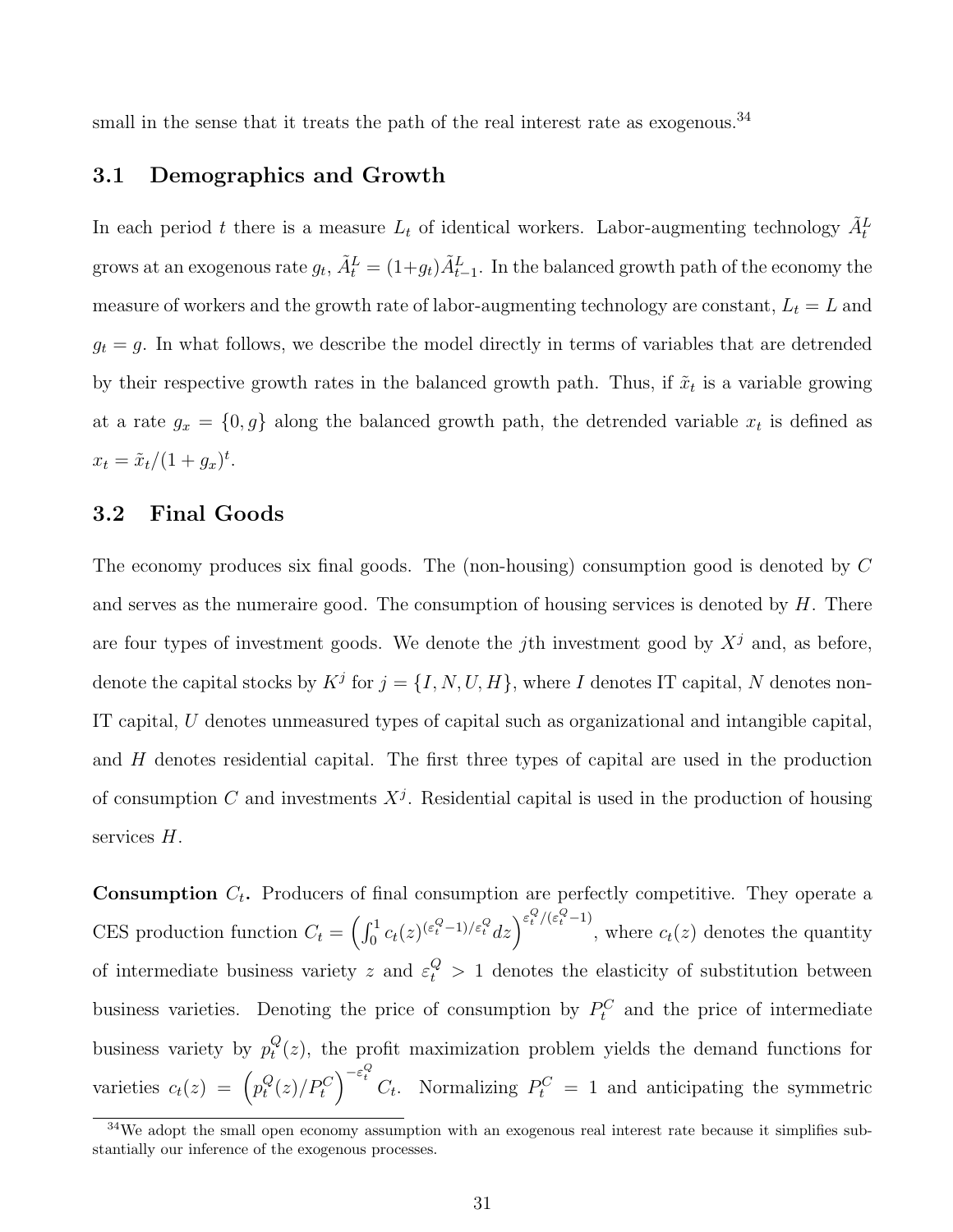equilibrium across all varieties z, we obtain  $c_t(z) = C_t$ .

Investments  $X_t^j$ <sup>*j*</sup>. Producers of investment good  $j = \{I, N, U, H\}$  are similar to the producers of consumption, with the difference being that they operate a CES production function  $X_t^j =$ 1  $\overline{\xi^j_t}$  $\int_0^1$  $\left(x_t^j\right)$  $\left(\begin{smallmatrix}j(t) \ t(t) \end{smallmatrix}\right)^{(\varepsilon_t^Q-1)/\varepsilon_t^Q}$  $dz\Big)^{\varepsilon_t^Q/(\varepsilon_t^Q-1)}$ , where  $\xi_t^j$  denotes the efficiency of producing investment good j. The price of investment good j relative to consumption is given by  $P_t^j = \xi_t^j$  $\frac{\partial}{\partial t}$ . An improvement in the efficiency of producing investment (a lowering of  $\xi_t^j$  $\left(\begin{smallmatrix}J\\t\end{smallmatrix}\right)$  is associated with a fall in the relative price of investment good  $j$ . Anticipating the symmetric equilibrium across all varieties z, we obtain  $x_t^j$  $t^j(t) = \xi_t^j X_t^j$  $_t^j$  .

Housing services  $H_t$ . Producers of housing services operate a CES production function  $H_t = \left(\int_0^1 H_t^j\right)$  $t^j_t(\zeta)^{(\varepsilon_t^H-1)/\varepsilon_t^H} d\zeta\Big)^{\varepsilon_t^H/(\varepsilon_t^H-1)},$  where  $H_t(\zeta)$  denotes the quantity of intermediate housing variety  $\zeta$  and  $\varepsilon_t^H > 1$  denotes the elasticity of substitution between housing varieties. Differences in the elasticities of substitution across varieties in the business and the housing sector generate differences in markups across sectors. Denoting the price of housing services by  $P_t^H$ and the price of intermediate housing varieties by  $p_t^H(\zeta)$ , the profit maximization problem yields the demand functions for varieties  $H_t(\zeta) = (p_t^H(\zeta)/P_t^H)^{-\epsilon_t^H} H_t$ . Anticipating the symmetric equilibrium across all varieties  $\zeta$ , we obtain  $H_t(\zeta) = H_t$  and  $p_t^H(\zeta) = P_t^H$ .

Market clearing. The final consumption good  $C_t$  is consumed by workers  $C_t^L$ , by capitalists  $C_t^K$ , and by the rest of the world in the form of net exports  $\mathrm{NX}_t$ . Each investment good  $X_t^j$  $\frac{\jmath}{t}$  is used to augment the respective capital stock  $K_t^j$  $t_t^j$ . The market clearing condition in the business sector is given by  $Q_t = C_t^L + C_t^K + \text{NX}_t + \sum_j \xi_t^j X_t^j$ <sup>*j*</sup>, where  $Q_t$  denotes business output in units of consumption. Housing services are consumed by workers and capitalists,  $H_t = H_t^L + H_t^K$ . Total output in units of consumption equals the sum of business and housing output,  $Y_t = Q_t + P_t^H H_t$ .

#### 3.3 Intermediate Good Producers

There are two types of intermediate good producers. The business sector produces varieties for consumption  $C_t$  and investments  $X_t^j$  $t<sub>t</sub>$ . The housing sector produces varieties for final housing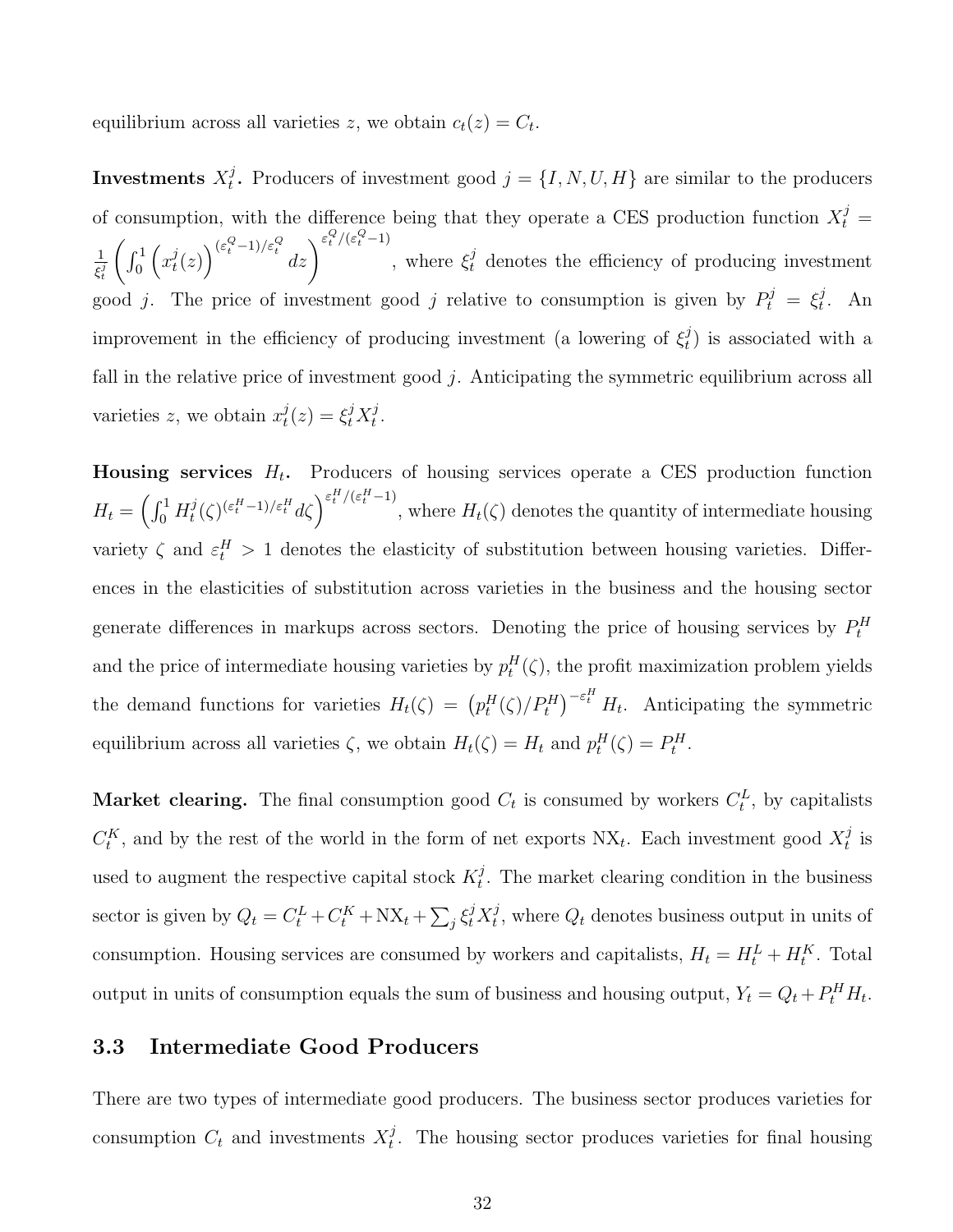services  $H_t$ . The two sectors differ both in their production and in their demand functions.

**Business Sector.** There is a measure one of differentiated intermediate goods  $z$ . Business variety z produces output using a CES function of an aggregator of the three capital goods,  $k_t^Q$  $t^Q(t^I_t(z), k^N_t(z), k^U_t(z)),$  and labor  $\ell_t(z)$ :

<span id="page-33-0"></span>
$$
q_t(z) = \left(\alpha \left(A_t^K k_t^Q(z)\right)^{\frac{\sigma-1}{\sigma}} + (1-\alpha) \left(A_t^L \ell_t(z)\right)^{\frac{\sigma-1}{\sigma}}\right)^{\frac{\sigma}{\sigma-1}},\tag{8}
$$

where  $\sigma$  denotes the elasticity of substitution between labor and capital,  $\alpha$  is a distribution factor,  $A_t^K$  denotes capital-augmenting technology, and  $A_t^L$  denotes labor-augmenting technology. The bundle of capital inputs  $k_t^Q$  $_{t}^{Q}(z)$  is rented at a rate  $R_{t}^{Q}$  $_t^Q$  and labor  $\ell(z)$  is rented at a price  $W_t$ .

The producer of variety z sells  $q_t(z) = c_t(z) + \sum_j \xi_t^j x_t^j$  $t^j(t)$  to final consumption and investment goods producers, internalizing the downward sloping demand function for  $q_t(z)$ . The profitmaximization problem is:

$$
\max_{p_t^Q(z), q_t(z), \ell_t(z), k_t^Q(z)} \pi_t^Q(z) = p_t^Q(z)q_t(z) - R_t^Q k_t^Q(z) - W_t \ell_t(z), \tag{9}
$$

subject to  $q_t(z) = \left(p_t^Q\right)$  $\left(q^Q(z)\right)^{-\varepsilon_t^Q} Q_t$  and the production function in equation [\(8\)](#page-33-0). In the symmetric equilibrium of the model, all varieties have the same production function and make identical choices of inputs and prices. Therefore, for all z we obtain  $p_t^Q$  $t_t^Q(z) = 1, q_t(z) = Q_t, \, \ell_t(z) = L_t,$  $k_t^Q$  $t^{Q}(z) = K^{Q}_{t}$  $t^Q$ , and  $\pi_t^Q$  $t^{Q}(z) = \Pi_t^{Q}$ . Henceforth, we describe the model in terms of the aggregate variables denoted by capital letters.

The first-order conditions with respect to labor and capital are given by:

<span id="page-33-1"></span>
$$
(1 - \alpha) \left(A_t^L\right)^{\frac{\sigma - 1}{\sigma}} \left(\frac{Q_t}{L_t}\right)^{\frac{1}{\sigma}} = \mu_t^Q W_t,\tag{10}
$$

<span id="page-33-2"></span>
$$
\alpha \left(A_t^K\right)^{\frac{\sigma-1}{\sigma}} \left(\frac{Q_t}{K_t^Q}\right)^{\frac{1}{\sigma}} = \mu_t^Q R_t^Q,\tag{11}
$$

where  $\mu_t^Q = \varepsilon_t^Q$  $\frac{Q}{t}/(\varepsilon_t^Q-1)$  is the gross markup of price over marginal cost in the business sector. Variations in the elasticity of substitution  $\varepsilon_t^Q$  $_t^Q$  over time result in (exogenous) changes in  $\mu_t^Q$  $_t^Q$ . Total business income is divided between labor payments, capital payments, and economic profits,  $Q_t = W_t L_t + R_t^Q K_t^Q + \Pi_t^Q.$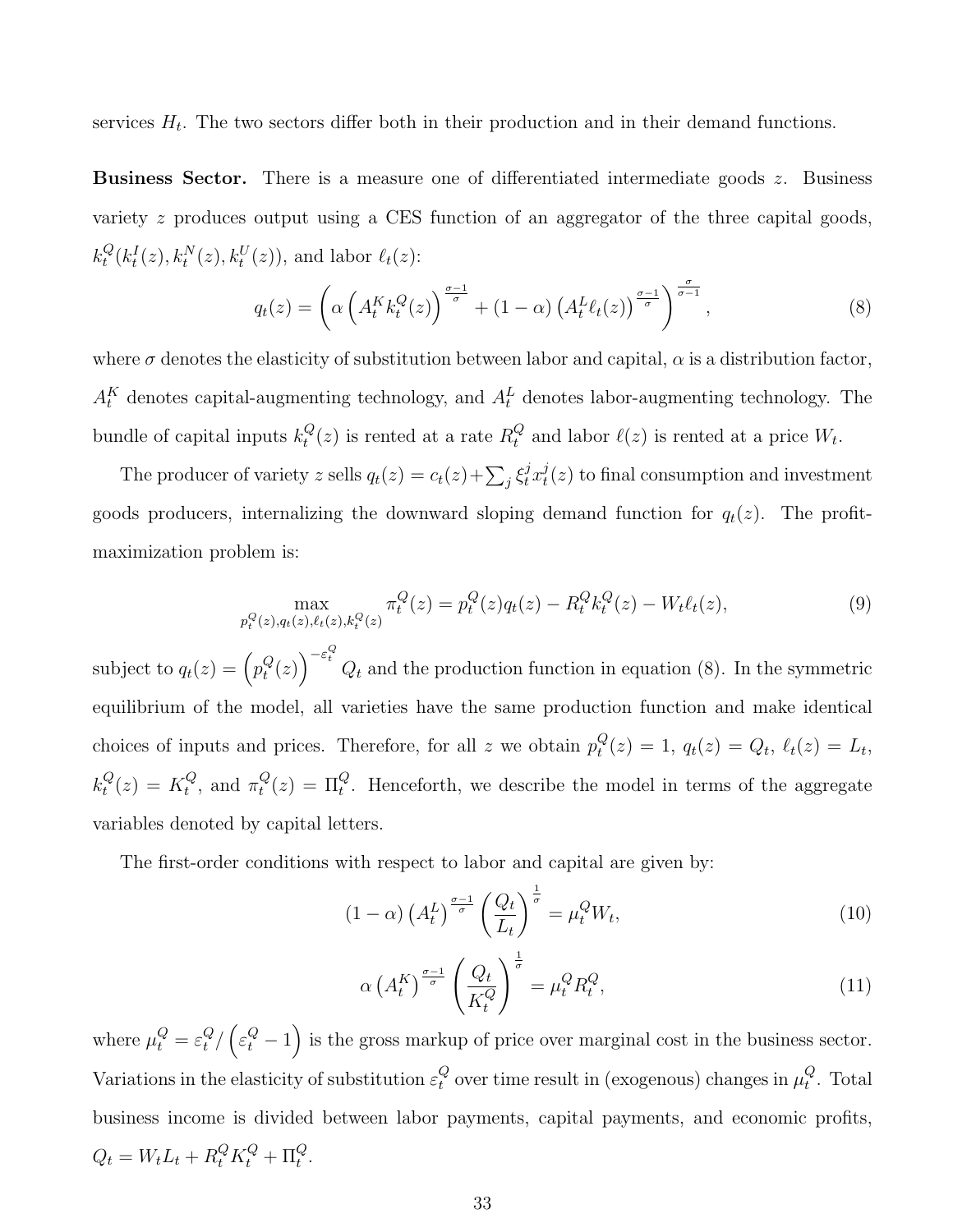Business Capital Aggregator. There is a perfectly competitive intermediary firm that transforms capital types  $K_t^I$ ,  $K_t^N$ , and  $K_t^U$  into aggregate business capital  $K_t^Q$  with the CES production function:

<span id="page-34-3"></span>
$$
K_t^Q = \left(\sum_{j \neq H} \left(\nu_t^j\right)^{\frac{1}{\theta}} \left(K_t^j\right)^{\frac{\theta - 1}{\theta}}\right)^{\frac{\theta}{\theta - 1}},\tag{12}
$$

where  $\theta$  denotes the elasticity of substitution between types of capital and  $\nu_t^j$  denotes j-specific capital-augmenting technology.

The intermediary firm rents the capital types from the capitalists at prices  $R_t^I$ ,  $R_t^N$ , and  $R_t^U$ respectively and rents the capital aggregator to the business sector at a rate  $R_t^Q$  $_t^Q$ . From the cost minimization problem we derive the first-order conditions for each type of capital:

<span id="page-34-1"></span>
$$
K_t^j = \nu_t^j \left(\frac{R_t^j}{R_t^Q}\right)^{-\theta} K_t^Q,\tag{13}
$$

where the rental rate of business capital is given by:

<span id="page-34-2"></span>
$$
R_t^Q = \left(\sum_{j \neq H} \nu_t^j \left(R_t^j\right)^{1-\theta}\right)^{\frac{1}{1-\theta}}.\tag{14}
$$

Zero profits in the sector that intermediates capital implies  $R_t^Q K_t^Q = \sum_{j \neq H} R_t^j K_t^j$  $_t^j$  .

**Housing Sector.** There is a measure one of differentiated intermediate goods  $\zeta$ . Housing variety  $\zeta$  uses only residential capital  $k_t^H(\zeta)$  in the production process:

<span id="page-34-0"></span>
$$
h_t(\zeta) = A_t^H k_t^H(\zeta),\tag{15}
$$

where  $A_t^H$  is the technology in the housing sector. Residential capital is rented from the capitalists at a rental rate  $R_t^H$ .

The producer of variety  $\zeta$  sells  $h_t(\zeta)$  to final housing services producers, internalizing the downward sloping demand function for  $h_t(\zeta)$ . The profit-maximization problem is:

$$
\max_{p_t^H(\zeta), h_t(\zeta), k_t^H(\zeta)} \pi_t^H(\zeta) = p_t^H(\zeta) h_t(\zeta) - R_t^H k_t^H(\zeta),
$$
\n(16)

subject to  $h_t(\zeta) = (p_t^H(\zeta))^{-\varepsilon_t^H} (P_t^H)^{\varepsilon_t^H} H_t$  and the production function in equation [\(15\)](#page-34-0). In the symmetric equilibrium of the model, all varieties have the same production function and make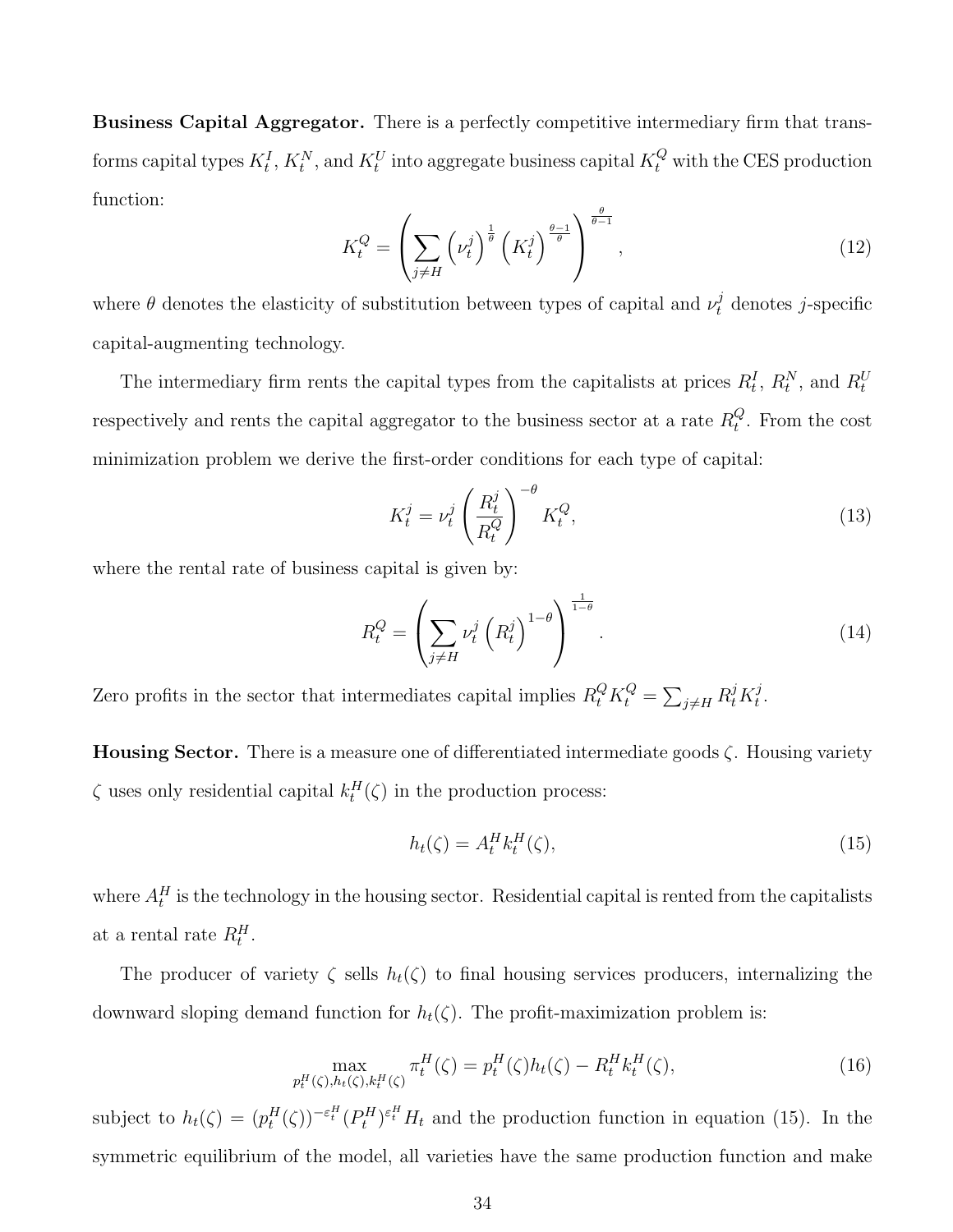identical choices of inputs and prices. Therefore, for all  $\zeta$  we obtain  $p_t^H(\zeta) = P_t^H$ ,  $h_t(\zeta) = H_t$ ,  $k_t^H(\zeta) = K_t^H$  and  $\pi_t^H(\zeta) = \Pi_t^H$ .

From the first-order condition for profit maximization, we obtain the price of housing services relative to consumption:

<span id="page-35-3"></span>
$$
P_t^H = \mu_t^H \frac{R_t^H}{A_t^H},\tag{17}
$$

where  $\mu_t^H = \varepsilon_t^H / (\varepsilon_t^H - 1)$  is the gross markup of price over marginal cost in the housing sector. Total income generated in the housing sector is divided between capital payments and economic profits,  $P_t^H H_t = R_t^H K_t^H + \Pi_t^H$ .

### <span id="page-35-0"></span>3.4 Households

The household sector consists of workers who simply consume their labor income and capitalists who choose how much of their capital income to consume, save, and invest.

Workers. There is a measure  $L_t$  of identical workers who provide labor inelastically and value non-residential consumption  $C_t^L$  and housing services  $H_t^L$  according to a Cobb-Douglas utility function:

<span id="page-35-1"></span>
$$
\max_{C_t^L, H_t^L} \left( C_t^L \right)^{1 - \nu_t^H} \left( H_t^L \right)^{\nu_t^H},\tag{18}
$$

where  $\nu_t^H$  denotes the time-varying preference for housing services. Workers do not have access to capital markets and consume their after-tax-and-transfers labor income. Their budget constraint is given by:

<span id="page-35-2"></span>
$$
(1 + \tau_t^c) C_t^L + P_t^H H_t^L = W_t L_t + T_t^L, \tag{19}
$$

where  $\tau_t^c$  denotes the tax rate on consumption expenditures and  $T_t^L$  denotes transfers from the government.

Workers maximize their utility function [\(18\)](#page-35-1) subject to the budget constraint [\(19\)](#page-35-2). Their optimal choice of housing to consumption is given by:

<span id="page-35-4"></span>
$$
\frac{H_t^L}{C_t^L} = \frac{\nu_t^H}{1 - \nu_t^H} \frac{1 + \tau_t^c}{P_t^H}.
$$
\n(20)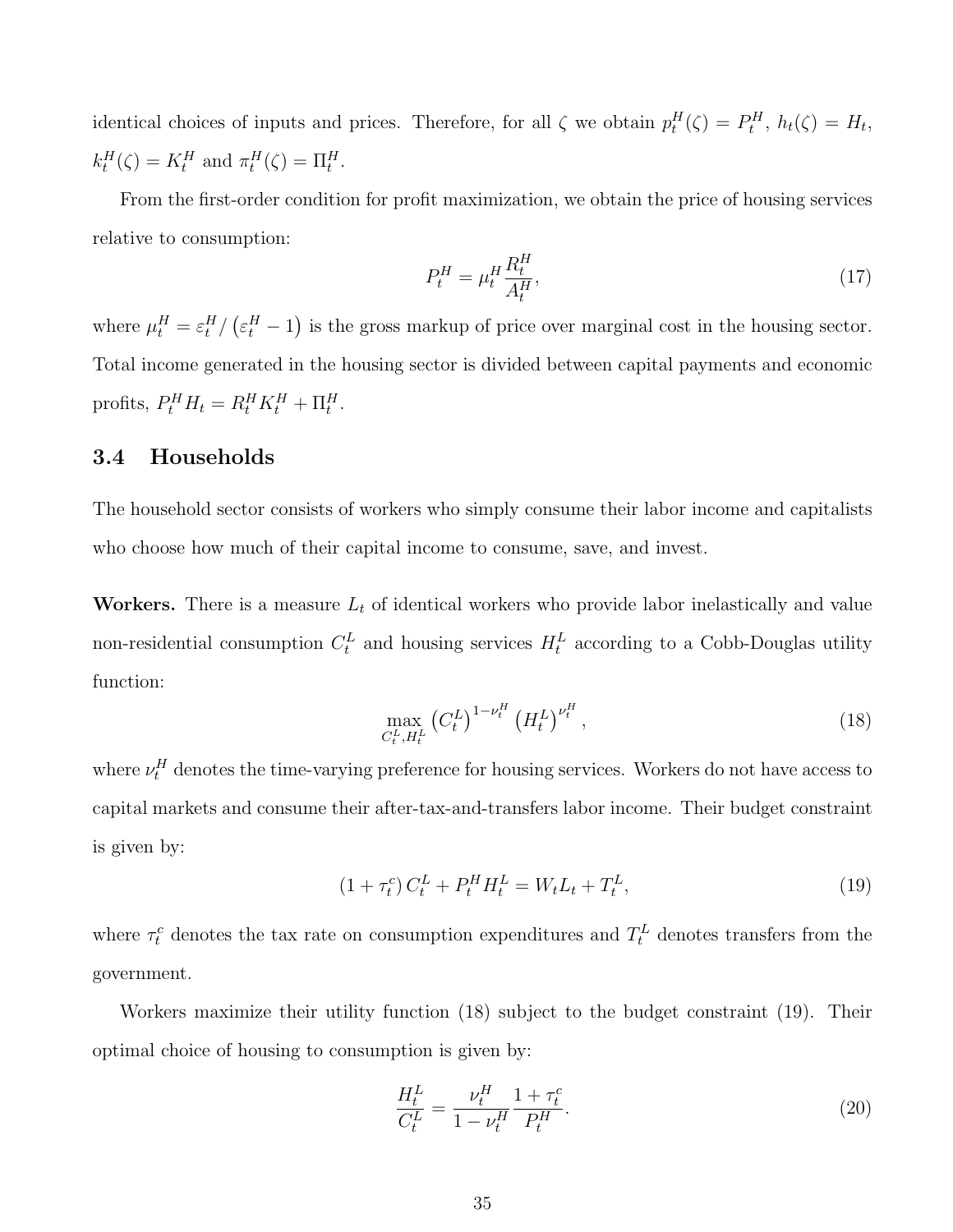The government rebates back to workers  $T_t^L = \tau_t^c C_t^L$  and, therefore, in equilibrium the total expenditure of workers equals their labor income,  $C_t^L + P_t^H H_t^L = W_t L_t$ .<sup>[35](#page-36-0)</sup>

Capitalists. There is a measure one of identical capitalists who own claims to all firms in the economy and the business and housing capital stocks. They value streams of utility according to:

<span id="page-36-1"></span>
$$
\max_{C_t^K, H_t^K, \{K_{t+1}^j\}, D_{t+1}} \sum_{t=0}^{\infty} \left( \prod_{k=0}^t \beta_k (1+g)^{\frac{1}{\rho}} \right) \left( \frac{1}{1-\frac{1}{\rho}} \right) \left( \left( \left( C_t^K \right)^{1-\nu_t^H} \left( H_t^K \right)^{\nu_t^H} \right)^{1-\frac{1}{\rho}} - 1 \right), \tag{21}
$$

where  $\rho$  denotes the elasticity of intertemporal substitution and  $\beta_t$  denotes the time-varying transformed discount factor. Capitalists trade an international bond  $D_t$  at an exogenous interest rate  $r_t$ . Their budget constraint is given by:

$$
(1 + \tau_t^c) C_t^K + P_t^H H_t^K + (1 + \tau_t^x) \sum_j \xi_t^j X_t^j + (1 + (1 - \tau_t^k) r_t) D_t
$$
  
= 
$$
(1 - \tau_t^k) \left( \sum_j R_t^j K_t^j + \Pi_t^Q + \Pi_t^H \right) + (1 + g) D_{t+1} + \tau_t^k \sum_j \delta_t^j \xi_t^j K_t^j + T_t^K.
$$
 (22)

In the budget constraint,  $\tau_t^x$  denotes the tax rate on investment spending and  $\tau_t^k$  denotes the tax rate on capital income (net of depreciation). The government rebates to capitalists a lump-sum equal to  $T_t^K = \tau_t^c C_t^K + \tau_t^x \sum_j \xi_t^j X_t^j + \tau_t^k \left( \sum_j R_t^j K_t^j + \Pi_t^Q + \Pi_t^H - r_t D_t - \sum_j \delta_t^j \right)$  $\frac{j}{t}\xi^j_t K^j_t$  $\binom{j}{t}$ . Finally, the stocks of capital evolve according to the law of motion:

<span id="page-36-3"></span><span id="page-36-2"></span>
$$
(1+g)K_{t+1}^{j} = (1-\delta_t^j)K_t^j + X_t^j,
$$
\n(23)

where  $\delta_t^j$  $t<sub>t</sub><sup>j</sup>$  is the time-varying depreciation rate of the type-j capital stock.

Capitalists maximize their value function [\(21\)](#page-36-1) subject to the budget constraint [\(22\)](#page-36-2) and the law of motions for capital [\(23\)](#page-36-3). Capitalists' optimal choice of housing to non-durable consumption is:

<span id="page-36-4"></span>
$$
\frac{H_t^K}{C_t^K} = \frac{\nu_t^H}{1 - \nu_t^H} \frac{1 + \tau_t^c}{p_t^H}.
$$
\n(24)

<span id="page-36-0"></span> $35$ We abstract from labor income taxes because labor is provided inelastically and, to simplify the computation of the model, we rebate to each household the corresponding tax revenues. We model consumption taxes  $\tau_t^c$  because their time-variation affects our inference of the time series of the discount factor  $\beta_t$  and the relative preference for housing  $\nu_t^H$ . Similarly, we model capital  $\tau_t^k$  and investment  $\tau_t^x$  taxes because they affect the rental rate of capital  $R_t^j$  and our inferences of the exogenous processes driving the model.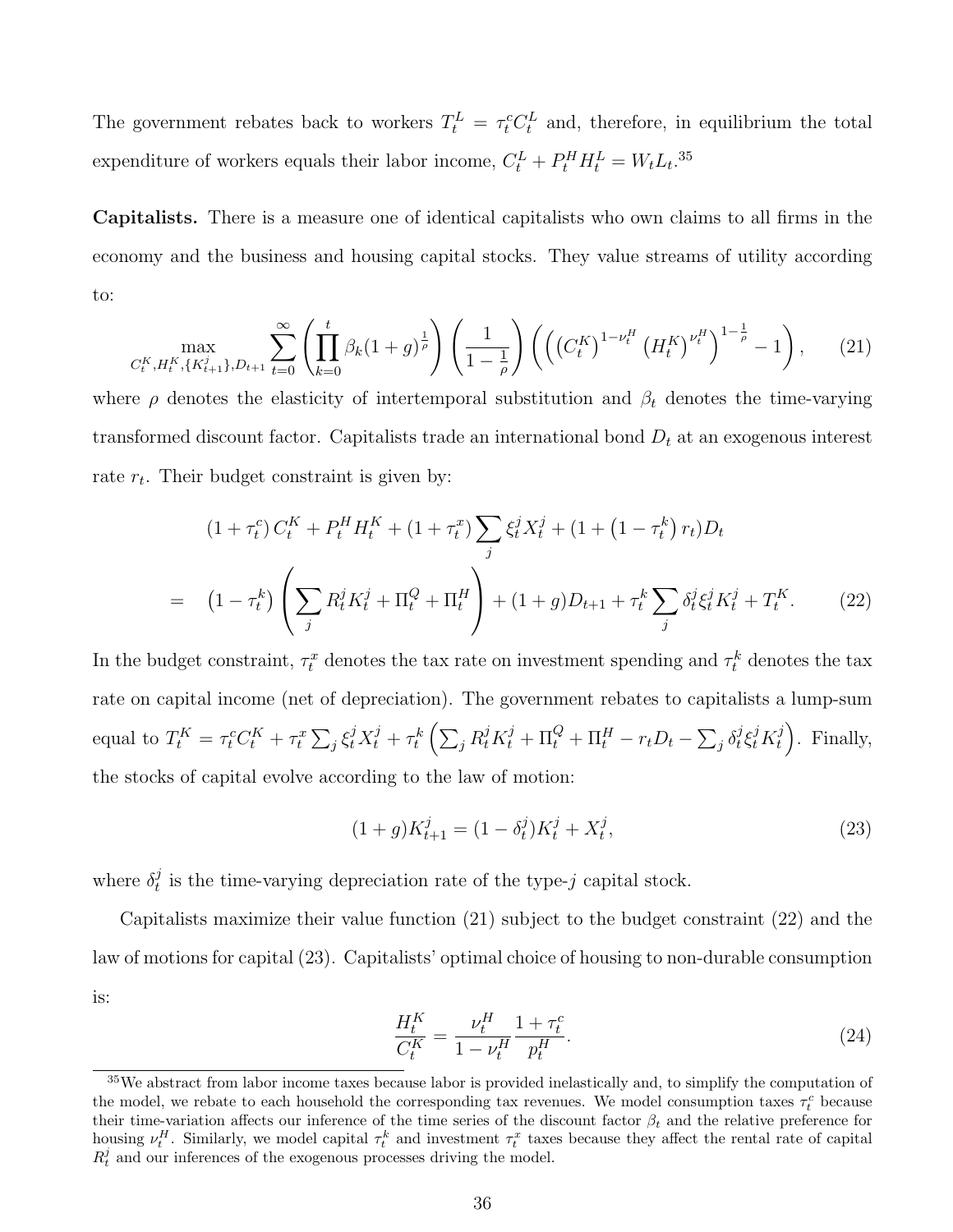The first-order conditions with respect to bonds  $D_{t+1}$  yields a standard Euler equation:

<span id="page-37-2"></span>
$$
U'\left(C_t^K\right) = \beta \left(\frac{1+\tau_t^c}{1+\tau_{t+1}^c}\right) \left(1+\left(1-\tau_{t+1}^k\right)r_{t+1}\right) U'\left(C_{t+1}^K\right). \tag{25}
$$

The first-order conditions with respect to the capital stocks  $K_{t+1}^j$  yield:

<span id="page-37-0"></span>
$$
\left(1 - \tau_{t+1}^k\right) R_{t+1}^j + \tau_{t+1}^k \delta_{t+1}^j \xi_{t+1}^j + \left(1 + \tau_{t+1}^x\right) \xi_{t+1}^j (1 - \delta_{t+1}^j) = \left(1 + \tau_t^x\right) \xi_t^j \left(1 + \left(1 - \tau_{t+1}^k\right) r_{t+1}\right).
$$
\n(26)

The left-hand side of equation [\(26\)](#page-37-0) denotes the marginal benefit of purchasing capital in period t. This consists of the after-tax rental rate earned in period  $t + 1$  plus the resale value of undepreciated capital in period  $t + 1$ . The right-hand side of equation [\(26\)](#page-37-0) is the marginal cost of purchasing capital in period  $t$ . This equals the foregone gross return capital owners would have earned had they invested resources  $(1 + \tau_t^x) \xi_t^j$  $t<sub>t</sub><sup>j</sup>$  in the international bond with net return equal to  $(1 - \tau_{t+1}^k) r_{t+1}$ . Lagging by a period and rearranging this equation yields the formula we used in equation [\(2\)](#page-7-3) to construct the capital shares.

#### 3.5 Driving Processes

We describe the exogenous processes in two groups. The first, grouped into the vector  $\mathbf{x}_t^O$ , includes exogenous processes that we take directly from the data without solving for the equilibrium of the model. These include the real interest rate  $\{r_t\}$ , tax rates  $\{\tau_t^c, \tau_t^x, \tau_t^k\}$ , labor supply  $\{L_t\}$ , depreciation rates  $\{\delta_t^I, \delta_t^N, \delta_t^U, \delta_t^H\}$ , relative prices of investment  $\{\xi_t^I, \xi_t^N, \xi_t^U, \xi_t^H\}$ , markups in the business sector  $\{\mu_t^Q\}$ , and markups in the housing sector  $\{\mu_t^H\}$ .<sup>[36](#page-37-1)</sup> The second, grouped into the vector  $\mathbf{x}_t^I$ , includes exogenous processes that we infer so that model-generated variables match their counterparts in the data perfectly as we describe below. These include the discount factor  $\{\beta_t\}$ , labor-augmenting technology  $\{A_t^L\}$ , capital-augmenting technologies  $\{A_t^K\}$ and  $\{\nu_t^I, \nu_t^N, \nu_t^U\}$ , housing preferences  $\{\nu_t^H\}$ , and housing technology  $\{A_t^H\}$ .

<span id="page-37-1"></span><sup>&</sup>lt;sup>36</sup>The sequences of  $r_t$ ,  $\delta_t^U$ ,  $\xi_t^U$ ,  $\mu_t^Q$ , and  $\mu_t^H$  will in general differ across the three cases described above.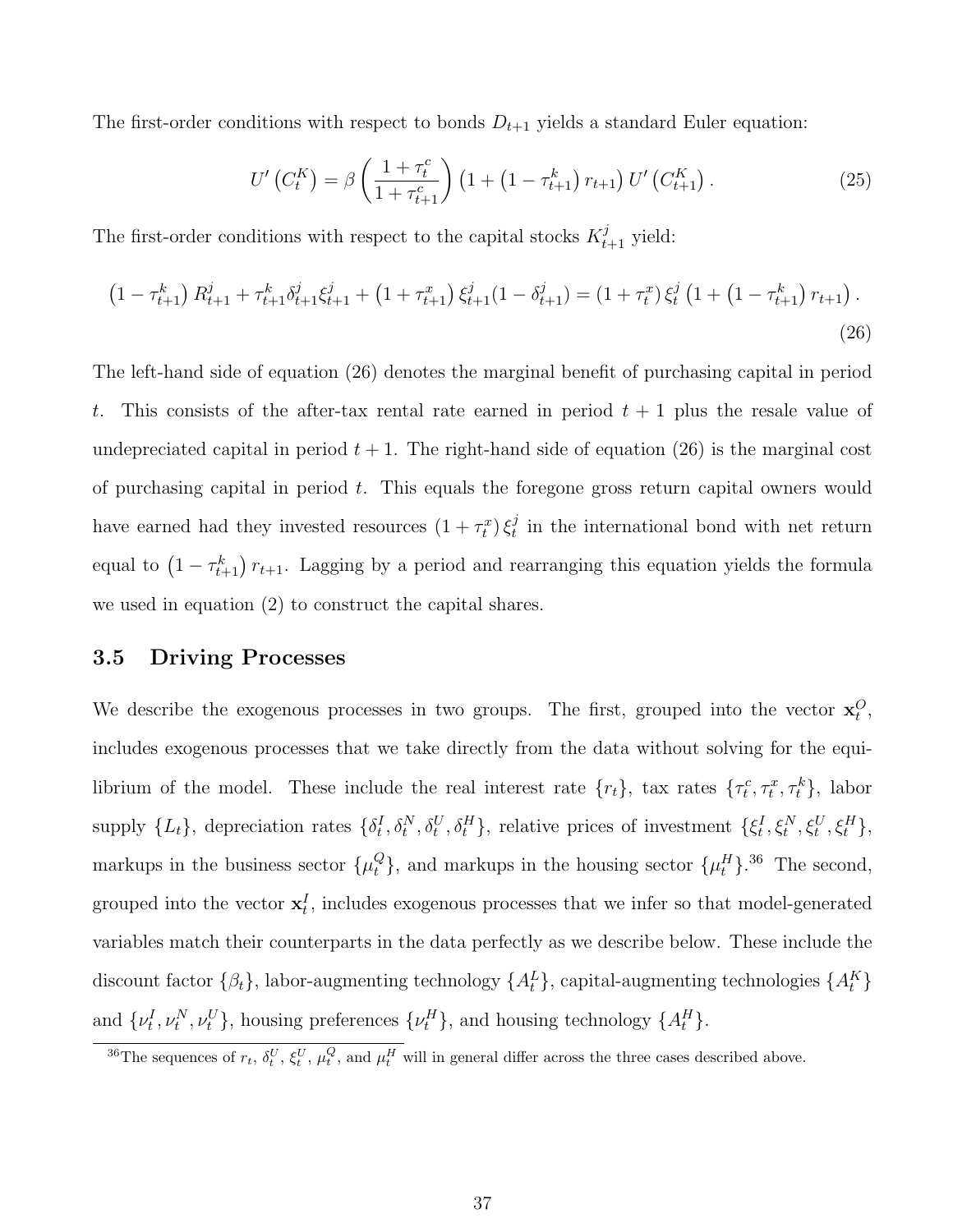#### 3.6 Equilibrium

Households and firms have perfect foresight about the exogenous processes driving the economy. Given these exogenous processes, an equilibrium for this economy is defined as a sequence of prices:

<span id="page-38-1"></span>
$$
\{W_t, R_t^Q, R_t^I, R_t^N, R_t^U, R_t^H, P_t^H\},\tag{27}
$$

and a sequence of quantities:

<span id="page-38-0"></span>
$$
\{H_t^L, H_t^K, H_t, C_t^L, C_t^K, Q_t, K_t^Q, K_t^I, K_t^N, K_t^U, K_t^H, X_t^I, X_t^N, X_t^U, X_t^H, D_t\},\tag{28}
$$

such that the following conditions hold:

- 1. The business market clears,  $Q_t = C_t^L + C_t^K + \sum_j \xi_t^j X_t^j + (1 + r_t)D_t (1 + g)D_{t+1}$ , and the housing market clears,  $H_t = H_t^L + H_t^K$ .
- 2. Firms produce intermediate business varieties with the production function [\(8\)](#page-33-0), their labor choice satisfies the first-order condition [\(10\)](#page-33-1), and their capital choice satisfies the first-order condition [\(11\)](#page-33-2).
- 3. The allocation of business capital satisfies the three first-order conditions [\(13\)](#page-34-1) and the aggregate rental rate is given by equation [\(14\)](#page-34-2).
- 4. Firms produce intermediate housing services with the production function [\(15\)](#page-34-0) and their capital choice satisfies the first-order condition [\(17\)](#page-35-3).
- 5. Workers' optimal choices satisfy their budget constraint [\(19\)](#page-35-2) and their first-order condition for housing relative to consumption [\(20\)](#page-35-4).
- 6. Capitalists' optimal choices satisfy their budget constraint [\(22\)](#page-36-2), the four capital accumulation equations [\(23\)](#page-36-3), their first-order condition for housing relative to consumption [\(24\)](#page-36-4), their Euler equation [\(25\)](#page-37-2), and the four equations for the rental rates [\(26\)](#page-37-0).

The 23 endogenous variables of the model are pinned down from these 24 equations (one equation is redundant by Walras Law).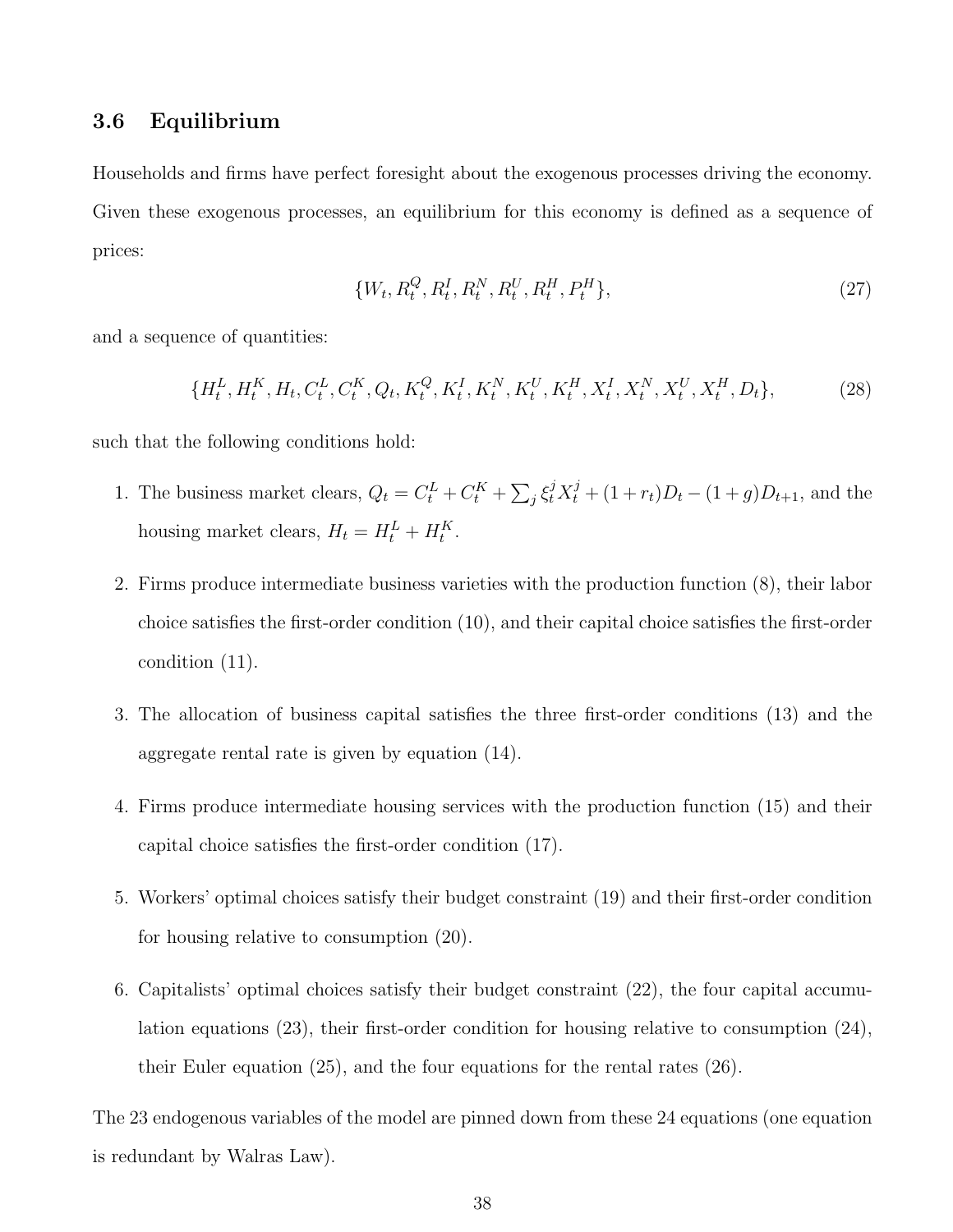Recalling that we have transformed the model in terms of stationary variables, we define a steady state of the transformed model economy as an equilibrium in which all exogenous processes are constant and, as a result, all endogenous variables are constant.[37](#page-39-1) In the balanced growth path, prices  $\{R_t^Q\}$  $t^Q_t, R_t^I, R_t^N, R_t^U, R_t^H, P_t^H$  are constant and the wage and all quantities in equation  $(28)$  grow at a constant exogenous growth rate g.

## <span id="page-39-0"></span>4 Quantitative Results

In this section we present quantitative results from the model for each of Case  $\Pi$ , Case K, and Case R. We begin by describing how we infer the exogenous stochastic processes and by reporting their values. We then present counterfactual experiments in which we shut down some of the exogenous processes to assess their effects on macroeconomic outcomes. Differences across cases reflect both differences in the inferred exogenous processes and differences in the responsiveness of the economy to the dynamics induced by the exogenous processes.

### 4.1 Inference

We assume that the economy reaches a balanced growth path in 2017, the year after our sample ends.[38](#page-39-2) We drop time subscripts to denote variables in the balanced growth path and assume that  $r = 0.04$ . We fix all other exogenous processes and endogenous variables in the balanced growth path at their 2016 values. The only exceptions are the capital stocks. Consistency with the capital accumulation equations and the observed investment flows in 2016 requires setting their balanced growth values to  $K^j = X^j/(g + \delta^j)$ .

We assume logarithmic preferences,  $\rho = 1$ , and set the growth rate in the balanced growth path to its sample average of  $g = 0.033$ .<sup>[39](#page-39-3)</sup> We consider two values for the elasticity of substitution between capital and labor in the production function [\(8\)](#page-33-0),  $\sigma = \{1.25, 0.75\}$ , the first of which

<span id="page-39-1"></span><sup>&</sup>lt;sup>37</sup>We assume that in the steady state the small open economy faces a real interest rate  $r_t = \bar{r}_t + \psi (D_t - \bar{D}),$ where  $\bar{r}_t$  is an exogenous interest rate,  $\bar{D}$  is a parameter, and  $\psi$  is a small but positive parameter that allows to pin down a unique steady state with  $r = \left(\frac{1}{1-\tau^k}\right)\left(\frac{1}{\beta}-1\right)$  and  $D = \bar{D} + \frac{r-\bar{r}}{\psi}$ . We assume that  $r_t$  is exogenous during the transition, with the understanding that  $r_t$  approximates arbitrarily well  $\bar{r}_t$  under a sufficiently small  $\psi$ .

<span id="page-39-2"></span><sup>38</sup>Owing to the small open economy setup, the economy jumps to the balanced growth path once all exogenous variables settle down to a constant value.

<span id="page-39-3"></span><sup>&</sup>lt;sup>39</sup>As noted before, the growth rates of output are very similar between *Case K* and the other cases.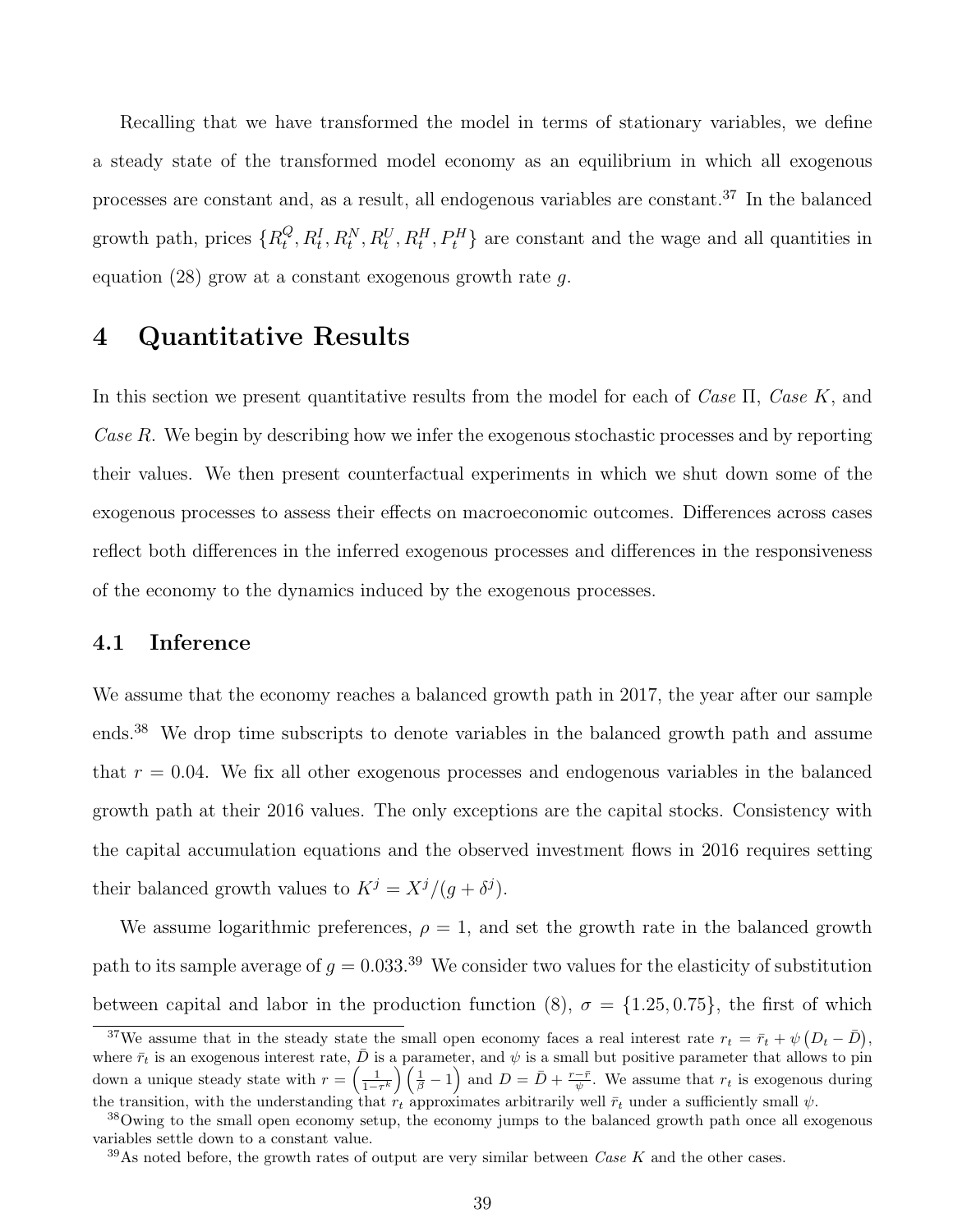<span id="page-40-1"></span><span id="page-40-0"></span>

<span id="page-40-3"></span><span id="page-40-2"></span>Figure 11: Housing Technology, Housing Preference, and Discount Factor

is close to estimates in [Karabarbounis and Neiman](#page-59-0) [\(2014\)](#page-59-0) and the second of which is close to the estimates in [Oberfield and Raval](#page-59-12) [\(2014\)](#page-59-12) and the values discussed in [Chirinko](#page-57-12) [\(2008\)](#page-57-12). We normalize the level of labor-augmenting technology in balanced growth to equal the wage,  $A<sup>L</sup> = W$ , and choose the distribution factor  $\alpha$  in the production function [\(8\)](#page-33-0) so that the model generates a labor share that equals its data analog in the balanced growth path. We begin our analyses assuming a unitary elasticity  $\theta = 1$  across capital types in the production function [\(12\)](#page-34-3) and present sensitivity analyses for different values of  $\theta$  in the Appendix.

Given parameter values and observed exogenous processes  $\mathbf{x}_t^O$  taken directly from the data, we infer the values of the exogenous processes  $\mathbf{x}_t^{I}$  such that the model-generated values of endogenous variables match their analogs in the data. We note that our procedure guarantees that the model perfectly replicates the time series on prices in equation [\(27\)](#page-38-1) and quantities in equation [\(28\)](#page-38-0).

In Figure [11](#page-40-0) we plot time series of inferred exogenous processes for each of the three cases. Inverting the production function for housing services in equation [\(15\)](#page-34-0), we calculate  $A_t^H = \frac{H_t}{K_t^H}$  $\frac{H_t}{K_t^H}$ . In Figure [11\(a\),](#page-40-1) we see that  $A_t^H$  is growing until the 1990s and then remains relatively stable. We calculate the parameter that determines the preference for housing by solving the first-order conditions in equations [\(20\)](#page-35-4) and [\(24\)](#page-36-4) for the share  $\nu_t^H = \frac{P_t^H H_t}{P_t^H H_t + (1 + \epsilon)}$  $\frac{P_t^H H_t}{P_t^H H_t + (1 + \tau_t^c) C_t}$ . Figure [11\(b\)](#page-40-2) shows that this share has remained relatively constant at roughly 0.17 over time.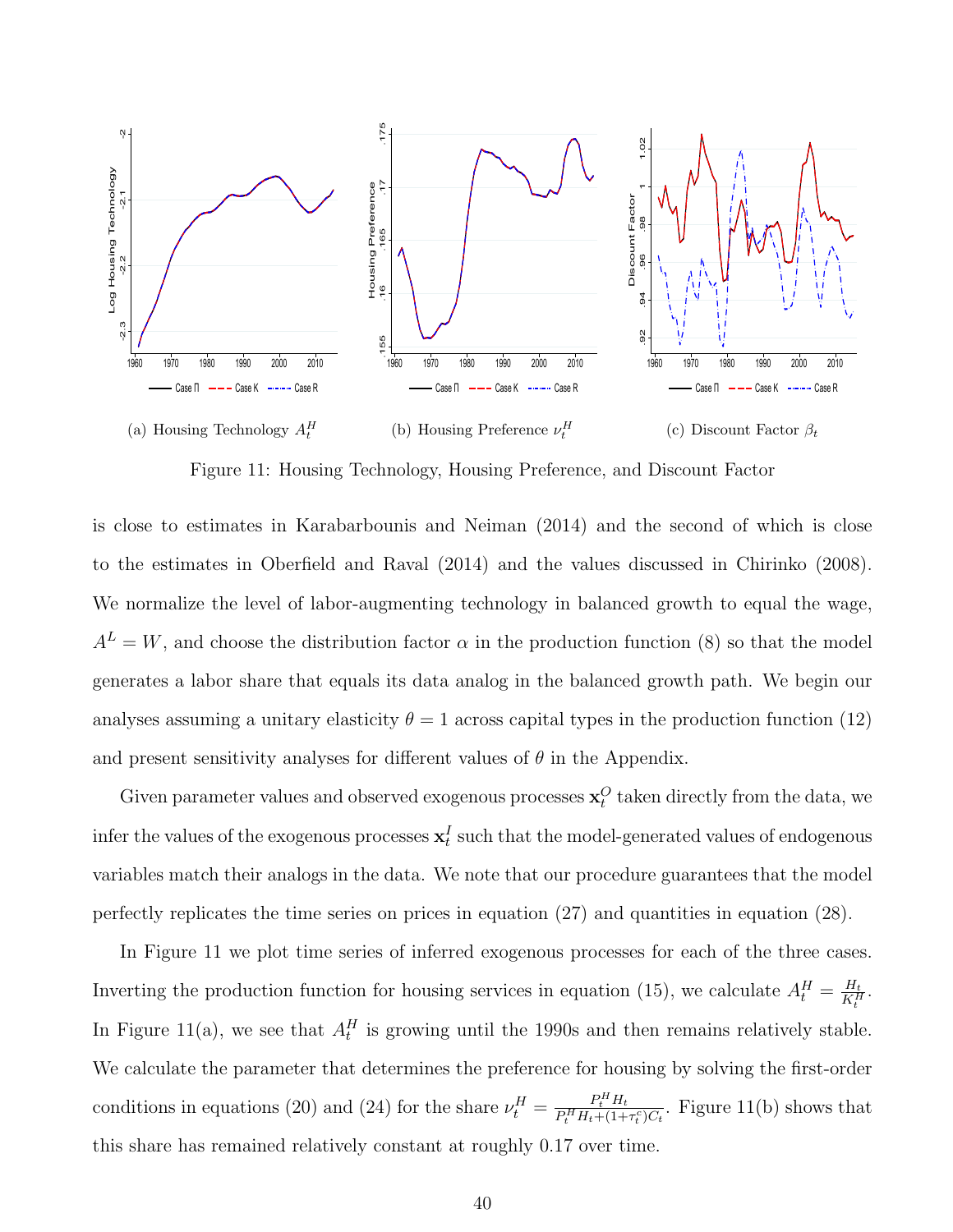<span id="page-41-1"></span><span id="page-41-0"></span>

<span id="page-41-2"></span>Figure 12: Capital-Specific Technologies

We infer the path of the discount factor  $\beta_t$  in Figure [11\(c\)](#page-40-3) by inverting the Euler equation for the capitalists [\(25\)](#page-37-2) and substituting in the values of  $r_t$ ,  $\tau_t^c$ ,  $P_t^H$ ,  $\nu_t^H$ , and  $C_t^K$ . We calculate the analog of  $C_t^K$  in the data as the difference between non-housing aggregate consumption  $C_t$ and the consumption of workers  $C_t^L = \frac{(1-\nu_t^H)W_tL_t}{1+\nu_t^H\tau_t^C}$  $\frac{-\nu_i^{\ldots} W_t L_t}{1 + \nu_i^H \tau_i^c}$ . Given the path of consumption growth for capitalists, we generally obtain a lower value of  $\beta_t$  under Case R because the  $r_t$  under this case is generally higher. At annual frequencies, the inferred discount factors generally comove positively across the three cases.

Next, we use the first-order conditions for capital types in equation [\(13\)](#page-34-1) to infer the capitalspecific technologies  $\nu_t^j$  $t_t^j$  for  $j = \{I, N, U\}$ . In Figure [12](#page-41-0) we find that  $\nu_t^I$  has grown over time relative to  $\nu_t^N$  in all three cases. This trend reflects the increasing share of IT relative to non-IT capital income over time. To understand the differences across the three cases, recall that Case R uses a revised real interest rate that is generally higher than the real interest rate in Case  $\Pi$  and Case K. As equation [\(26\)](#page-37-0) for the rental rate shows, the capital income accruing to IT is less sensitive to  $r_t$  than the capital income accruing to non-IT because the former has a higher depreciation rate. Therefore, a higher  $r_t$  increases the share of non-IT capital relative to IT capital and the dashed blue line corresponding to *Case R* lies below the solid black line corresponding to Case  $\Pi$  in Figure [12\(a\)](#page-41-1) and the opposite in Figure [12\(b\).](#page-41-2) In Case K, part of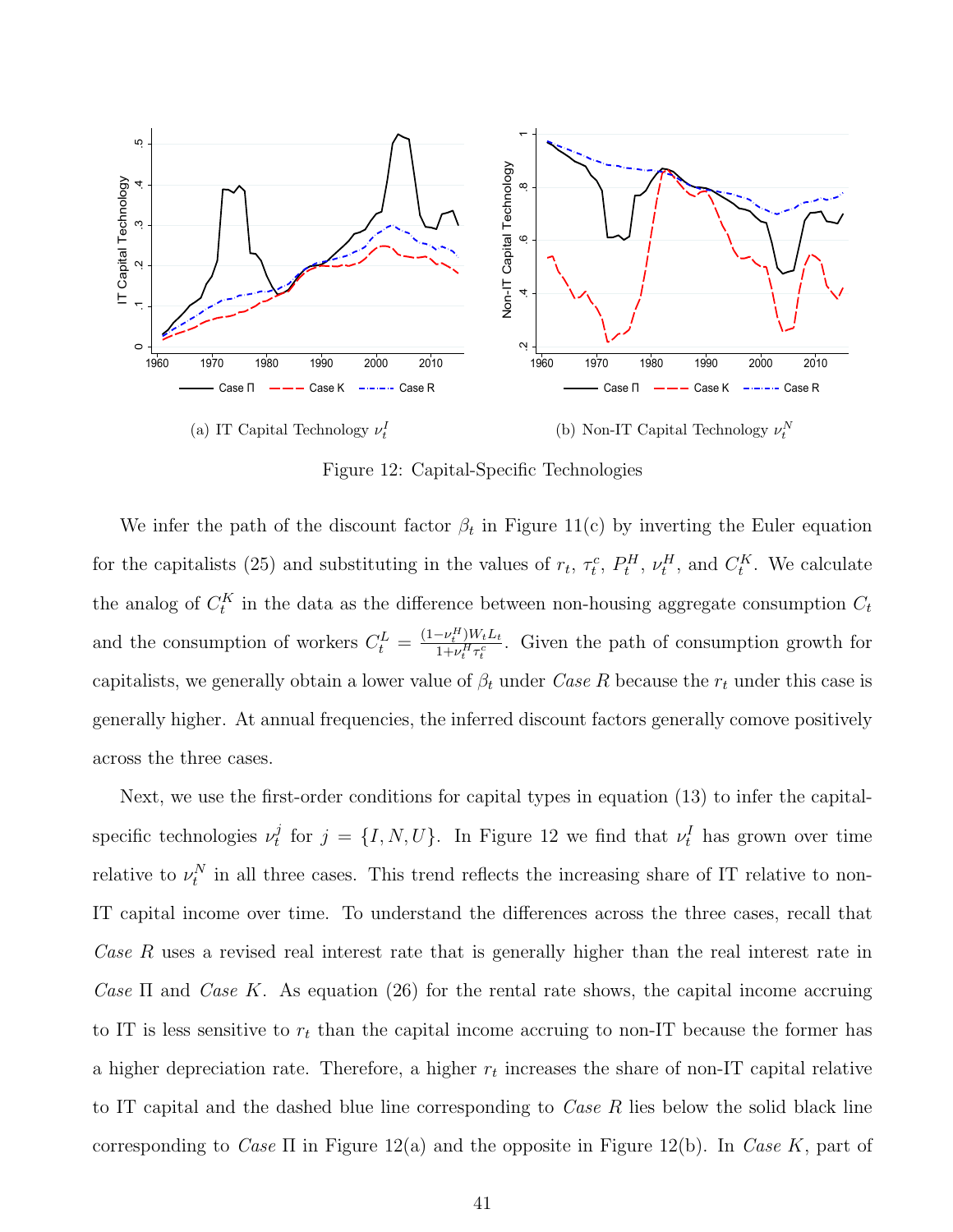<span id="page-42-0"></span>

Figure 13: Labor-Augmenting Technology  $A_t^L$ 

capital income is attributed to the unmeasured factor  $K_t^U$ . As a result, the share of capital income accruing to both IT and non-IT is smaller and both dashed red lines shift down proportionally by the same factor relative to Case Π.

Figure [13](#page-42-0) presents the inferred time series of (log) labor-augmenting technology  $A_t^L$  as a function of the elasticity of substitution between capital and labor  $\sigma$ . To understand how our results depend on which of the three interpretations of factorless income is used, together with the value of  $\sigma$ , we solve the first-order condition [\(10\)](#page-33-1) for labor-augmenting technology:

<span id="page-42-1"></span>
$$
A_t^L = (1 - \alpha)^{\frac{\sigma}{1 - \sigma}} \left( s_{L, t}^Q \right)^{\frac{1}{\sigma - 1}} \left( \mu_t^Q \right)^{\frac{\sigma}{\sigma - 1}} W_t.
$$
 (29)

Labor-augmenting technology  $A_t^L$  in Case R, a case featuring constant markups and no unmeasured capital, is plotted with the dot-dashed blue line and is declining over time. As equation [\(29\)](#page-42-1) illustrates, with an elasticity of  $\sigma > 1$ , the decline in  $A_t^L$  reflects both the decline in  $s_{L,t}^Q$  and the decline in  $W_t$  over time. With an elasticity of  $\sigma < 1$ , we still obtain a declining  $A_t^L$  because quantitatively the decline in  $W_t$  is more important than the decline in  $s_{L,t}^Q$ .<sup>[40](#page-42-2)</sup> Case K (dashed dotted red line) differs from *Case R* only because  $s_{L,t}^Q$  is the labor share of income which now also includes capital income accruing to the unmeasured factor. While there are some

<span id="page-42-2"></span><sup>&</sup>lt;sup>40</sup>Recall that we have detrended all variables that grow in the balanced growth path. So the decline in  $A_t^L$  is relative to a trend of  $g = 0.033$  per year. We find that W declines by roughly 0.25 log point over the entire sample.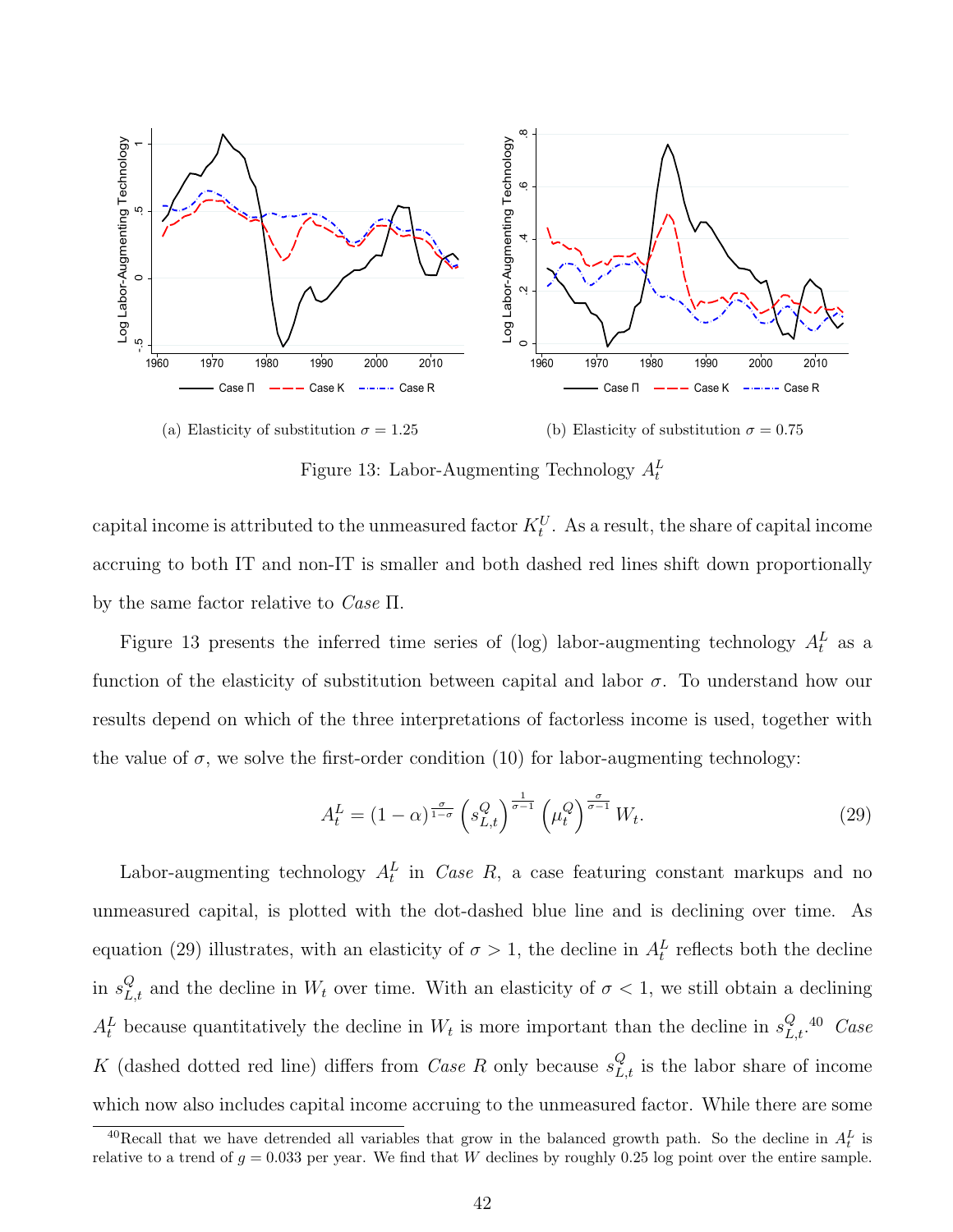<span id="page-43-2"></span><span id="page-43-0"></span>

Figure 14: Capital-Augmenting Technology to Rental Rate  $A_t^K/R_t^Q$ 

differences in the time series of  $A_t^L$  under the two cases (especially around 1980), all time series are declining over time for both values of  $\sigma$ .

The solid black line shows that  $A_t^L$  is significantly more variable under  $\text{Case II}$ , which allocates factorless income using time-varying markups. Equation [\(29\)](#page-42-1) shows that with  $\sigma > 1$ , the inferred  $A_t^L$  is positively associated with  $\mu_t^Q$ <sup> $Q$ </sup>. With  $\sigma = 1.25$ , the decline in markups between the 1970s and the early 1980s leads to a roughly 1.5 log points decline in  $A_t^L$ . The increase in markups from the early 1980s is associated with an increase in  $A_t^L$  until roughly the Great Recession. These dynamics of  $A_t^L$  flip when  $\sigma = 0.75$  because the inferred  $A_t^L$  is negatively associated with  $\mu_t^Q$ <sup>Q</sup>. We view such large movements in  $A_t^L$  under *Case*  $\Pi$  as implausible.

Finally, Figure [14](#page-43-0) presents the inferred time series of (log) capital-augmenting technology relative to the rental rate of business capital,  $A_t^K/R_t^Q$ . To understand why our results differ across the three cases and two values for  $\sigma$ , consider the first-order condition [\(11\)](#page-33-2) for capitalaugmenting technology relative to the business rental rate:

<span id="page-43-1"></span>
$$
\frac{A_t^K}{R_t^Q} = \alpha^{\frac{\sigma}{1-\sigma}} \left( s_{K,t}^Q \mu_t^Q \right)^{\frac{1}{\sigma-1}} \mu_t^Q,
$$
\n(30)

where the rental rate in the business sector  $R_t^Q$  $\mathcal{C}_t$  is given by equation [\(14\)](#page-34-2). We present the ratio  $A_t^K/R_t^Q$  because it is uniquely pinned down from equation [\(30\)](#page-43-1), irrespective of how one normal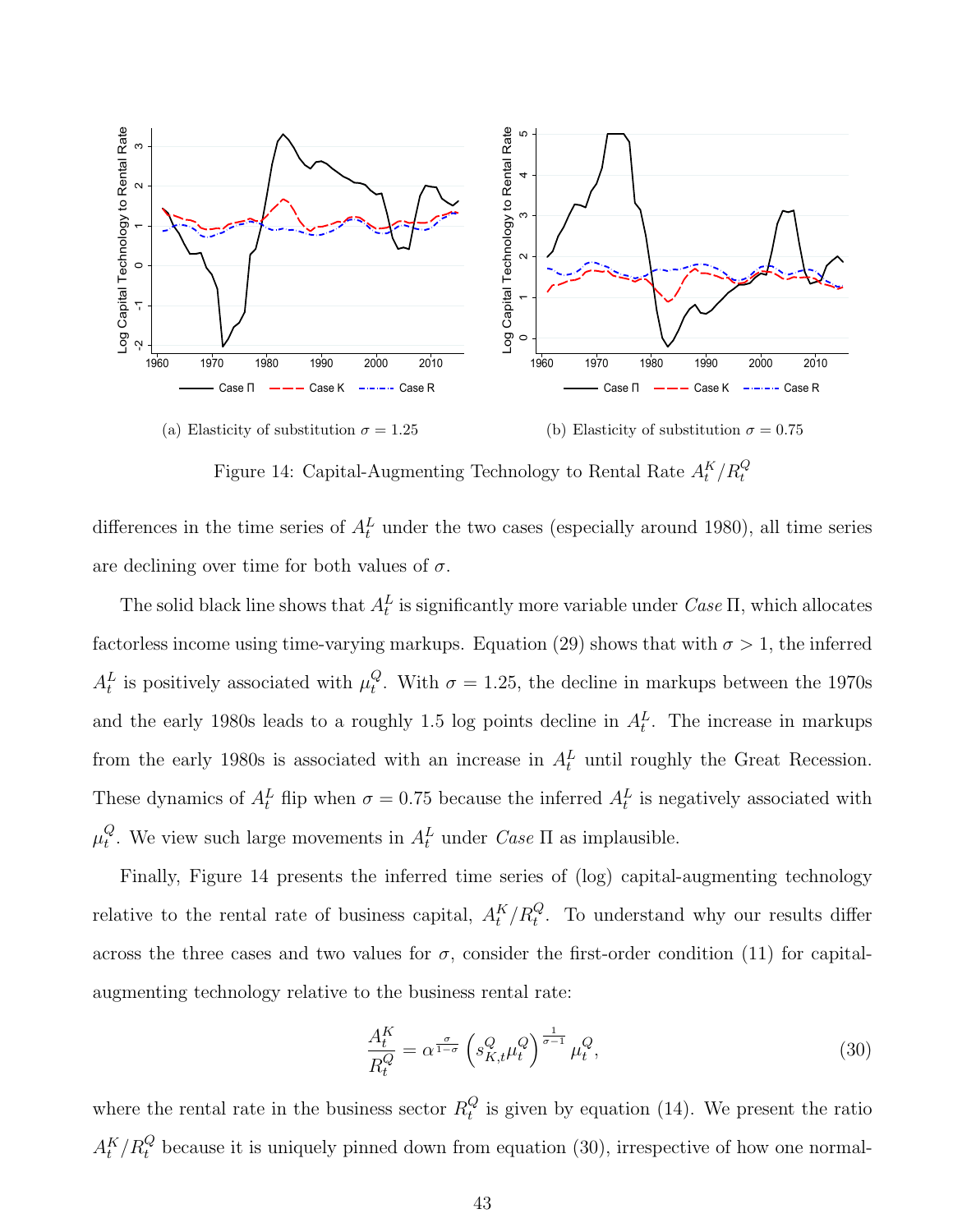izes the capital-specific technologies  $\nu_t^j$  $t_t^j$  in equation [\(14\)](#page-34-2) and  $A_t^K$ . By contrast, the individual components  $A_t^K$  and  $R_t^Q$  depend on how one normalizes the levels of  $\nu_t^j$  $_t^j$  and  $A_t^{K,41}$  $A_t^{K,41}$  $A_t^{K,41}$ 

The dashed blue line shows that for *Case R*,  $A_t^K/R_t^Q$  is increasing over time when  $\sigma = 1.25$ , as shown in Figure [14\(a\),](#page-43-2) and is decreasing over time when  $\sigma = 0.75$ , as shown in Figure [14\(a\).](#page-43-2) As equation [\(30\)](#page-43-1) shows, these dynamics reflect the increase in  $s_{K,t}^Q$  over time under *Case R. Case* K, plotted in the dashed dotted red line, differs from *Case R* only because  $s_{K,t}^Q$  is the capital share of income which also includes capital income accruing to the unmeasured factor. While there are some differences in the time series of  $A_t^K/R_t^Q$  under the two cases (especially around 1980), the broad trends are similar across the two cases.

Similar to our inference of  $A_t^L$ , we find that the inferred  $A_t^K/R_t^Q$  becomes significantly more variable under  $Case \Pi$  with time-varying markups as seen in the solid black line.<sup>[42](#page-44-1)</sup> This reflects the fact that the capital share  $s_{K,t}^Q$  fluctuates significantly more under *Case*  $\Pi$ . By contrast,  $s_K^Q$  $_{K,t}$ is more stable either by imputing a revised real interest rate that makes factor shares sum to one in Case R or by attributing the missing income to the unmeasured factor in Case K. Equation [\(30\)](#page-43-1) shows that with  $\sigma > 1$ , the inferred  $A_t^K/R_t^Q$  under *Case*  $\Pi$  is positively associated with the capital share of *costs*,  $s_{K,t}^Q \mu_t^Q$  $_t^Q$  and the markup  $\mu_t^Q$ <sup> $Q$ </sup>. With  $\sigma = 1.25$ , we obtain a sharp increase in  $A_t^K/R_t^Q$  between the 1970s and the early 1980s because the increase in the capital share of costs dominates the decline in the markup. With  $\sigma = 0.75$  we obtain the opposite patterns. We again view such large movements in  $A_t^K$  relative to  $R_t^Q$  $t_t^Q$  generated by *Case*  $\Pi$  as implausible.

<span id="page-44-0"></span><sup>&</sup>lt;sup>41</sup>With J types of business capital, we have J equations (equations [\(13\)](#page-34-1) for the  $J-1$  relative shares and equation [\(30\)](#page-43-1) for the first-order condition for capital) to pin down  $J+1$  unknowns (the J capital-specific technologies  $\nu_t^j$ and  $A_t^K$ ). This means that we need one more condition that normalizes the  $\nu_t^j$  relative to  $A_t^{\tilde{K}}$ . In our inference, we imposed the normalization  $\sum_j \nu_t^j = 1$ . To see how this normalization matters, denote the equilibrium of the model under our normalizing condition with the superscript 1 and the equilibrium of the model under some alternative normalizing condition with the superscript 2. Suppose that the aggregate rental rates in the two normalizing conditions are related by  $(R_t^Q)^2 = x_t(R_t^Q)^1$ , where  $x_t$  is a (potentially) time-varying factor. From equation [\(30\)](#page-43-1), we see that the ratio  $A^K/R^Q$  does not depend on the normalizing condition, so  $(A_t^K/R_t^Q)^1 = (A_t^K/R_t^Q)^2$  and  $(A_t^K)^2 = x_t(A_t^K)^1$ . Since our inference of exogenous processes guarantees that we match perfectly business capital income  $R_t^Q K_t^Q$  under any normalizing condition, we obtain that  $(K_t^Q)^1 = x_t (K_t^Q)^2$ . This implies that  $A_t^K K_t^Q$  is identical under both normalizing conditions and so are output  $Q_t$ , consumptions  $C_t^K$  and  $C_t^L$ , and a endogenous variables of the model. To summarize, the split of  $R_t^Q K_t^Q$  and  $A_t^K K_t^Q$  between  $K_t^Q$  and either  $R_t^Q$  or  $A_t^K$  depends on the particular normalizing condition that a researcher imposes, but all other variables do not.

<span id="page-44-1"></span><sup>&</sup>lt;sup>42</sup>Case II under an elasticity  $\sigma = 0.75$  implies explosive values of  $\log(A_t^K/R_t^Q)$  during the mid 1970s. To improve the visual presentation of the results, in Figure [14](#page-43-0) we replace such explosive values with a value of 5.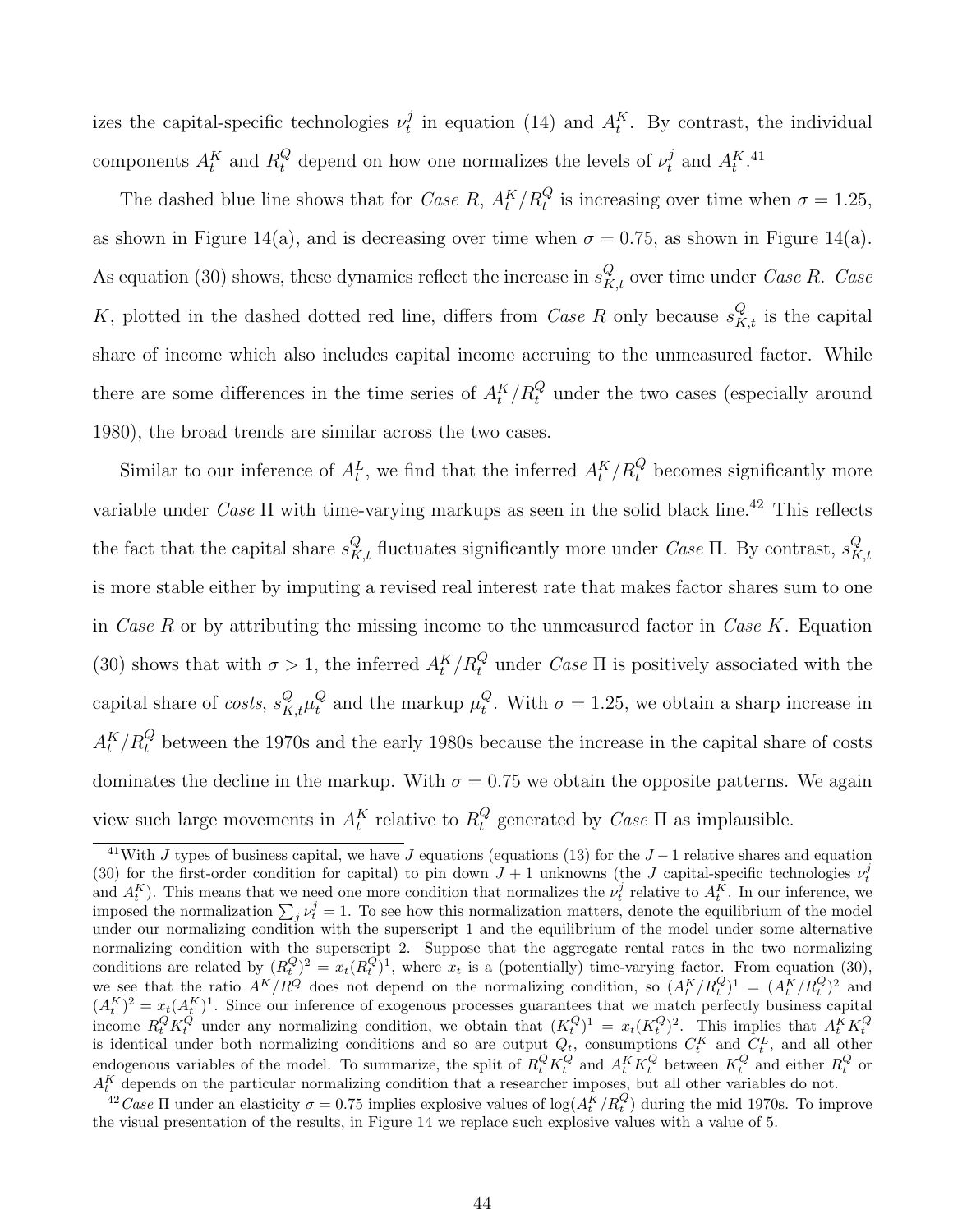#### 4.2 Counterfactuals

In this section we discuss several counterfactuals and show how our conclusions for the drivers of functional inequality, factor shares, and output depend critically on which case is used to account for factorless income. Our measure of inequality is the consumption of capitalists relative to workers  $C_t^K/C_t^{L}$ .<sup>[43](#page-45-0)</sup> While admittedly stark, in our model  $C_t^K/C_t^L$  reflects the between income groups consumption inequality as workers earn all labor income and capitalists earn all capital income in the economy.

To understand the drivers of relative consumption  $C_t^K/C_t^L$ , we express it as a function of relative incomes net of depreciation across the two types of households, the investment behavior of capitalists, and the saving behavior of capitalists. We define the share of business depreciation in business output as  $\psi_t^Q = \frac{\sum_{j\neq H} \delta_t^j \xi_i^j K_t^j}{Q_t}$  and the share of net business output in total net income as  $\phi_t^Q = \frac{Q_t - \sum_{j \neq H} \delta_t^j \xi_t^j K_t^j}{Y_t - \sum_{j \neq j} \delta_j^j \xi_j^j K_j^j}$  $\frac{t^2 \sum_{j\neq H} \sigma_i \xi_i^j K_i^j}{Y_t - \sum_j \delta_i^j \xi_i^j K_i^j}$ . Using the budget constraints of the capitalists and the workers, we arrive at the expression:

<span id="page-45-1"></span>
$$
\frac{C_t^K}{C_t^L} = \frac{1 - \psi_t^Q}{s_{L,t}^Q \phi_t^Q} \left[ 1 - \frac{s_{L,t}^Q \phi_t^Q}{1 - \psi_t^Q} - \frac{\sum_j \xi_t^j (X_t^j - \delta_t^j K_t^j)}{Y_t - \sum_j \delta_t^j \xi_t^j K_t^j} - \frac{(1 + r_t)D_t - (1 + g)D_{t+1}}{Y_t - \sum_j \delta_t^j \xi_t^j K_t^j} \right].
$$
 (31)

A body of work since at least [Weitzman](#page-60-2) [\(1976\)](#page-60-2) has argued that the net concept of the labor share may be more closely associated with welfare and inequality than their gross counterparts because, unlike the rest of gross income, depreciation cannot be consumed by households. This logic appears in equation [\(31\)](#page-45-1), which shows that relative consumption of capitalists in decreasing in the net labor share of total income  $\frac{s_{L,t\phi_t}^Q \phi_t^Q}{1-\mu}$  $\frac{\partial L_t \mu}{\partial t}$ . However, this equation shows that there are additional factors that influence inequality. Investment motives affect relative consumption through the third term in the brackets, with relative consumption decreasing in the net investment rate of capitalists  $\frac{\sum_j \xi_t^j (X_t^j - \delta_t^j K_t^j)}{\sum_j \xi_t^j \xi_t^j K_t^j}$  $\frac{\sum_{j} s_t (N_t - v_t N_t)}{N_t - \sum_j \delta_t^j \xi_t^j K_t^j}$ . Saving motives affect relative consumption through the last term in

<span id="page-45-0"></span><sup>43</sup>With identical log preferences over a Cobb-Douglas bundle, the ratio of consumption completely characterizes welfare differences across the two types of households in a balanced growth path. We do not present welfare-based measures of inequality during the transition because these depend on ad-hoc assumptions about when the economy reaches a balanced growth path. We also wish to acknowledge that our results for inequality depend crucially on the assumption that capitalists are infinitely-lived and have perfect foresight. In this case  $C_t^K$  depends on the aftertax return on bonds (the substitution effect) and terminal consumption (the wealth effect) as seen from the Euler equation [\(25\)](#page-37-2).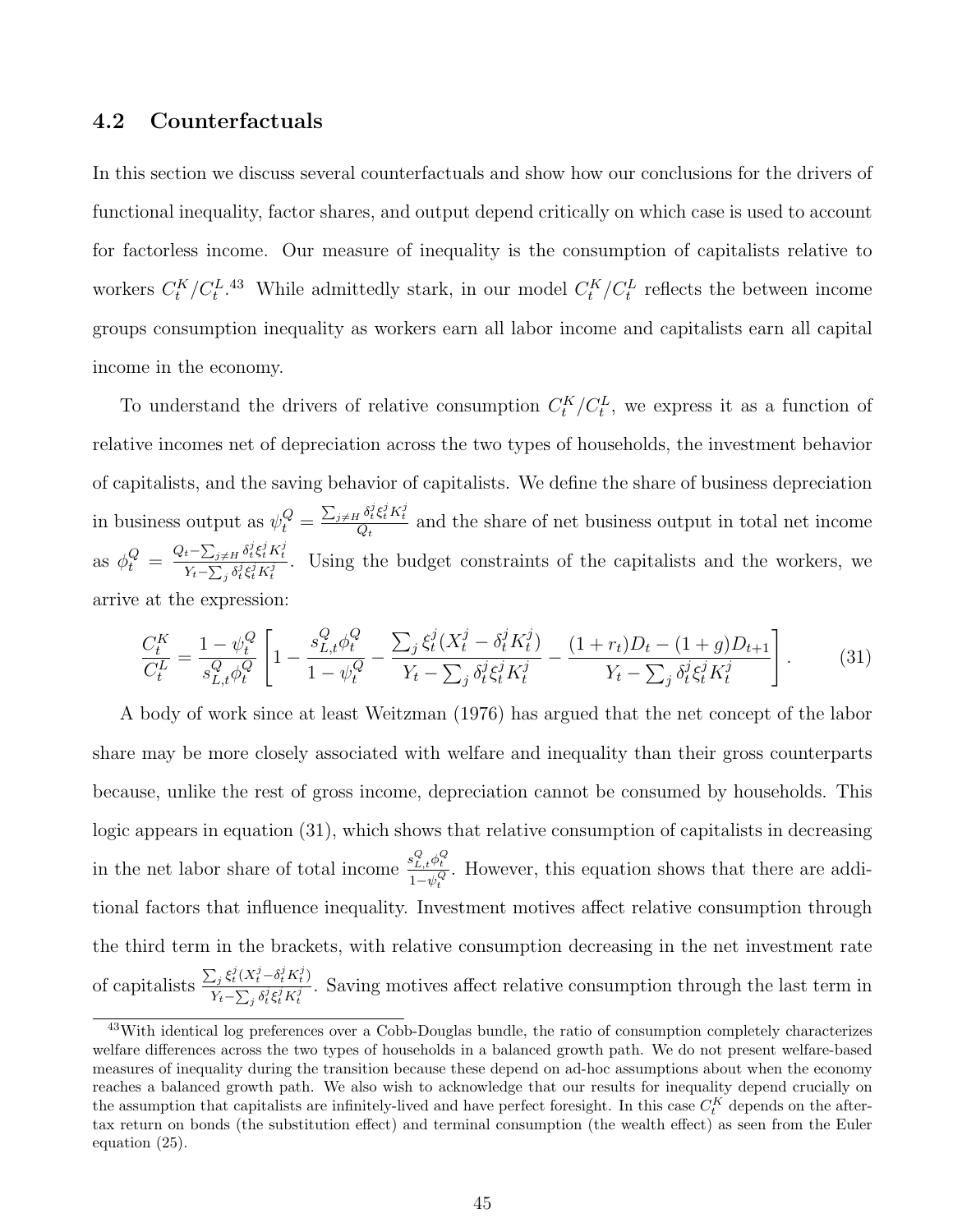the brackets. Relative consumption decreases when capitalists decrease their stock of debt and the term  $\frac{(1+r_t)D_t-(1+g)D_{t+1}}{Y_t-\sum_j \delta_t^j \xi_t^j K_t^j}$  is positive.<sup>[44](#page-46-0)</sup>

We organize our discussion of the counterfactuals for relative consumption  $log(C^K/C^L)$  in Table [2,](#page-47-0) for the business labor share  $s_L^Q$  $\mathcal{L}_L^Q$  in Table [3,](#page-48-0) and for business output  $\log Q$  in Table [4.](#page-49-0) Each table is split in two panels. The top panel represents changes in these variables between the beginning of the sample (represented by the average value of each variable between 1961 and 1965) and the end of the sample (represented by the average value of each variable between 2011 and 2015). The bottom panel represents changes of these variables between the middle of the panel (averages between 1986 and 1990) and the end of the sample. The columns of the table present Case  $\Pi$ , Case K, and Case R under the two different values of the elasticity of substitution between capital and labor  $\sigma$ .

The top row of each table, labeled "Baseline," shows changes which, by construction, match the changes of the corresponding variables in the data perfectly. For example, Table [2](#page-47-0) shows that from the beginning to the end of the sample  $C^{K}/C^{L}$  increased by 0.427 log point. The other rows display counterfactuals in which we shut down particular exogenous processes that drive the transitional dynamics of the model. The entries in each counterfactual show the change in the baseline minus the change in each counterfactual. A positive entry means that the exogenous process causes a particular variable to increase. For example, row 1 in the upper panel of Table [2](#page-47-0) shows that under Case  $\Pi$  and  $\sigma = 1.25$ , markups led to a 0.009 log point decrease in  $C^{K}/C^{L}$ .

The first counterfactual we consider is setting the markup  $\mu_t^Q$  $t_t^Q$  to its average value in each of the three cases over the entire sample period. We illustrate the evolution of  $\log(C_t^K/C_t^L)$  in Figure [15](#page-50-0) for  $\sigma = 1.25$  and  $\sigma = 0.75$ . The solid black lines in Figure 15 are labeled "Baseline" and correspond to the roughly 0.4 log point increase in  $\log(C_t^K/C_t^L)$  found in the data and perfectly reproduced by the model when all exogenous processes are active. Since markups are constant

<span id="page-46-0"></span><sup>&</sup>lt;sup>44</sup>In a balanced growth path with  $g > 0$  the third term in the brackets becomes  $\frac{g\sum_j \xi^j K^j}{\sum_j \sum_j \xi^j K^j}$  $\frac{y \sum_j \zeta^n K^j}{Y - \sum_j \delta^j \xi^j K^j}$  and is positive because capitalists have to finance the growing capital of the economy. When  $r > g$  and  $D > 0$ , the fourth term in the brackets becomes  $\frac{(r-g)D}{Y-\sum_j \delta^j \xi^j K^j}$  and is positive because capitalists have to finance growing interest payments on their debt.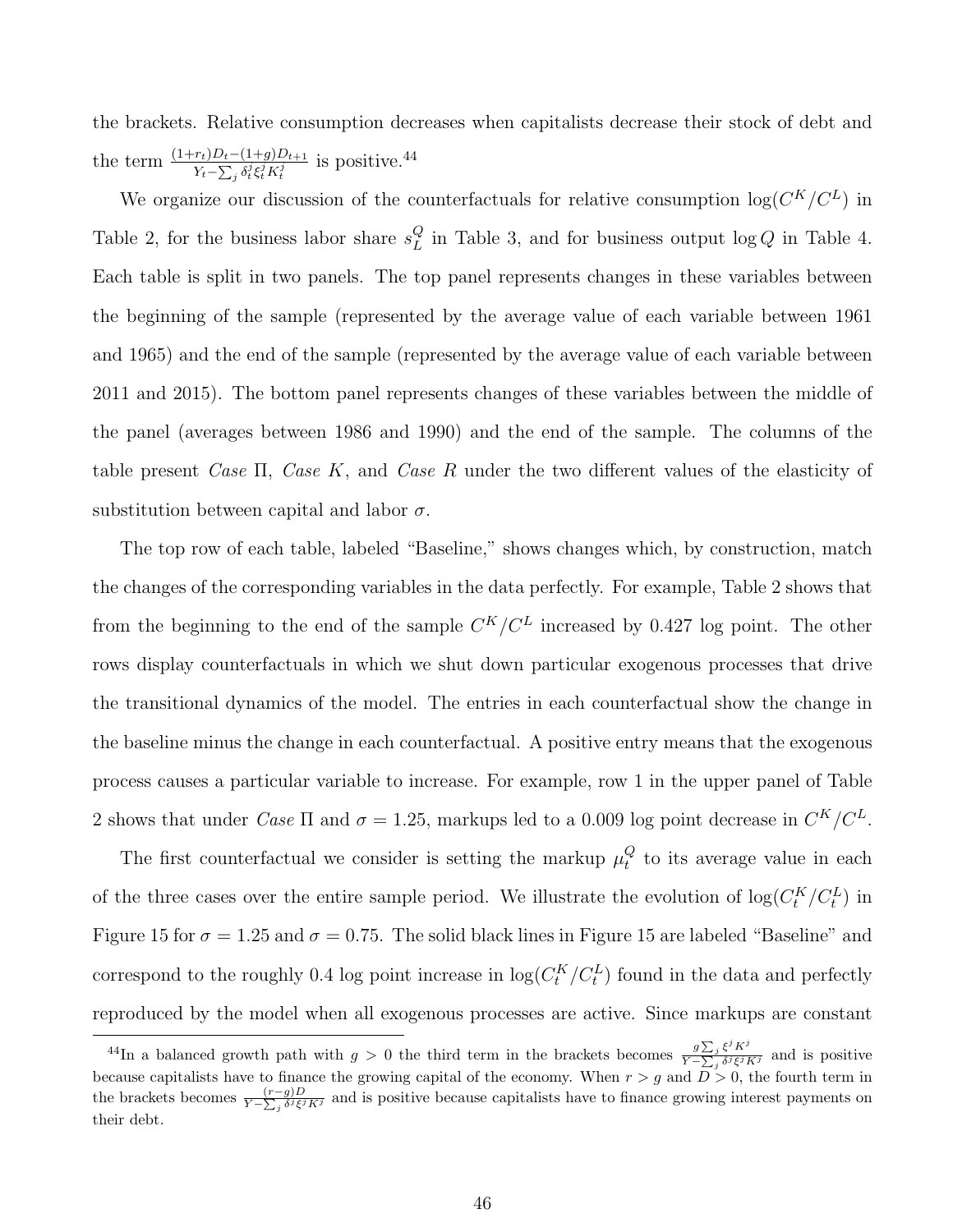<span id="page-47-0"></span>

|                   | Elasticity $\sigma = 1.25$              |          |           | Elasticity $\sigma = 0.75$ |             |           |  |
|-------------------|-----------------------------------------|----------|-----------|----------------------------|-------------|-----------|--|
|                   | $\it Case\:$ $\Pi$                      | Case K   | Case R    | $\it Case\:$ $\Pi$         | Case K      | Case R    |  |
|                   | Changes between 1961-1965 and 2011-2015 |          |           |                            |             |           |  |
| <b>Baseline</b>   | 0.427                                   | 0.427    | 0.427     | 0.427                      | 0.427       | 0.427     |  |
| 1. $\mu^Q$        | $-0.009$                                | 0.002    | $0.000\,$ | $-0.009$                   | $0.002\,$   | 0.000     |  |
| 2. r              | $-0.350$                                | $-0.319$ | 1.021     | $-0.353$                   | $-0.319$    | 1.042     |  |
| 3. $A^L$          | 0.415                                   | 0.289    | 0.370     | 0.154                      | 0.259       | 0.180     |  |
| 4. $\xi^I$        | $-0.142$                                | $-0.146$ | $-0.172$  | $-0.172$                   | $-0.166$    | $-0.202$  |  |
| 5. $(A^K, \nu^I)$ | $-0.386$                                | $-0.643$ | $-0.309$  | $-0.215$                   | $-1.005$    | $-0.206$  |  |
| 6. $\xi^N$        | $0.036\,$                               | 0.035    | 0.094     | 0.032                      | $\,0.033\,$ | 0.083     |  |
| 7. $(A^K, \nu^N)$ | $-0.093$                                | $-0.752$ | $-0.110$  | $0.165\,$                  | $-0.645$    | 0.078     |  |
| 8. L              | $-0.183$                                | $-0.183$ | $-0.183$  | $-0.183$                   | $-0.183$    | $-0.183$  |  |
| 9. $\tau^k$       | $0.103\,$                               | 0.079    | $0.156\,$ | $0.103\,$                  | 0.081       | 0.156     |  |
|                   | Changes between 1986-1990 and 2011-2015 |          |           |                            |             |           |  |
| <b>Baseline</b>   | 0.335                                   | 0.335    | 0.335     | 0.335                      | 0.335       | 0.335     |  |
| 1. $\mu^Q$        | 0.151                                   | 0.000    | 0.000     | $0.152\,$                  | 0.000       | 0.000     |  |
| 2. r              | $-0.240$                                | $-0.327$ | 0.527     | $-0.242$                   | $-0.320$    | $0.517\,$ |  |
| 3. $A^L$          | $-0.228$                                | 0.340    | 0.345     | 0.342                      | 0.003       | $-0.002$  |  |
| 4. $\xi^I$        | $-0.094$                                | $-0.098$ | $-0.124$  | $-0.122$                   | $-0.116$    | $-0.152$  |  |
| 5. $(A^K, \nu^I)$ | 0.216                                   | $-0.313$ | $-0.276$  | $-0.402$                   | $-0.214$    | 0.011     |  |
| 6. $\xi^N$        | $-0.009$                                | $-0.009$ | $0.057\,$ | $-0.009$                   | $-0.008$    | 0.049     |  |
| 7. $(A^K, \nu^N)$ | 0.433                                   | 0.033    | $-0.202$  | $-0.132$                   | $0.615\,$   | 0.141     |  |
| 8. L              | $0.019\,$                               | 0.019    | 0.019     | 0.019                      | 0.019       | 0.019     |  |
| 9. $\tau^k$       | 0.055                                   | $-0.016$ | 0.115     | 0.055                      | $-0.008$    | 0.115     |  |

Table 2: Counterfactuals: Relative Consumption  $log(C^K/C^L)$ 

The table summarizes the counterfactual changes for relative consumption  $\log(C^K/C^L)$ . The rows labeled "Baseline" shows changes between 1961-1965 and 2011-2015 (upper panel) and 1986-1990 and 2011-2015 (lower panel) in the baseline model which, by construction, match the changes of  $log(C^{K}/C^{L})$  in the data perfectly. Positive entries denote an increase in  $\log(C^K/C^L)$ . The entries in rows 1 to 9 denote differences relative to the baseline. The differences are calculated as the change in the baseline minus the change in each counterfactual. A positive entry in rows 1 to 9 means that the exogenous process causes  $log(C^{K}/C^{L})$  to increase.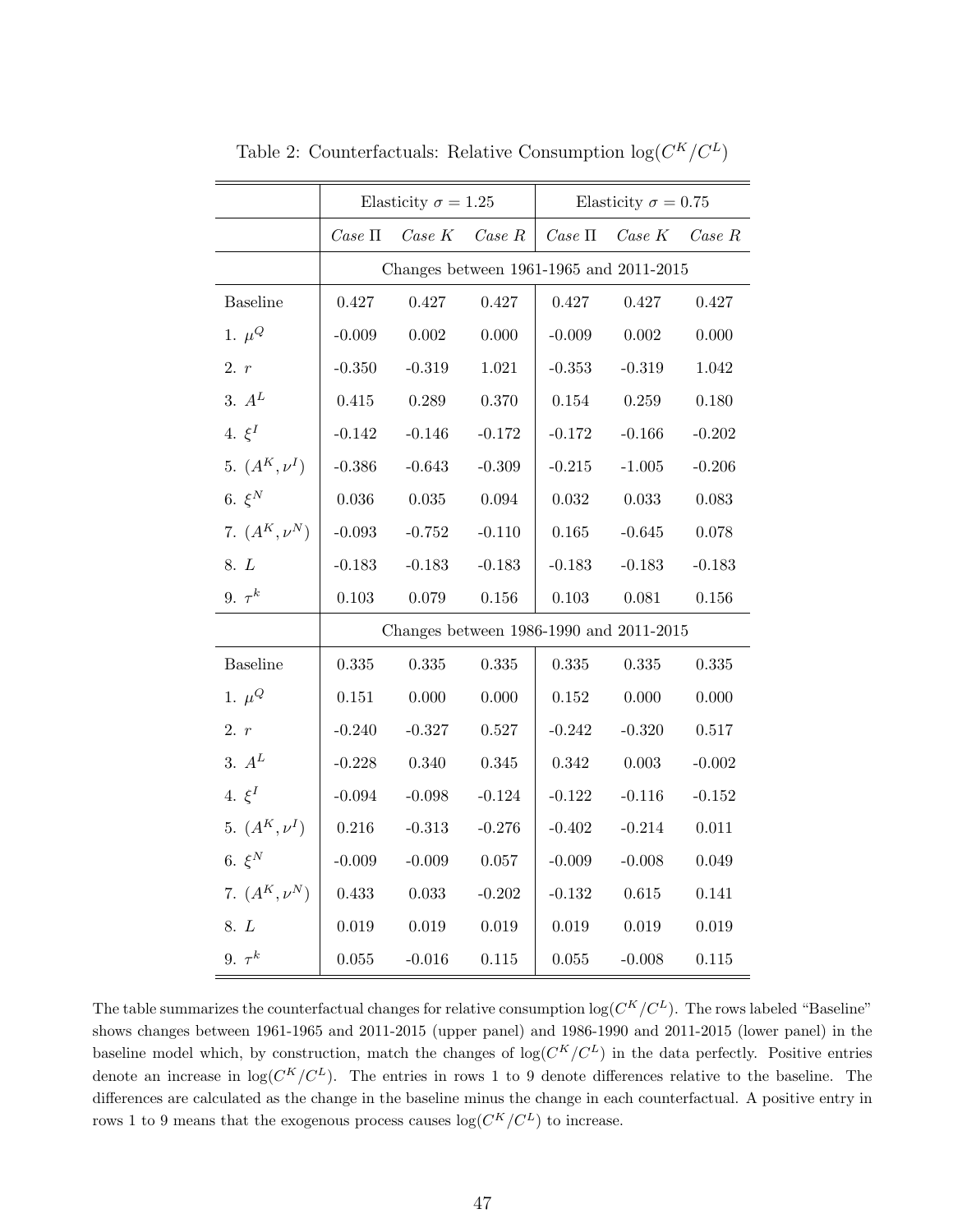<span id="page-48-0"></span>

|                   | Elasticity $\sigma = 1.25$              |          |          | Elasticity $\sigma = 0.75$ |                  |          |  |
|-------------------|-----------------------------------------|----------|----------|----------------------------|------------------|----------|--|
|                   | $Case \Pi$                              | Case K   | Case R   |                            | $Case II$ Case K | Case R   |  |
|                   | Changes between 1961-1965 and 2011-2015 |          |          |                            |                  |          |  |
| <b>Baseline</b>   | $-0.016$                                | $-0.003$ | $-0.016$ | $-0.016$                   | $-0.003$         | $-0.016$ |  |
| 1. $\mu^Q$        | 0.007                                   | $-0.001$ | 0.000    | 0.007                      | $-0.001$         | 0.000    |  |
| 2. r              | $-0.005$                                | 0.000    | $-0.014$ | 0.005                      | 0.000            | 0.011    |  |
| 3. $A^L$          | 0.000                                   | 0.000    | 0.000    | 0.000                      | 0.000            | 0.000    |  |
| 4. $\xi^I$        | $-0.024$                                | $-0.025$ | $-0.029$ | $0.028\,$                  | 0.027            | 0.033    |  |
| 5. $(A^K, \nu^I)$ | $-0.064$                                | $-0.114$ | $-0.055$ | 0.032                      | 0.154            | 0.033    |  |
| 6. $\xi^N$        | 0.006                                   | 0.006    | 0.015    | $-0.005$                   | $-0.006$         | $-0.014$ |  |
| 7. $(A^K, \nu^N)$ | $-0.015$                                | $-0.123$ | $-0.019$ | $-0.027$                   | 0.109            | $-0.013$ |  |
| 8. L              | 0.000                                   | 0.000    | 0.000    | 0.000                      | 0.000            | 0.000    |  |
| 9. $\tau^k$       | 0.001                                   | $-0.003$ | 0.000    | $-0.001$                   | $0.003\,$        | 0.000    |  |
|                   | Changes between 1986-1990 and 2011-2015 |          |          |                            |                  |          |  |
| <b>Baseline</b>   | $-0.030$                                | $-0.029$ | $-0.030$ | $-0.030$                   | $-0.029$         | $-0.030$ |  |
| 1. $\mu^Q$        | $-0.071$                                | 0.000    | 0.000    | $-0.083$                   | 0.000            | 0.000    |  |
| 2. r              | $-0.015$                                | $-0.030$ | 0.012    | $0.016\,$                  | $0.029\,$        | $-0.011$ |  |
| 3. $A^L$          | 0.000                                   | 0.000    | 0.000    | 0.000                      | 0.000            | 0.000    |  |
| 4. $\xi^I$        | $-0.016$                                | $-0.016$ | $-0.021$ | 0.019                      | 0.018            | 0.024    |  |
| 5. $(A^K, \nu^I)$ | 0.041                                   | $-0.056$ | $-0.048$ | 0.063                      | 0.025            | $-0.003$ |  |
| 6. $\xi^N$        | $-0.002$                                | $-0.002$ | 0.009    | 0.002                      | $0.002\,$        | $-0.008$ |  |
| 7. $(A^K, \nu^N)$ | 0.075                                   | 0.009    | $-0.035$ | 0.023                      | $-0.094$         | $-0.024$ |  |
| 8. L              | 0.000                                   | 0.000    | 0.000    | 0.000                      | 0.000            | 0.000    |  |
| 9. $\tau^k$       | 0.000                                   | $-0.012$ | 0.002    | 0.000                      | 0.011            | $-0.001$ |  |

Table 3: Counterfactuals: Business Labor Share  $s_L^Q$ L

The table summarizes the counterfactual changes for the business labor share  $s_L^Q$ . The rows labeled "Baseline" shows changes between 1961-1965 and 2011-2015 (upper panel) and 1986-1990 and 2011-2015 (lower panel) in the baseline model which, by construction, match the changes of  $s_L^Q$  in the data perfectly. Negative entries denote a decrease in  $s_L^Q$ . The entries in rows 1 to 9 denote differences relative to the baseline. The differences are calculated as the change in the baseline minus the change in each counterfactual. A negative entry rows 1 to 9 means that the exogenous process causes  $s_L^Q$  to decrease.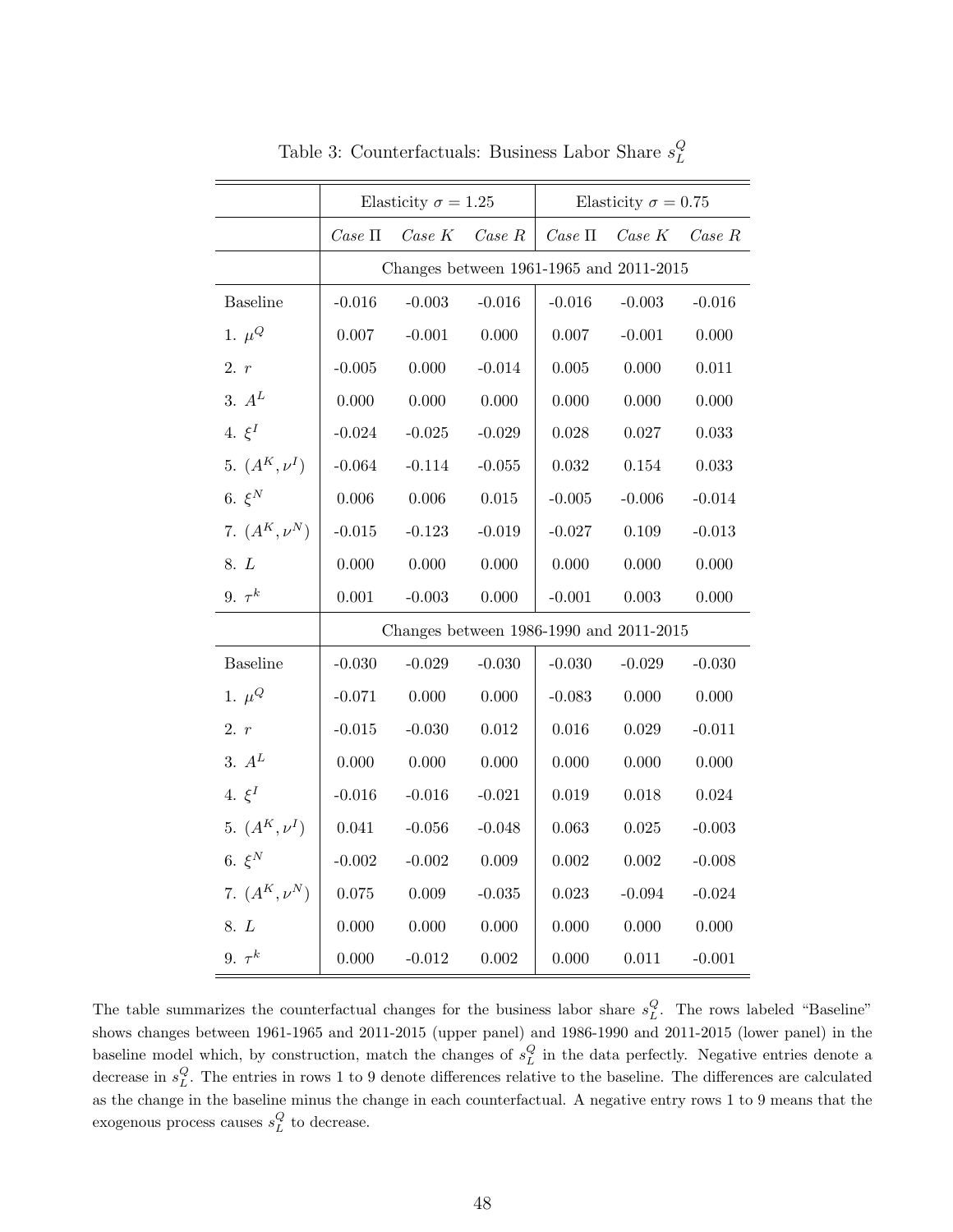<span id="page-49-0"></span>

|                   | Elasticity $\sigma=1.25$                |              |           | Elasticity $\sigma=0.75$ |           |           |  |
|-------------------|-----------------------------------------|--------------|-----------|--------------------------|-----------|-----------|--|
|                   | $\it Case\ II$                          | $\it Case~K$ | Case R    | $\it Case\ II$           | $Case\ K$ | Case R    |  |
|                   | Changes between 1961-1965 and 2011-2015 |              |           |                          |           |           |  |
| <b>Baseline</b>   | $-0.068$                                | $-0.087$     | $-0.068$  | $-0.068$                 | $-0.087$  | $-0.068$  |  |
| 1. $\mu^Q$        | 0.000                                   | $-0.001$     | 0.000     | 0.000                    | 0.000     | 0.000     |  |
| 2. r              | $0.038\,$                               | $-0.001$     | $0.103\,$ | $0.025\,$                | 0.000     | 0.045     |  |
| 3. $A^L$          | $-0.415$                                | $-0.289$     | $-0.370$  | $-0.154$                 | $-0.259$  | $-0.180$  |  |
| 4. $\xi^I$        | 0.177                                   | 0.183        | $0.215\,$ | 0.129                    | 0.125     | $0.151\,$ |  |
| 5. $(A^K, \nu^I)$ | 0.482                                   | 0.804        | $0.386\,$ | $0.161\,$                | 0.754     | 0.154     |  |
| 6. $\xi^N$        | $-0.045$                                | $-0.044$     | $-0.117$  | $-0.024$                 | $-0.025$  | $-0.062$  |  |
| 7. $(A^K, \nu^N)$ | $0.116\,$                               | 0.940        | 0.138     | $-0.124$                 | 0.483     | $-0.058$  |  |
| 8. L              | 0.183                                   | 0.183        | 0.183     | 0.183                    | 0.183     | 0.183     |  |
| 9. $\tau^k$       | $-0.005$                                | $0.025\,$    | $-0.001$  | $-0.003$                 | $0.014\,$ | $-0.001$  |  |
|                   | Changes between 1986-1990 and 2011-2015 |              |           |                          |           |           |  |
| <b>Baseline</b>   | $-0.147$                                | $-0.148$     | $-0.147$  | $-0.147$                 | $-0.148$  | $-0.147$  |  |
| 1. $\mu^Q$        | $-0.046$                                | 0.000        | 0.000     | $-0.028$                 | 0.000     | 0.000     |  |
| 2. r              | 0.113                                   | 0.221        | $-0.094$  | 0.069                    | 0.128     | $-0.048$  |  |
| 3. $A^L$          | 0.228                                   | $-0.340$     | $-0.345$  | $-0.342$                 | $-0.003$  | 0.002     |  |
| 4. $\xi^I$        | 0.118                                   | 0.123        | 0.155     | 0.091                    | 0.087     | 0.114     |  |
| 5. $(A^K, \nu^I)$ | $-0.270$                                | $\,0.391\,$  | 0.345     | 0.302                    | 0.160     | $-0.008$  |  |
| 6. $\xi^N$        | $0.011\,$                               | $0.012\,$    | $-0.071$  | 0.006                    | 0.006     | $-0.037$  |  |
| 7. $(A^K, \nu^N)$ | $-0.541$                                | $-0.041$     | $0.252\,$ | 0.099                    | $-0.461$  | $-0.106$  |  |
| 8. L              | $-0.019$                                | $-0.019$     | $-0.019$  | $-0.019$                 | $-0.019$  | $-0.019$  |  |
| 9. $\tau^k$       | $-0.003$                                | 0.086        | $-0.013$  | $-0.001$                 | 0.045     | $-0.007$  |  |

Table 4: Counterfactuals: Output log Q

The table summarizes the counterfactual changes for output  $log Q$ . The rows labeled "Baseline" shows changes between 1961-1965 and 2011-2015 (upper panel) and 1986-1990 and 2011-2015 (lower panel) in the baseline model which, by construction, match the changes of log  $Q$  in the data perfectly. Negative entries denote a decrease in log  $Q$ relative to a trend of  $g = 0.033$ . The entries in rows 1 to 9 denote differences relative to the baseline. The differences are calculated as the change in the baseline minus the change in each counterfactual. A negative entry in rows 1 to  $9$  means that the exogenous process causes  $\log Q$  to decrease.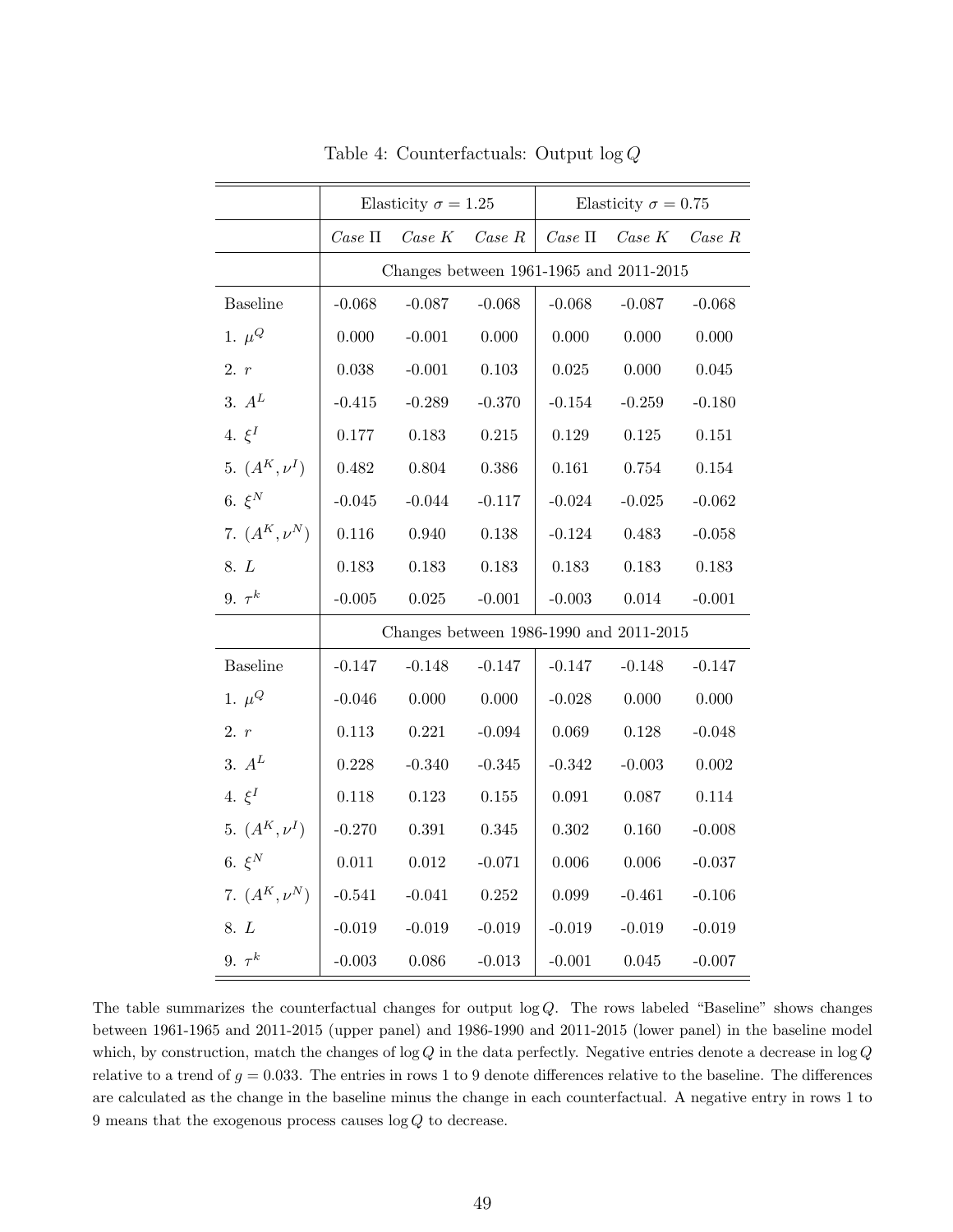<span id="page-50-0"></span>

Figure 15: Relative Consumption and Markups

in Case R and almost constant in Case  $K$ , counterfactuals that eliminate markup variation in those cases do not affect endogenous variables. The lines corresponding to those cases, therefore, are visually indistinguishable from the baseline.[45](#page-50-1)

The dashed red lines in Figure [15](#page-50-0) show that eliminating the inferred markups from  $\text{Case} \Pi$ over the full sample period makes little difference for the trend in inequality, since the dashed red line starts and ends at a similar distance below the solid black line. We find that this conclusion is robust to the value of  $\sigma$ . Though markups have not significantly impacted the trajectory of relative consumption from 1960 to 2015, the dashed red lines rise more steeply than the baseline during the first half of the sample and are flatter since the early 1980s. So, under Case Π, the interpretation is that the declining markups in the first half of our sample decreased the relative consumption of capitalists while the increasing markups in the second half restored it to near its initial value.

Eliminating the variation in markups results in movements in the business labor share in the opposite direction as the movements in inequality. This is expected from equation [\(31\)](#page-45-1) which shows that, holding constant everything else, a lower  $s_L^Q$  $_L^Q$  increases  $C^K/C^L$ . Table [3](#page-48-0) shows that markups are associated with a 0.7 percentage point increase in the labor share since the beginning

<span id="page-50-1"></span><sup>&</sup>lt;sup>45</sup>The small effects under *Case K* are explained by the fact that in the baseline of *Case K* we have set the profit share a constant fraction of measured business output  $Q - \xi^U X^U$  rather than business output Q.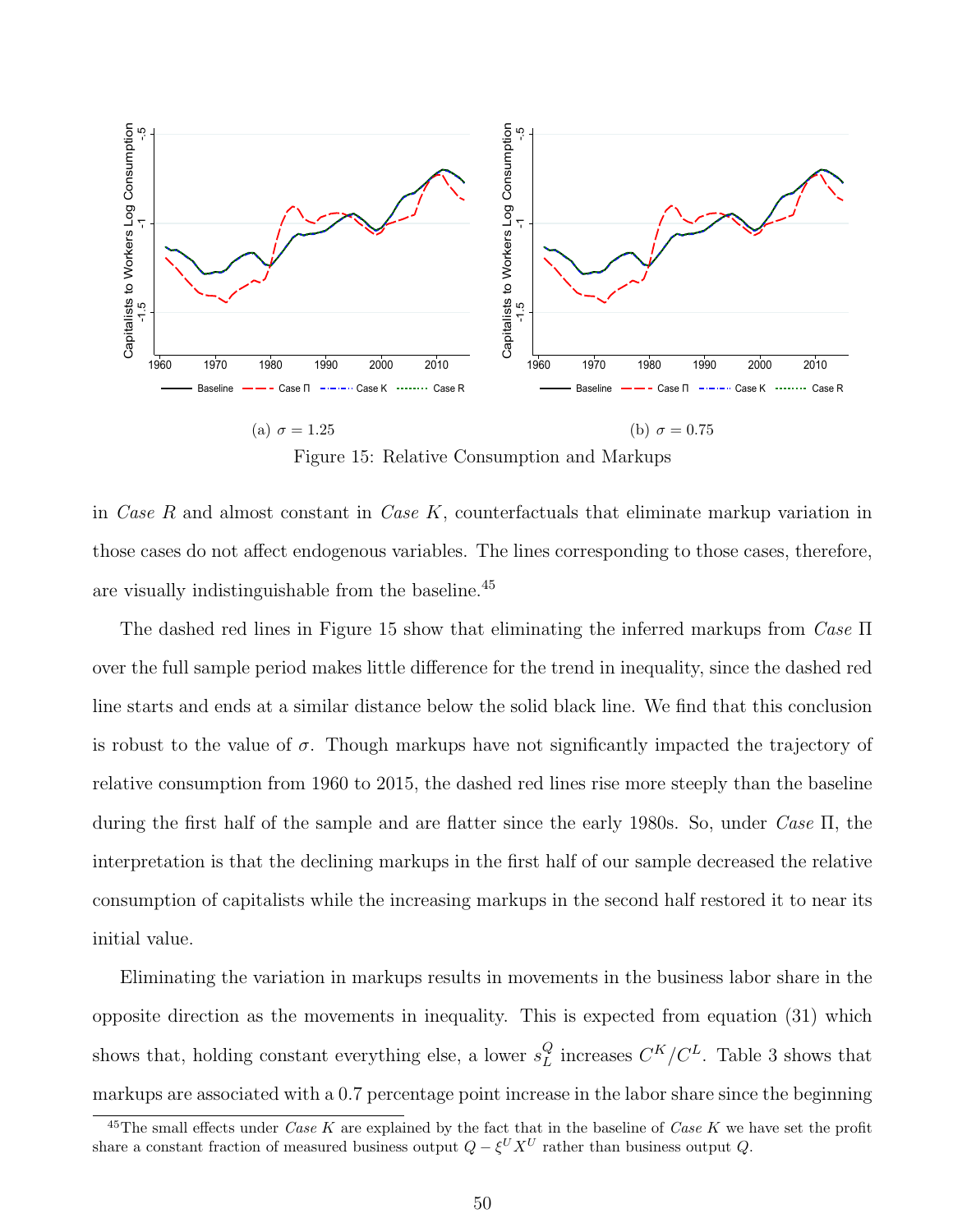<span id="page-51-1"></span>

Figure 16: Relative Consumption and Real Interest Rate

of the sample in 1960. [Barkai](#page-56-1) [\(2016\)](#page-56-1) and [Eggertsson, Robbins, and Wold](#page-57-5) [\(2018\)](#page-57-5), by contrast, emphasize the increase of markups for the labor share decline. The difference in our conclusions stems from the different starting points of our samples, as shown in Figure [2\(a\).](#page-9-0) Similar to these authors who begin their analysis in the 1980s, we find that the increase in markups leads to a decline in the labor share of roughly 7 to 8 percentage points between 1986-1990 and 2011-2015 depending on the elasticity of substitution.<sup>[46](#page-51-0)</sup> We also find declines in business output in these counterfactuals of roughly 0.03 to 0.05 log point during that period.

Next, we set the real interest rate equal to its value in the balanced growth path in all periods beginning in 1960,  $r = 0.04$ . Choosing the same level of r in all three cases guarantees that our results are not driven by differences in the long-run level of capitalists' consumption across the three cases. The short-dashed green lines in Figure [16](#page-51-1) correspond to counterfactuals where  $r = 0.04$  but where all other exogenous driving processes are preserved at their inferred values under *Case R*. Unlike the baseline case which features an increase in inequality, these short-dashed green lines reveal a decline of inequality over time by nearly a log point. The high level of r in *Case R* leads to an increase in  $C^{K}/C^{L}$  because capitalists save more to finance a

<span id="page-51-0"></span><sup>46</sup>[Barkai](#page-56-1) [\(2016\)](#page-56-1) starts his sample in 1984. [Eggertsson, Robbins, and Wold](#page-57-5) [\(2018\)](#page-57-5) show markup series starting in 1980 in all their analyses with the exception of Figure A.4 that starts in 1970. Consistent with our analysis, their Figure A.4 shows that the profit share has a similar level in 1970 and 2010.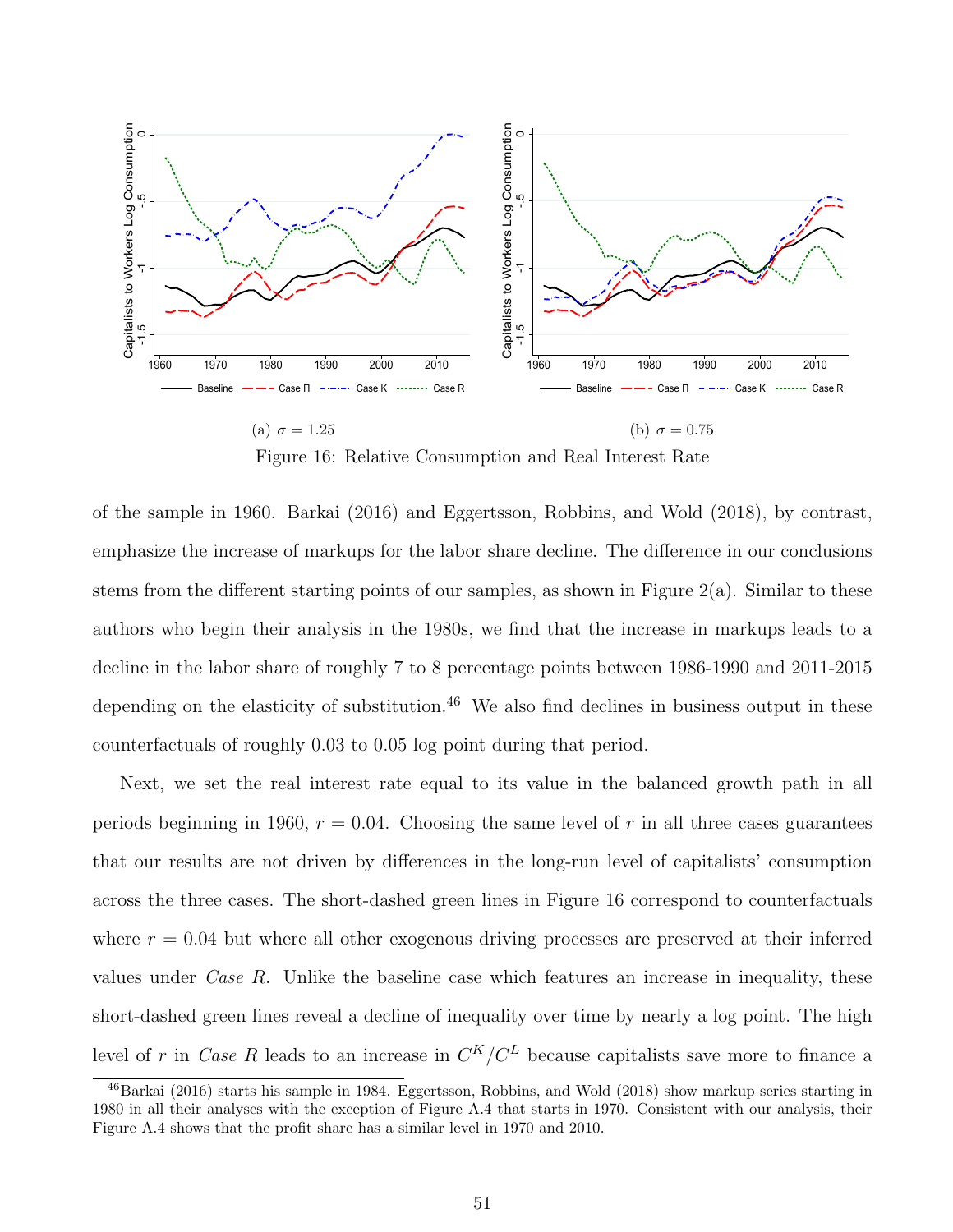<span id="page-52-1"></span>

Figure 17: Relative Consumption and Labor-Augmenting Technology

growing consumption and this pushes down the last term of equation [\(31\)](#page-45-1). Case  $\Pi$  and Case K feature lower and more declining values for  $r$ , so counterfactuals which remove that variation cause the lines corresponding to those cases to increase relative to the baseline case. We conclude, therefore, that the cost of capital is quantitatively significant for accounting for the increase in relative consumption under Case R but not under Case  $\Pi$  and Case K.

The impact of r on  $s_L^Q$  $L<sup>Q</sup>$  and Q is intermediated by changes in the business sector rental rate of capital  $R^Q$ . Given constant markups, equation [\(30\)](#page-43-1) shows that a decline in r leads to a decline in  $s_L^Q$  when  $\sigma > 1$  and  $R^Q$  declines, whereas it leads to an increase in  $s_L^Q$  $_L^Q$  if  $\sigma < 1$ and  $R^{Q}$  increases or the reverse.<sup>[47](#page-52-0)</sup> We also find that the lower r in the baseline compared to the counterfactual increases Q in most cases, as capitalists substitute from consumption toward capital accumulation. An important exception is the period between the end of 1980s and the 2010s under *Case R*, in which the high baseline levels of  $r$  compared to the counterfactual lead to a decline in Q.

In Figure [17](#page-52-1) we plot the relative consumption path under the counterfactual that laboraugmenting technology  $A<sup>L</sup>$  always equals its value in the first period of our sample. In all cases

<span id="page-52-0"></span><sup>&</sup>lt;sup>47</sup>Compositional changes across types of capital imply that the rental rate  $R^Q$  is differentially sensitive to changes in r across the three cases. In most cases, we find that r leads to a decline in  $s_L^Q$  when  $\sigma > 1$ , although the effects differ significantly across sample periods and cases.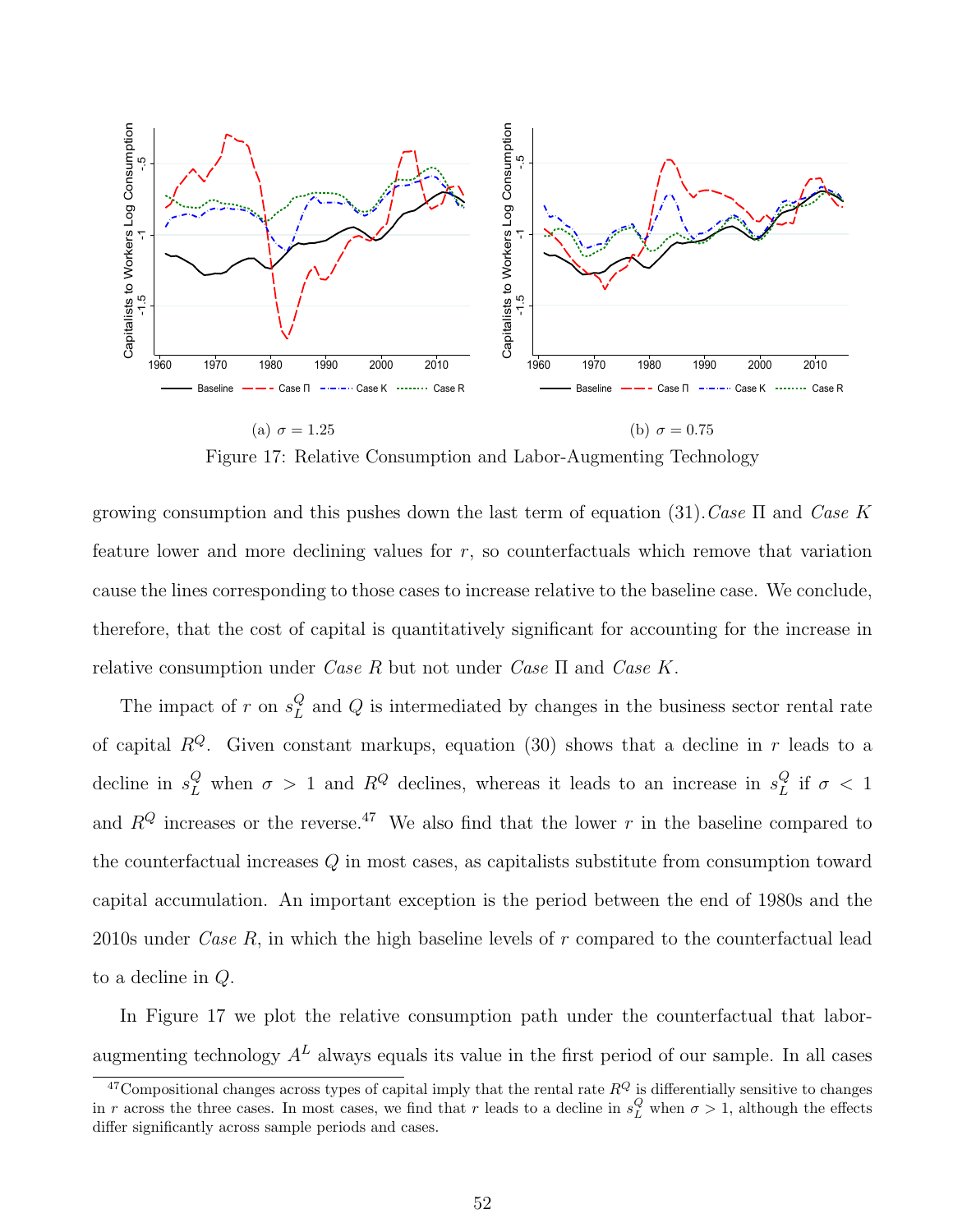<span id="page-53-1"></span>

Figure 18: Relative Consumption and IT Prices

and for both elasticities, the lines exhibit either a decline or a more muted increase than the baseline case over the full sample. With  $\sigma = 1.25$ ,  $A<sup>L</sup>$  accounts for nearly all of the increase in  $C^{K}/C^{L}$  from the 1960s under *Case*  $\Pi$  and for roughly 85 and 70 percent of the increase under Case K and Case R respectively. With  $\sigma = 0.75$ ,  $A<sup>L</sup>$  accounts between roughly 35 and 60 percent of the increase in  $C^{K}/C^{L}$ .<sup>[48](#page-53-0)</sup> We conclude that the decline in  $A^{L}$  since the 1960s can be robustly linked to an increase in  $C^{K}/C^{L}$ . The key force leading to the increased inequality is the decline in the investment rate of the capitalists as shown in the third term of equation [\(31\)](#page-45-1). As shown in Table [3,](#page-48-0) labor-augmenting technology  $A<sup>L</sup>$  has no effect on the business labor share  $s<sub>L</sub><sup>Q</sup>$  $_{L}^{Q}$ . Table [4](#page-49-0) shows that the negative effects of  $A<sup>L</sup>$  on output Q are larger in the higher substitution economy with  $\sigma = 1.25$  than in the lower substitution economy with  $\sigma = 0.75$ .

Finally, Figure [18](#page-53-1) shows the relative consumption path when we remove the decline in the relative price of IT investment  $\xi^I$  and instead set it equal to its value in the first period of our sample. The decline in  $\xi^I$  increases capitalists' investment rate, which as the third term of equation [\(31\)](#page-45-1) shows, leads to a decline in the relative consumption of capitalists. We conclude that IT-specific technological change lowered inequality and this conclusion is robust across

<span id="page-53-0"></span><sup>&</sup>lt;sup>48</sup>We note that the effects of  $A<sup>L</sup>$  on  $C<sup>K</sup>/C<sup>L</sup>$  change significantly when we begin our analysis in the mid 1980s. This because the patterns of inferred  $A^L$  vary significantly both across cases and across values of  $\sigma$  when we begin our analysis in the mid 1980s, as shown in Figure [13.](#page-42-0)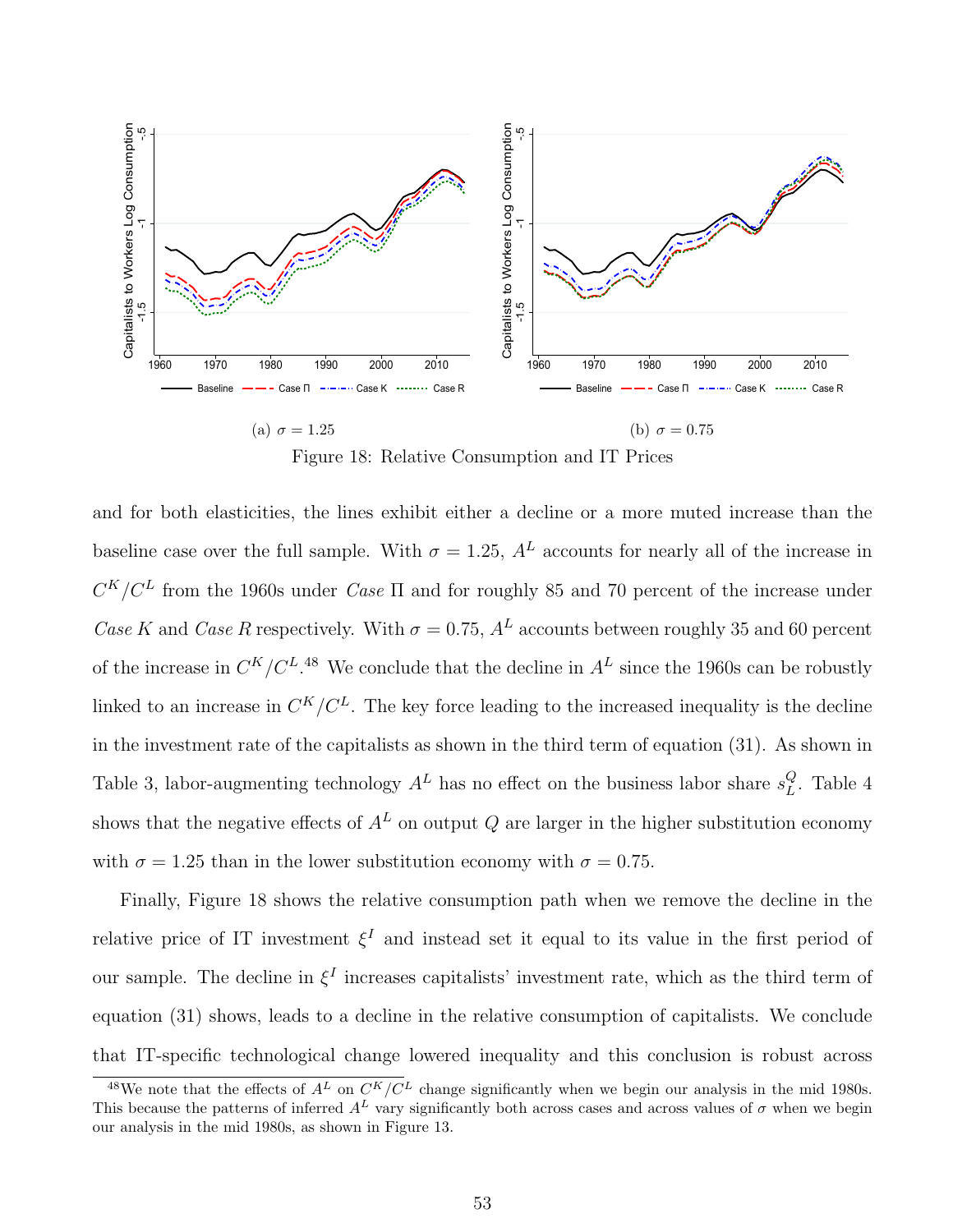different cases and values of the elasticity. On the other hand, the effects on  $s_L^Q$  $L<sup>Q</sup>$  depend on the elasticity of substitution. Given constant markups, equation [\(30\)](#page-43-1) shows that a decline in  $\xi^I$  leads to a decline in  $s_L^Q$  when  $\sigma > 1$  because  $R^Q$  declines and the opposite when  $\sigma < 1$ . Table [3](#page-48-0) shows that, for  $\sigma = 1.25$ , the decline in  $\xi^I$  contributes to a decline in the labor share between 2.4 and 2.9 percentage points.<sup>[49](#page-54-0)</sup> By contrast if  $\sigma = 0.75$ , the decline in  $\xi^I$  increases the labor share by roughly 2.7 to 3.3 percentage points. As shown in Table [4,](#page-49-0) in all cases the decline in the relative price of IT causes business output to rise between 0.18 and 0.21 log point when  $\sigma = 1.25$  and between 0.13 and 0.15 log point when  $\sigma = 0.75$ .

The other rows in Tables [2,](#page-47-0) [3,](#page-48-0) and [4](#page-49-0) present summary statistics for counterfactuals in which we keep constant at their 1960 values IT capital-augmenting technology  $(A<sup>K</sup>$  and  $\nu<sup>I</sup>)$ , the relative price of non-IT investment  $(\xi^N)$ , non-IT capital-augmenting technology  $(A^K \text{ and } \nu^N)$ , labor supply (L), and capital taxes ( $\tau^k$ ). We find significant declines in  $C^K/C^L$  and increases in Q in response to IT capital-augmenting technology  $(A<sup>K</sup>$  and  $\nu<sup>I</sup>)$ , with the effects being the largest in Case K. Under an elasticity  $\sigma > 1$ , IT capital-augmenting technology also accounts for large declines in  $s_L^Q$  $L<sup>Q</sup>$ . The increase in labor supply L relative to the 1960s contributed to a decline in  $C^{K}/C^{L}$  and an increase in Q of roughly 0.18 log point in all three cases. Finally, the decline in capital taxes  $\tau^k$  since the 1960s raised the after-tax return on saving and the consumption growth of capitalists and is associated with an increase in  $C^{K}/C^{L}$  between 0.08 and 0.16 log point across cases.

## 5 Conclusion

U.S. GDP deviates significantly from the sum of measured payments to labor and imputed rental payments to capital. This deviation, or what we call factorless income, could reflect economic

<span id="page-54-0"></span><sup>49</sup>In a model with a single investment good, [Karabarbounis and Neiman](#page-59-0) [\(2014\)](#page-59-0) argued that the decline in the aggregate price of investment goods led to a decline in the labor share of roughly 2.5 percentage points. Our results here with multiple types of capital are broadly consistent with [Eden and Gaggl](#page-57-11) [\(2018\)](#page-57-11) who estimate a production function with IT and non-IT capital and argue that the decline in the relative price of IT accounts for roughly half of the decline in the U.S. labor share. Recent work by [Autor and Salomons](#page-56-6) [\(2018\)](#page-56-6) presents evidence across countries and industries that relates productivity-enhancing technological advances (potentially caused by the adoption of industrial robots and patenting flows) to declines in the labor share after the 1980s.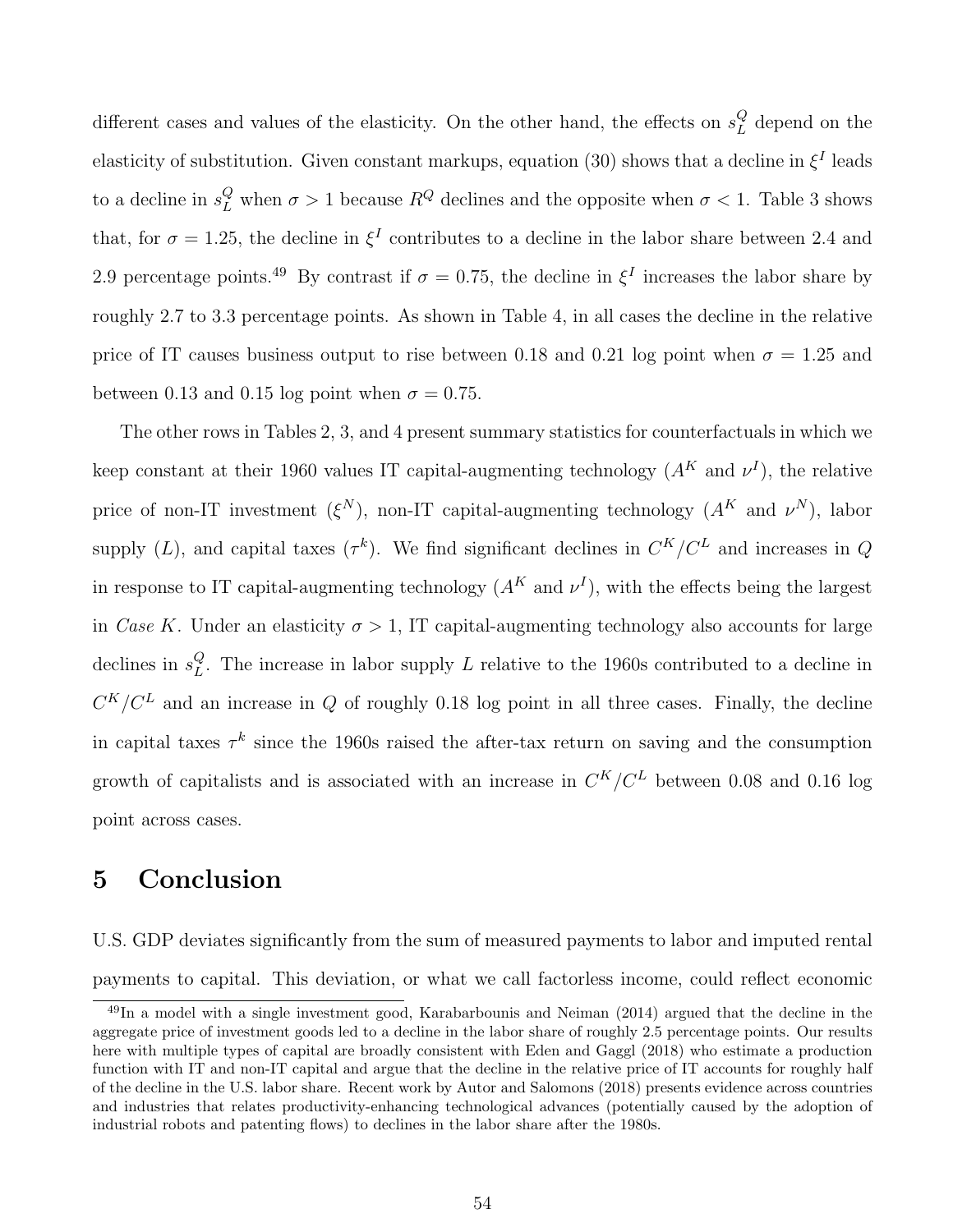profits, missing capital, or a gap between the return on risk-free bonds and the cost of capital that firms perceive when making their investment decisions. In this paper we assess the plausibility of each of these strategies in allocating factorless income and demonstrate their implications for our understanding of macroeconomic outcomes such as functional inequality, factor shares, productivity, and growth.

We have laid out our skepticism of *Case* Π. Future work embracing this interpretation must articulate the mechanism by which a lower opportunity cost of capital is associated with higher markups and greater monopoly power. Further, if  $Case \Pi$  forms the basis for new calls for antitrust enforcement, it should be acknowledged that the logic for such calls was equally present in the 1960s and 1970s. We have similarly laid out our skepticism of  $\textit{Case } K$  and emphasize that future work embracing this interpretation must take a broad view of what constitutes unmeasured capital, potentially including forms of missing investment that far predate the IT revolution. However, we also recognize that more flexible analyses of missing capital may be able to cast this possibility in a more favorable light. We find  $\textit{Case } R$  the most promising and hope future work explores reasons why simple measures of the rental rate of capital might deviate from the rental rate that firms face when making their investment decisions. While we have considered the three methodologies in isolation to document with clarity their individual strengths and weaknesses, a direction for future research is to consider combinations of these methodologies.

Our interest in factorless income emerged from our prior work documenting a decline in the global labor share and associating it with capital-specific technological change. What do these three cases teach us about the labor share decline? Our skepticism about Case Π corroborates the view in [Karabarbounis and Neiman](#page-59-0) [\(2014\)](#page-59-0) that while rising markups likely contributed, much of the decline remains to be explained by technological change. Our scepticism about Case  $K$ alleviates measurement concerns arising from missing output and reaffirms our measures of the labor share decline. Case R most closely approximates an environment with a stable opportunity cost of capital and in which IT-capital prices drive a significant amount of the variation in rental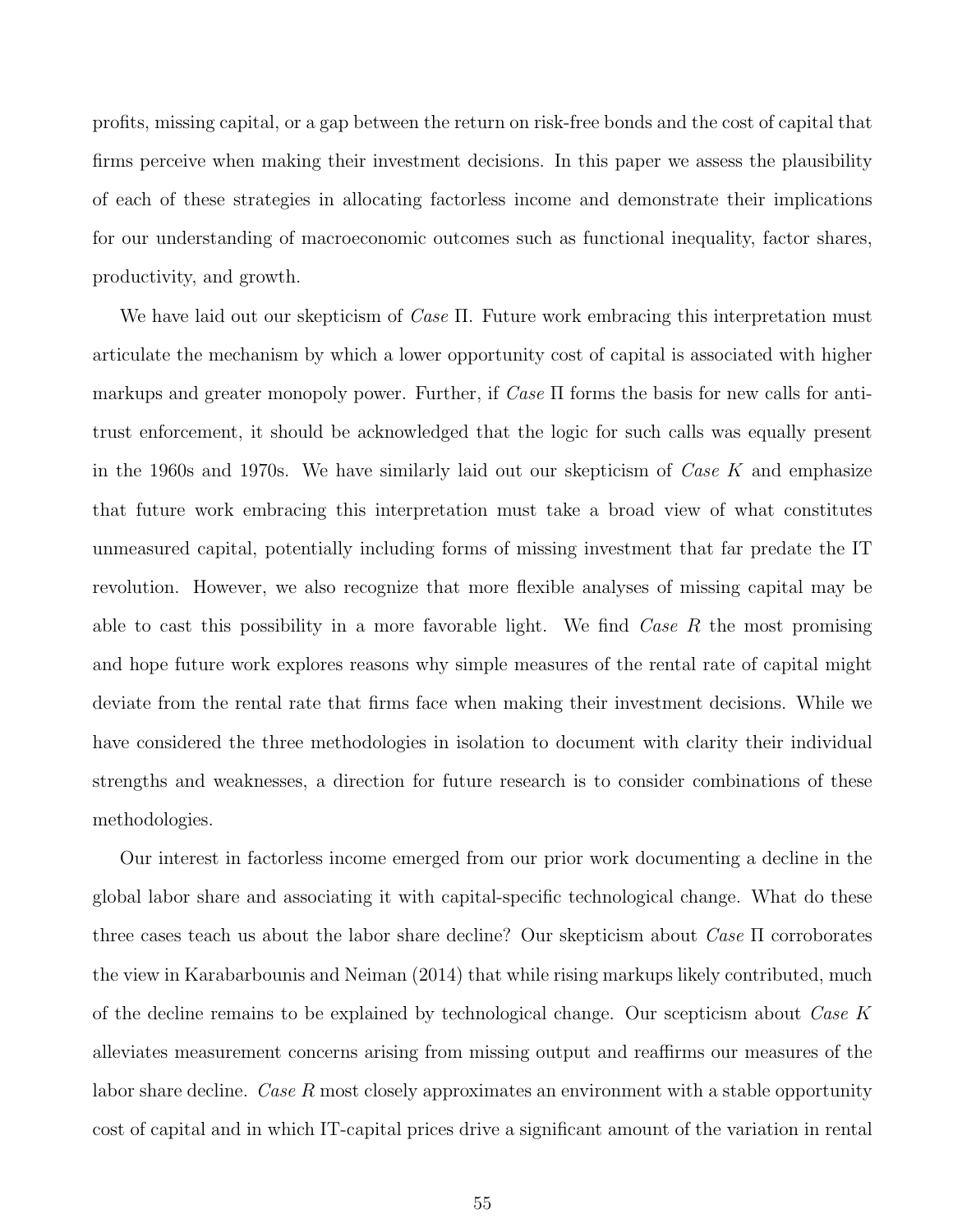rates and factor shares, as in our earlier analyses.

Finally, though this study focuses on the United States, we note that the labor share decline has been a global phenomenon impacting developed countries in Continental Europe and Scandinavia and emerging economies such as China, India, and Mexico. We maintain our view that much can be learned from comparisons across this diverse set of experiences. In some countries like the United States, investment spending has been relatively low in recent decades. In others, like China, investment has been increasing. We hope our methodology will be applied to many economies and that the study of factorless income around the world enhances our understanding of global changes in technology, product markets, and capital markets.

## References

- <span id="page-56-3"></span>ATKESON, A., AND P. KEHOE (2005): "Modeling and Measuring Organization Capital," *Journal* of Political Economy, 113(5), 1026–1053.
- <span id="page-56-4"></span>Autor, D., D. Dorn, L. F. Katz, C. Patterson, and J. Van Reenen (2017): "Concentrating on the Fall of the Labor Share," National Bureau of Economic Research Working Paper.
- <span id="page-56-6"></span>Autor, D., and A. Salomons (2018): "Is Automation Labor-Displacing? Productivity Growth, Employment, and the Labor Share," Brookings Papers on Economic Activity.
- <span id="page-56-1"></span>Barkai, S. (2016): "Declining Labor and Capital Shares," University of Chicago Working Paper.
- <span id="page-56-0"></span>BASU, S., AND J. FERNALD (1997): "Returns to Scale in US Production: Estimates and Implications," Journal of Political Economy, 105(2), 249–283.
- <span id="page-56-5"></span>BASU, S., AND J. G. FERNALD (2002): "Aggregate productivity and aggregate technology," European Economic Review, 46(6), 963–991.
- <span id="page-56-2"></span>Bils, M., P. Klenow, and B. Malin (2018): "Resurrecting the Role of the Product Market Wedge in Recessions," American Economic Review, 108(4-5), 1118–1146.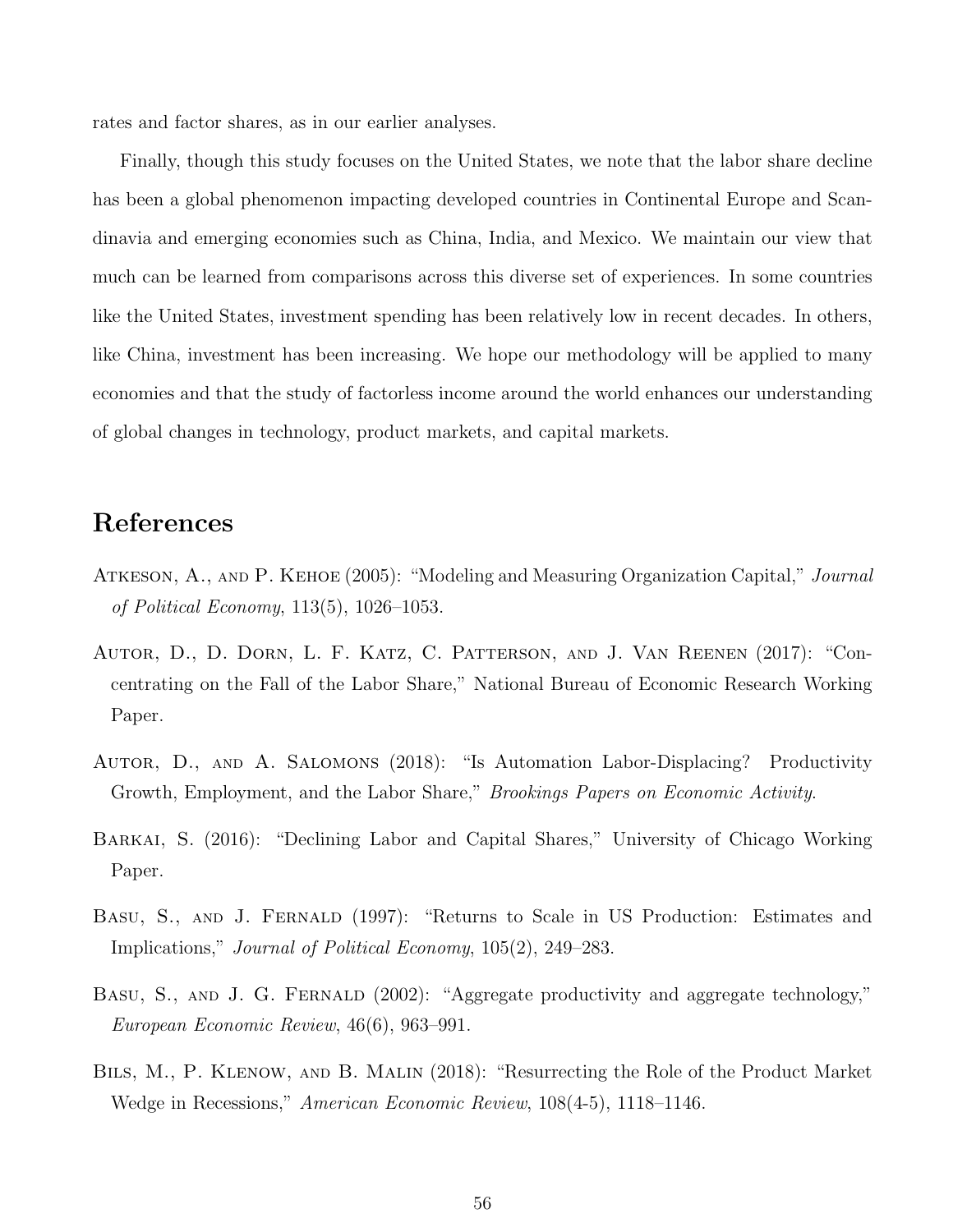- <span id="page-57-7"></span>Caballero, R., E. Farhi, and P.-O. Gourinchas (2017): "Rents, Technical Change, and Risk Premia Accounting for Secular Trends in Interest Rates, Returns on Capital, Earning Yields, and Factor Shares," *American Economic Review*, 107(5), 614–620.
- <span id="page-57-4"></span>CASELLI, F., AND J. FEYRER (2007): "The Marginal Product of Capital," Quarterly Journal of Economics, 122(2), 535–568.
- <span id="page-57-9"></span>Chen, P., L. Karabarbounis, and B. Neiman (2017): "The Global Rise of Corporate Saving," Journal of Monetary Economics, 89, 1–19.
- <span id="page-57-12"></span>CHIRINKO, R. (2008): " $\sigma$ : The Long and Short of It," *Journal of Macroeconomics*, 30, 671–686.
- <span id="page-57-2"></span>CORRADO, C., C. HULTEN, AND D. SICHEL (2009): "Intangible Capital and US Economic Growth," Review of Income and Wealth, 55(3), 661–685.
- <span id="page-57-1"></span>DAO, M. C., M. DAS, Z. KOCZAN, AND W. LIAN (2017): "Why is Labor Receiving a Smaller Share of Global Income? Theory and Empirical Evidence," International Monetary Fund Working Paper.
- <span id="page-57-6"></span>DE LOECKER, J., AND J. EECKHOUT (2017): "The Rise of Market Power and the Macroeconomic Implications," National Bureau of Economic Research Working Paper.
- <span id="page-57-8"></span>DE LOECKER, J., AND F. WARZYNSKI (2012): "Markups and Firm-Level Export Status," American Economic Review, 102(6), 2437–2471.
- <span id="page-57-10"></span>Duarte, F., and C. Rosa (2015): "The Equity Risk Premium: A Review of Models," Federal Reserve Bank of New York Staff Report.
- <span id="page-57-11"></span>EDEN, M., AND P. GAGGL (2018): "On the Welfare Implications of Automation," Review of Economic Dynamics, 29, 15–43.
- <span id="page-57-5"></span>EGGERTSSON, G., J. ROBBINS, AND E. WOLD (2018): "Kaldor and Piketty's Facts: The Rise of Monopoly Power in the United States," National Bureau of Economic Research Working Paper.
- <span id="page-57-3"></span>EISFELDT, A., AND D. PAPANIKOLAOU (2013): "Organization Capital and the Cross-Section of Expected Returns," Journal of Finance, 68(4), 1365–1406.
- <span id="page-57-0"></span>ELSBY, M. W., B. HOBIJN, AND A. SAHIN (2013): "The Decline of the US Labor Share," Brookings Papers on Economic Activity, 2013(2), 1–63.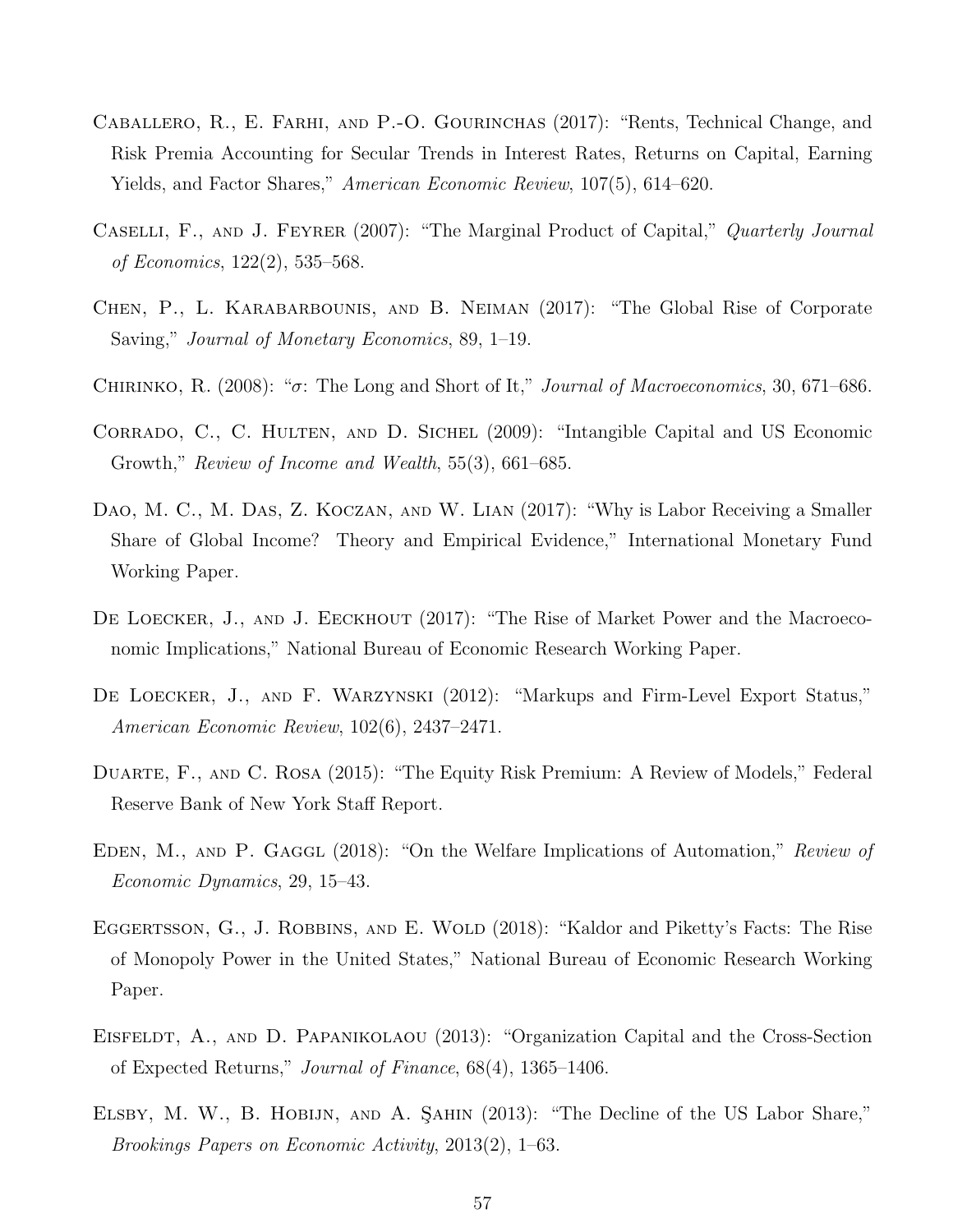- <span id="page-58-10"></span>FAMA, E., AND K. FRENCH (2002): "The Equity Premium," Journal of Finance, 57, 637–659.
- <span id="page-58-11"></span>FERNALD, J., AND B. NEIMAN (2011): "Growth Accounting with Misallocation: Or, Doing Less with More in Singapore," American Economic Journal: Macroeconomics, 3(2), 29–74.
- <span id="page-58-4"></span>GALI, J., M. GERTLER, AND D. LOPEZ-SALIDO (2007): "Markups, Gaps, and the Welfare Costs of Business Fluctuations," Review of Economics and Statistics, 89(1), 44–59.
- <span id="page-58-0"></span>GOLLIN, D. (2002): "Getting Income Shares Right," Journal of Political Economy, 110(2), 458–474.
- <span id="page-58-6"></span>GOMME, P., B. RAVIKUMAR, AND P. RUPERT (2011): "The Return to Capital and the Business Cycle," Review of Economic Dynamics, 14, 262–278.
- <span id="page-58-12"></span>Greenwood, J., S. Hercowitz, and P. Krusell (1997): "Long-Run Implications of Investment-Specific Technological Change," American Economic Review, 87(3), 342–362.
- <span id="page-58-7"></span>GUTIÉRREZ, G., AND T. PHILIPPON (2017): "Declining Competition and Investment in the U.S.," National Bureau of Economic Research Working Paper.
- <span id="page-58-1"></span>Guvenen, F., R. Mataloni, D. Rassier, and K. Ruhl (2017): "Offshore Profit Shifting and Domestic Productivity Measurement," National Bureau of Economic Research Working Paper.
- <span id="page-58-3"></span>Hall, R. (1990): "Invariance Properties of Solow's Productivity Residual," in Growth/Productivity/Unemployment: Essays to Celebrate Bob Solow's Birthday, pp. 71–112.
- <span id="page-58-5"></span>- (2001): "The Stock Market and Capital Accumulation," American Economic Review, 91(5), 1185–1202.
- <span id="page-58-2"></span>HALL, R., AND D. JORGENSON (1967): "Tax Policy and Investment Behavior," American Economic Review, 57(3), 391–414.
- <span id="page-58-8"></span>HARTMAN-GLASER, B., H. LUSTIG, AND M. ZHANG (2016): "Capital Share Dynamics When Firms Insure Workers," National Bureau of Economic Research Working Paper.
- <span id="page-58-9"></span>Jagannathan, R., E. McGrattan, and A. Scherbina (2000): "The Declining U.S. Equity Premium," Federal Reserve Bank of Minneapolis Quarterly Review.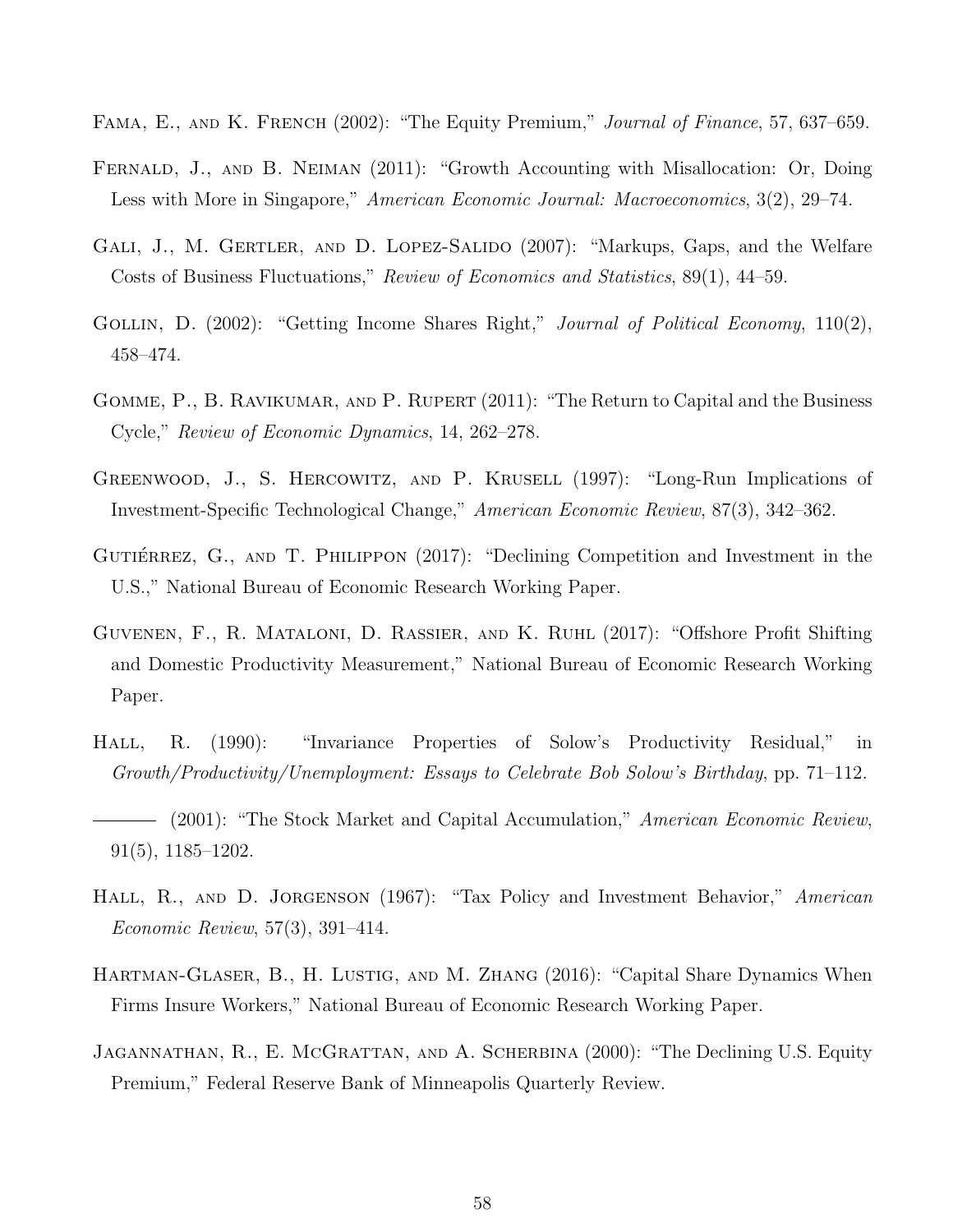- <span id="page-59-10"></span>Jorda, O., K. Knoll, D. Kuvshinov, M. Schularick, and A. Taylor (2017): "The Rate of Return on Everything, 1870-2015," National Bureau of Economic Research Working Paper.
- <span id="page-59-6"></span>KARABARBOUNIS, L. (2014): "The Labor Wedge: MRS vs. MPN," Review of Economic Dynamics, 17(2), 206–223.
- <span id="page-59-0"></span>Karabarbounis, L., and B. Neiman (2014): "The Global Decline of the Labor Share," Quarterly Journal of Economics, 129(1), 61–103.
- <span id="page-59-11"></span>Kehrig, M., and N. Vincent (2017): "Growing Productivity Without Growing Wages: The Micro-Level Anatomy of the Aggregate Labor Share Decline," ERID Working Paper.
- <span id="page-59-8"></span>KOH, D., R. SANTAEULALIA-LLOPIS, AND Y. ZHENG (2016): "Labor Share Decline and Intellectual Property Products Capital," University of Arkansas Working Paper.
- <span id="page-59-9"></span>McDaniel, C. (2009): "Updated Tax Series OECD 1950-2009," http://www.caramcdaniel. [com/ researchpapers](http://www. caramcdaniel. com/researchpapers) .
- <span id="page-59-7"></span>MCGRATTAN, E., AND E. PRESCOTT (2005): "Taxes, Regulations, and the Value of U.S. and U.K. Corporations," Review of Economic Studies, 72(3), 767–796.
- <span id="page-59-5"></span>Nekarda, C., and V. Ramey (2013): "The Cyclical Behavior of the Price-Cost Markup," National Bureau of Economic Research Working Paper.
- <span id="page-59-12"></span>OBERFIELD, E., AND D. RAVAL (2014): "Micro Data and Macro Technology," Princeton University Working Paper.
- <span id="page-59-2"></span>PIKETTY, T., AND G. ZUCMAN (2014): "Capital is Back: Wealth-Income Ratios in Rich Countries 1700-2010," Quarterly Journal of Economics, 129(3), 1255–1310.
- <span id="page-59-4"></span>ROGNLIE, M. (2015): "Deciphering the Fall and Rise in the Net Capital Share: Accumulation or Scarcity?," Brookings Papers on Economic Activity, Spring(1), 1–69.
- <span id="page-59-3"></span>ROTEMBERG, J., AND M. WOODFORD (1995): "Dynamic General Equilibrium Models With Imperfectly Competitive Product Markets," in Frontiers of Business Cycle Research. Princeton University Press.
- <span id="page-59-1"></span>SMITH, M., D. YAGAN, O. ZIDAR, AND E. ZWICK (2017): "Capitalists in the 21st Century," University of Chicago Working Paper.